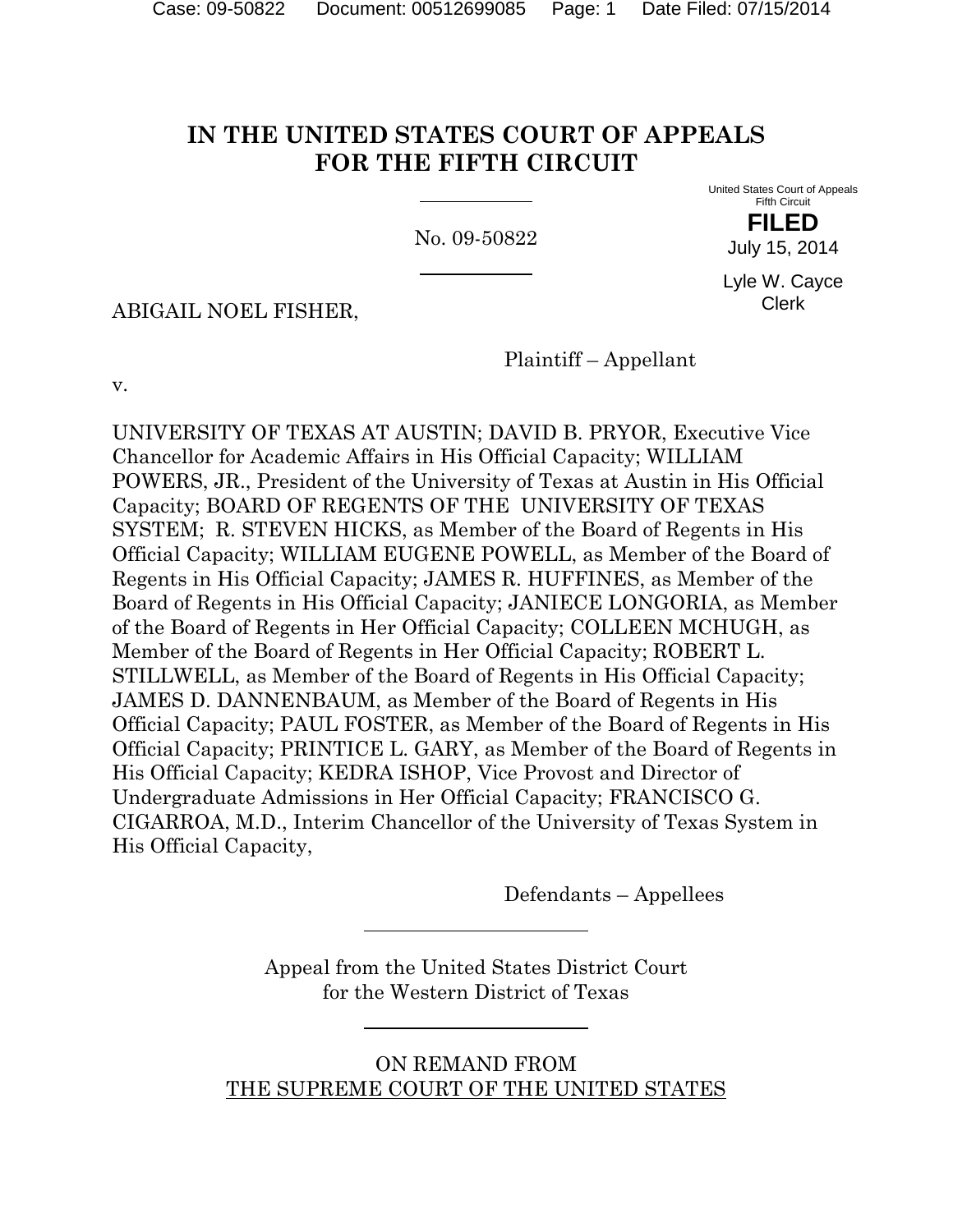$\overline{a}$ 

#### No. 09-50822

Before KING, HIGGINBOTHAM, and GARZA, Circuit Judges. PATRICK E. HIGGINBOTHAM, Circuit Judge:

Abigail Fisher brought this action against the University of Texas at Austin,<sup>[1](#page-1-0)</sup> alleging that the University's race-conscious admissions program violated the Fourteenth Amendment. The district court granted summary judgment to UT Austin and we affirmed. The Supreme Court vacated and remanded, holding that this Court and the district court reviewed UT Austin's means to the end of a diverse student body with undue deference; that we must give a more exacting scrutiny to UT Austin's efforts to achieve diversity. With the benefit of additional briefing, oral argument, and the ordered exacting scrutiny, we affirm the district court's grant of summary judgment.

# **I**

# **A**

Fisher applied to UT Austin for admission to the entering class of fall 2008.[2](#page-1-1) Although a Texas resident, she did not graduate in the top ten percent of her class. She therefore did not qualify for automatic admission under the Top Ten Percent Plan, which that year took 81% of the seats available for Texas residents.<sup>[3](#page-1-2)</sup> Instead, she was considered under the holistic review program,<sup>[4](#page-1-3)</sup>

<span id="page-1-0"></span><sup>&</sup>lt;sup>1</sup> Along with Fisher, Rachel Michalewicz was originally a plaintiff against UT Austin; Michalewicz is no longer a party to this action.

<span id="page-1-1"></span><sup>2</sup> Defs.' Cross-Mot. Summ. J., Ex. Tab 7 to App., Ishop Aff. at ¶ 2, *Fisher v. Univ. of Tex. at Austin*, 645 F. Supp. 2d 587 (W.D. Tex. 2009) (No. 08-263), ECF No. 96 [hereinafter Ishop Aff.]. 3 Office of Admissions, Univ. of Tex. at Austin, *Implementation and Results of the* 

<span id="page-1-2"></span>*Texas Automatic Admissions Law (HB 588) at the University of Texas at Austin: Demographic Analysis of Entering Freshmen Fall 2008 and Academic Performance of Top 10% and Non-Top 10% Students Academic Years 2003–2007 (Report 11)*, at 7 tbl.1a (Oct. 28, 2008) [hereinafter *2008 Top Ten Percent Report*], Defs.' Cross-Mot. Summ. J., Ex. Tab 8 to App., Lavergne Aff., Ex. C, *Fisher*, 645 F. Supp. 2d 587 (No. 08-263), ECF No. 96, *available at* http://www.utexas.edu/student/admissions/research/HB588-Report11.pdf.

<span id="page-1-3"></span><sup>4</sup> Ishop Aff. ¶ 16, ECF No. 96. Additionally, Fisher did not apply for any academic programs with special application processes, such as the Plan II Honors program or a Fine Arts program.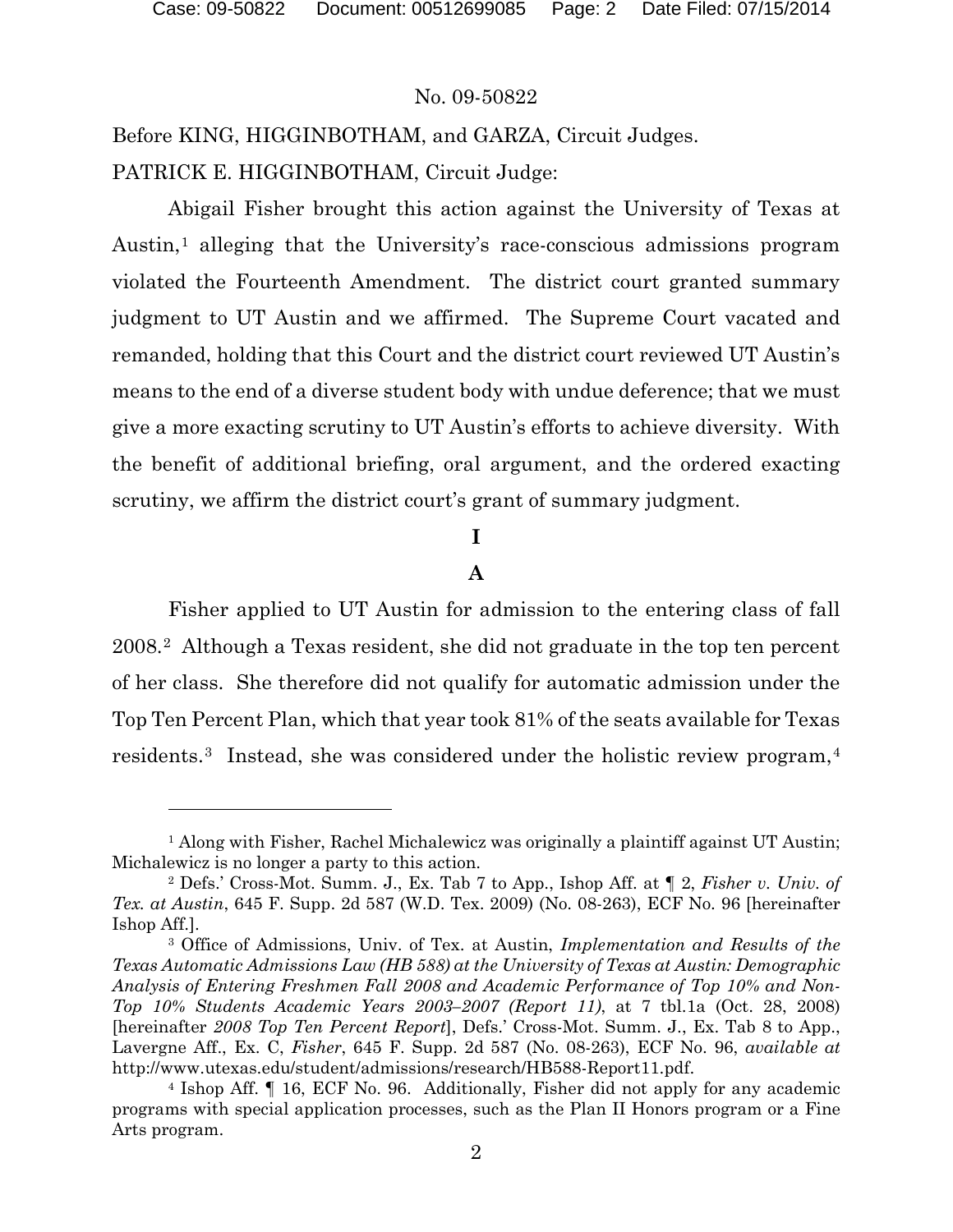which looks past class rank to evaluate each applicant as an individual based on his or her achievements and experiences, and so became one of 17,131 applicants<sup>[5](#page-2-0)</sup> for the remaining  $1,216$  $1,216$  seats<sup>6</sup> for Texas residents.

UT Austin denied Fisher admission. Kedra B. Ishop, the Associate Director of Admissions at the time of Fisher's application,<sup>[7](#page-2-2)</sup> explained that "[g]iven the lack of space available in the fall freshman class due to the Top 10% Plan, . . . based on [her] high school class rank and test scores," Fisher could not "have gained admission through the fall review process."[8](#page-2-3) As Ishop explained, any applicant who was not offered admission either through the Top Ten Percent Law or through an exceptionally high Academic Index ("AI") score is evaluated through the holistic review process.[9](#page-2-4) The AI is calculated based on an applicant's standardized test scores, class rank, and high school coursework.[10](#page-2-5) Holistic review considers applicants' AI scores and Personal Achievement Index ("PAI") scores. The PAI is calculated from (i) the weighted average score received for each of two required essays and (ii) a personal achievement score based on a holistic review of the entire application, with slightly more weight being placed on the latter.<sup>[11](#page-2-6)</sup> In calculating the personal

l

<sup>5</sup> *Id.* ¶ 13.

<span id="page-2-2"></span><span id="page-2-1"></span><span id="page-2-0"></span><sup>6</sup> *2008 Top Ten Percent Report* at 9 tbl.2b; *id.* at 8 tbl.2. Table 2 shows 8,984 Top Ten Percent students were admitted in 2008. The UT Associate Director of Admissions reported that 10,200 admissions slots are available for Texas residents. Ishop Aff. ¶ 12, ECF No. 96.

<sup>7</sup> *Id.*

<sup>8</sup> *Id.* ¶ 18.

 $9$  *Id.*  $\llbracket 4.$ 

<span id="page-2-5"></span><span id="page-2-4"></span><span id="page-2-3"></span><sup>10</sup> *Id.* ¶ 3. The AI score is generated by adding the predicted grade point average ("PGPA") and the curriculum-based bonus points ("units plus"). *Id.* The PGPA is calculated using an applicant's SAT or ACT scores and class rank. *Id.* A units plus bonus of 0.1 points is added to the PGPA if the applicant took more than UT Austin's minimum high school coursework requirements in at least two of three designated subject areas. *Id.* <sup>11</sup> *Id.* ¶ 5. The PAI is calculated as follows: PAI = ((((essay score 1 + essay score 2)/2)

<span id="page-2-6"></span><sup>\* 3) + ((</sup>personal achievement score)\*4))/7. Defs.' Cross-Mot. Summ. J., Ex. Tab 3 to App., Lavergne Dep. at 57:11–17, *Fisher*, 645 F. Supp. 2d 587 (No. 08-263), ECF No. 96 [hereinafter Lavergne Dep.].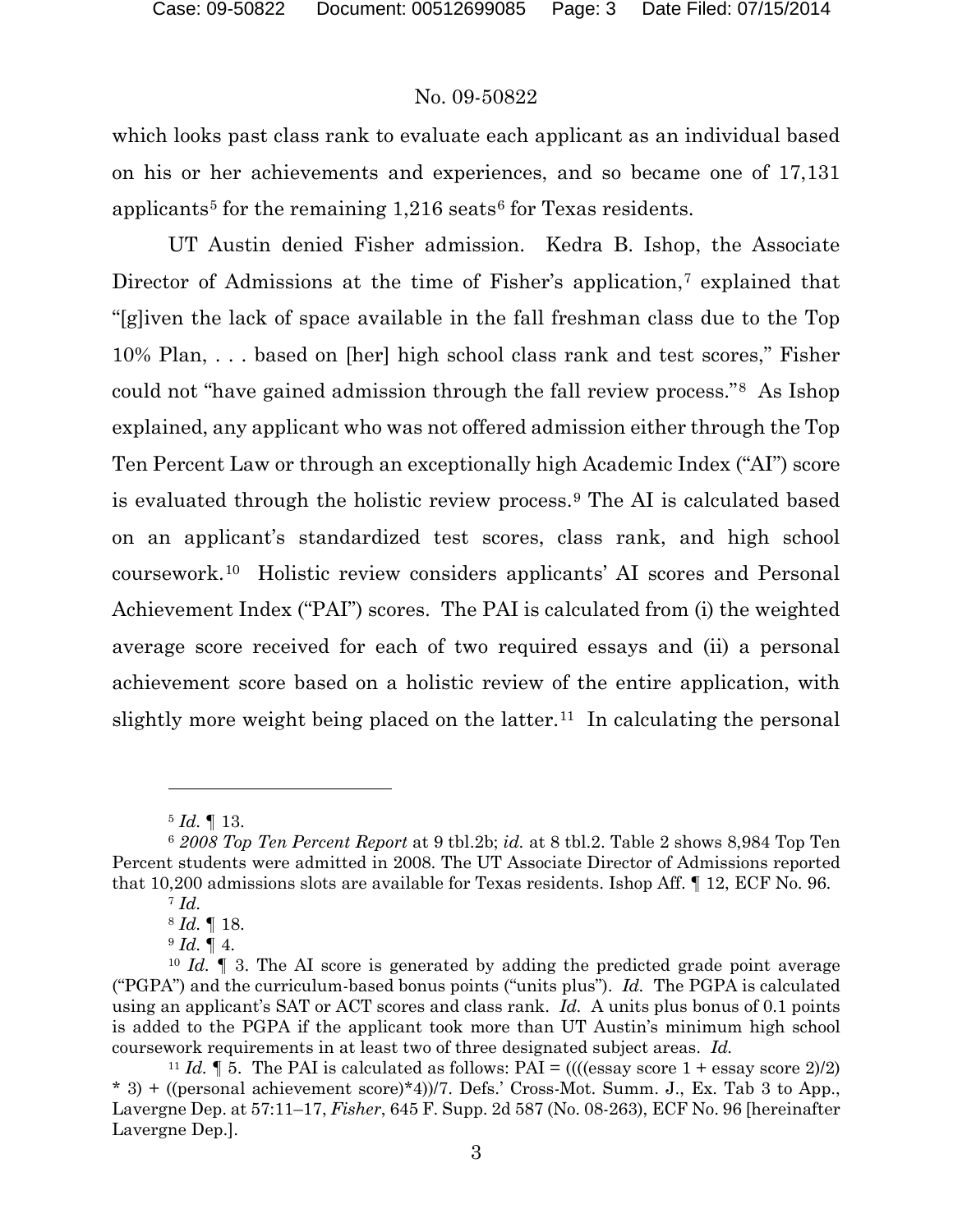achievement score, the staff member conducts a holistic review of the contents of the applicant's entire file, including demonstrated leadership qualities, extracurricular activities, honors and awards, essays, work experience, community service, and special circumstances, such as the applicant's socioeconomic status, family composition, special family responsibilities, the socioeconomic status of the applicant's high school, and race.[12](#page-3-0) No numerical value is ever assigned to any of the components of personal achievement scores, and because race is a factor considered in the unique context of each applicant's entire experience, it may be a beneficial factor for a minority or a non-minority student.[13](#page-3-1) 

To admit applicants through this holistic review, the admissions office generates an initial AI/PAI matrix for each academic program, wherein applicants are placed into groups that share the same combination of AI and PAI scores.<sup>[14](#page-3-2)</sup> School liaisons then draw stair-step lines along this matrix, selecting groups of students on the basis of their combined AI and PAI scores. This process is repeated until each program admits a sufficient number of students.

Fisher's AI scores were too low for admission to her preferred academic programs at UT Austin; Fisher had a Liberal Arts AI of 3.1 and a Business AI of 3.1.[15](#page-3-3) And, because nearly all the seats in the undeclared major program in Liberal Arts were filled with Top Ten Percent students, all holistic review applicants "were only eligible for Summer Freshman Class or CAP

<span id="page-3-0"></span><sup>12</sup> Defs.' Cross-Mot. Summ. J., Ex. Tab 1 to App., Bremen Dep. at 16:15–17:13, 18:5– 19:14, 44:1–44:6, *Fisher*, 645 F. Supp. 2d 587 (No. 08-263), ECF No. 96 [hereinafter Bremen Dep.]; Ishop Aff. ¶ 5, ECF No. 96; Defs.' Cross-Mot. Summ. J., Ex. Tab 2 to App., Ishop Dep. at 22:13–20, *Fisher*, 645 F. Supp. 2d 587 (No. 08-263), ECF No. 96 [hereinafter Ishop Dep.].

<sup>13</sup> Ishop Aff. ¶ 5, ECF No. 96.

<span id="page-3-3"></span><span id="page-3-2"></span><span id="page-3-1"></span><sup>14</sup> *Id.* ¶ 14. The AI scores are placed on one axis and the PAI scores are placed on the other axis. Students are then grouped based on their combination of AI and PAI scores.

<sup>15</sup> *Id.* ¶ 18.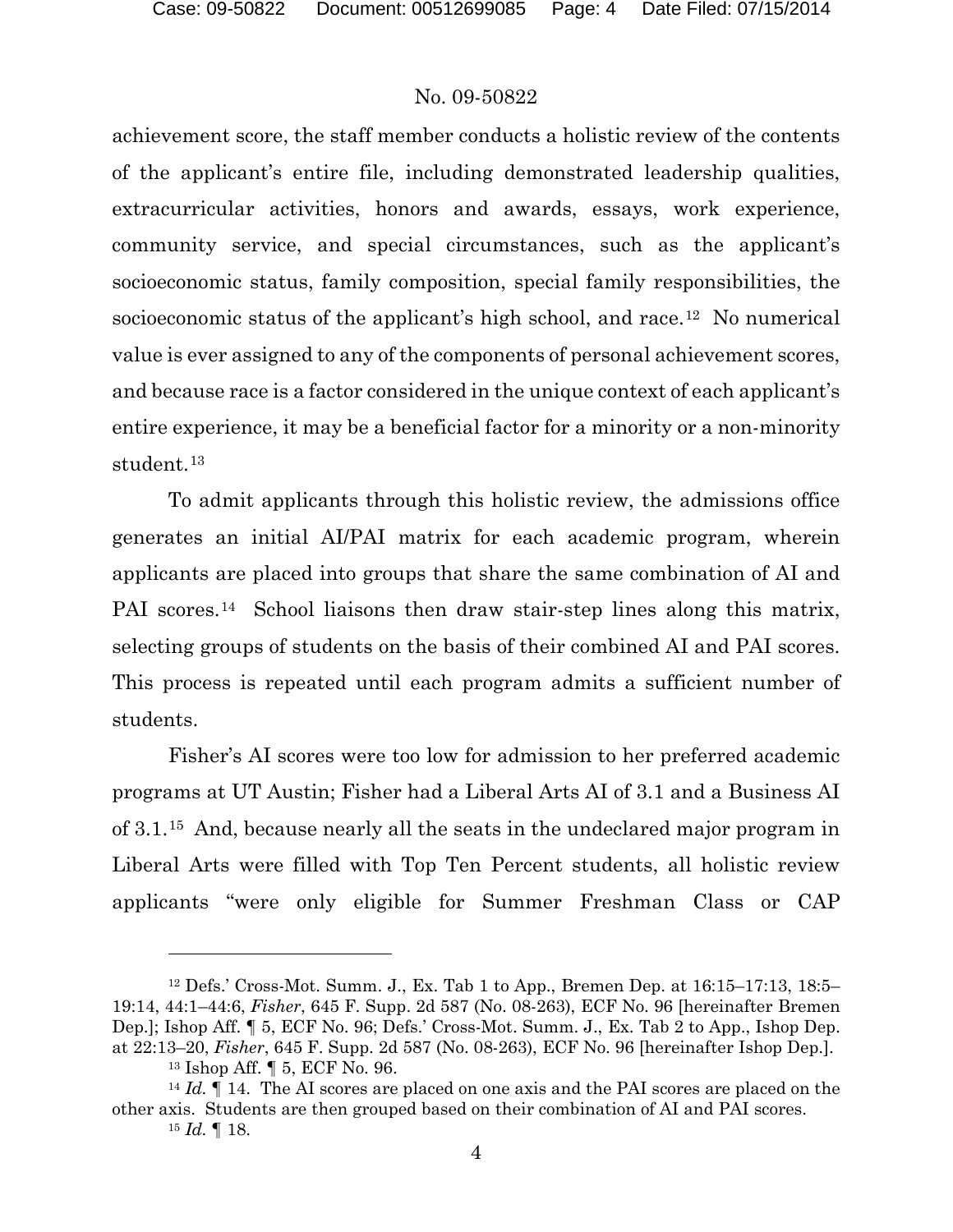[Coordinated Admissions Program] admission, unless their AI exceeded 3.5."[16](#page-4-0) Accordingly, even if she had received a perfect PAI score of 6, she could not have received an offer of admission to the Fall 2008 freshman class.<sup>17</sup> If she had been a minority the result would have been the same.

# **B**

This reality together with factual developments since summary judgment call into question whether Fisher has standing.[18](#page-4-2) UT Austin argues that Fisher lacks standing because (i) she graduated from another university in May 2012, thus rendering her claims for injunctive and declaratory relief moot,[19](#page-4-3) and (ii) there is no causal relationship between any use of race in the decision to deny Fisher admission and the \$100 application fee—a nonrefundable expense faced by all applicants that puts at issue whether Fisher suffered monetary injury.<sup>[20](#page-4-4)</sup>

Two competing and axiomatic principles govern the resolution of this question. First, jurisdiction must exist at every stage of litigation. A litigant "generally may raise a court's lack of subject-matter jurisdiction at any time in

l

<sup>16</sup> *Id.*

<span id="page-4-1"></span><span id="page-4-0"></span><sup>&</sup>lt;sup>17</sup> *Id.* At the preliminary injunction stage, UT Austin suggested that it was unable to determine whether Fisher (or Michalewicz) would have been admitted without re-running the entire admissions process. Opp. Mot. Prelim. Injunction at 12, *Fisher*, 645 F. Supp. 2d 587 (No. 08-263), ECF No. 42. Regardless, it became clear in the summary judgment record that whether Fisher would have been admitted even if she had a perfect PAI score presented no genuine issue of fact. She would not have been admitted. The same was true for Michalewicz, then a co-plaintiff.

<span id="page-4-2"></span><sup>18</sup> Plaintiffs "must show that (1) they have suffered an injury in fact, (2) a causal connection exists between the injury and challenged conduct, and (3) a favorable decision is likely to redress the injury." *Adar v. Smith*, 639 F.3d 146, 150 (5th Cir. 2011) (en banc) (citing *Lujan v. Defenders of Wildlife*, 504 U.S. 555, 560–61 (1992)).

<sup>19</sup> Appellees' Statement Concerning Further Proceedings on Remand at 5.

<span id="page-4-4"></span><span id="page-4-3"></span><sup>&</sup>lt;sup>20</sup> As we will explain, Fisher's odds of admission were affected by the Top Ten Percent Plan, which filled all but around 1,200 seats of the incoming class. Competition drove the automatic rejection up to a 3.5 AI score.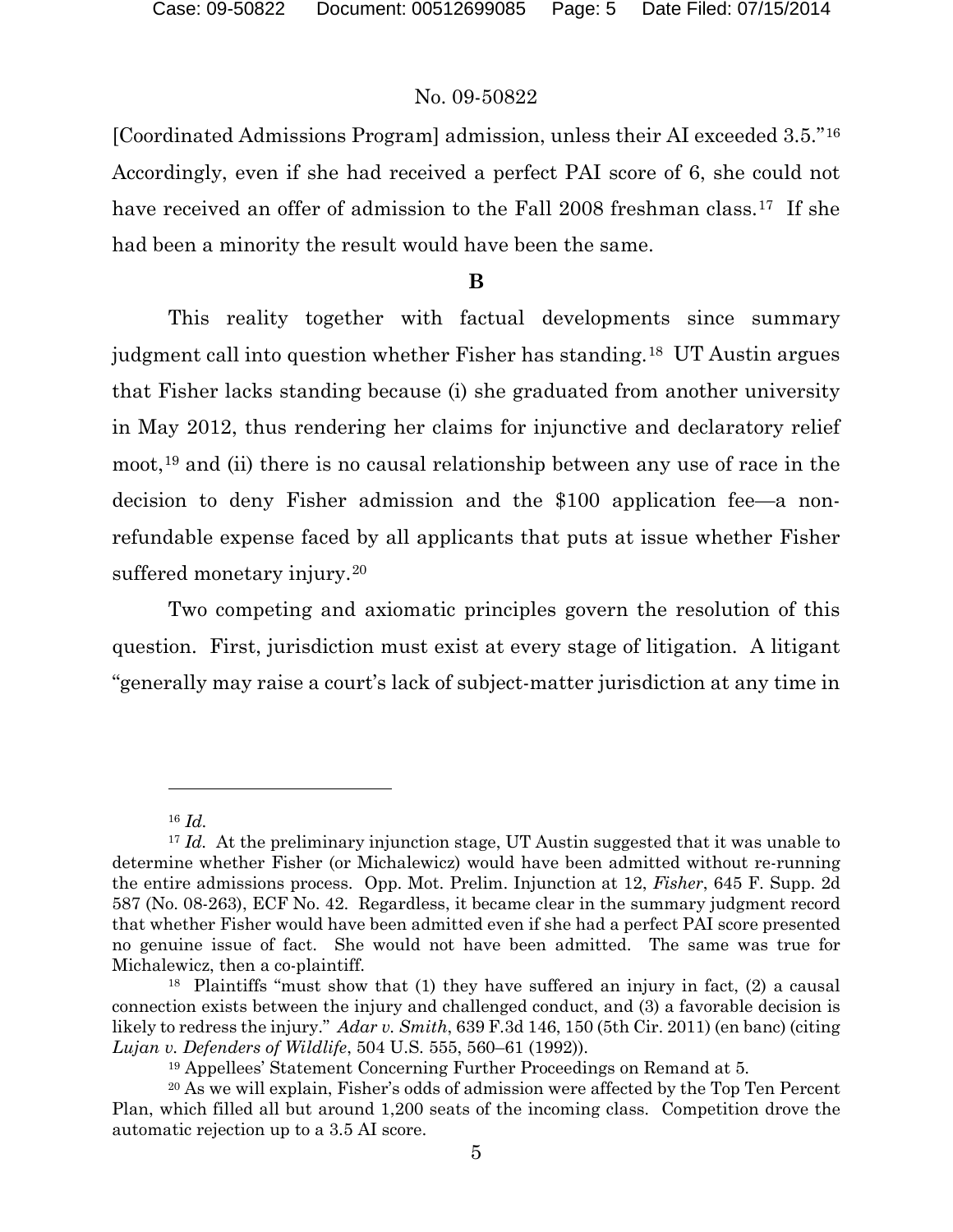the same civil action, even initially at the highest appellate instance."[21](#page-5-0) Even if "defendants failed to challenge jurisdiction at a prior stage of the litigation, they are not prohibited from raising it later."[22](#page-5-1) Indeed, the "independent establishment of subject-matter jurisdiction is so important that [even] a party ostensibly invoking federal jurisdiction may later challenge it as a means of avoiding adverse results on the merits."[23](#page-5-2)

Second, the "mandate rule," a corollary of the law of the case doctrine, "compels compliance on remand with the dictates of a superior court and forecloses relitigation of issues expressly or impliedly decided by the appellate court."[24](#page-5-3) The Supreme Court, like all Article III courts, had its own independent obligation to confirm jurisdiction, and where the lower federal court "lack[ed] jurisdiction, [the Supreme Court has] jurisdiction on appeal, not of the merits, but merely for the purpose of correcting the error of the lower court in entertaining the suit."[25](#page-5-4)

UT Austin's standing arguments carry force,<sup>[26](#page-5-5)</sup> but in our view the actions of the Supreme Court do not allow our reconsideration. The Supreme Court did not address the issue of standing, although it was squarely presented to it.[27](#page-5-6) Rather, it remanded the case for a decision on the merits, having

<sup>27</sup> *See* Br. of Resp. 6–20.

<span id="page-5-0"></span><sup>21</sup> *Grupo Dataflux v. Atlas Global Grp., L.P.*, 541 U.S. 567, 576 (2004) (citations omitted).

<sup>22</sup> *Arena v. Graybar Elec. Co., Inc.*, 669 F.3d 214, 223 (5th Cir. 2012).

<span id="page-5-2"></span><span id="page-5-1"></span><sup>23</sup> *Id.* (quoting 13 Charles Alan Wright, et al., Fed. Practice & Procedure § 3522 at 122–23 (3d ed. 2008)).

<span id="page-5-3"></span><sup>24</sup> *United States v. Lee*, 358 F.3d 315, 321 (5th Cir. 2004) (citing *United States v. Bell*, 988 F.2d 247, 251 (1st Cir. 1993)).

<sup>25</sup> *Steel Co. v. Citizens for a Better Env't*, 523 U.S. 83, 95 (1998).

<span id="page-5-6"></span><span id="page-5-5"></span><span id="page-5-4"></span><sup>26</sup> Notably, in her supplemental briefing Fisher argues only that she had suffered an "injury in fact." Supp. Br. of Appellant 12–13. Instead of addressing redressability, she argues only that the question of remedies is a separate inquiry. *Id.* at 13–14. Regardless of the district court's bifurcation of merits and remedies, the redressability of an injury is integral to the standing inquiry.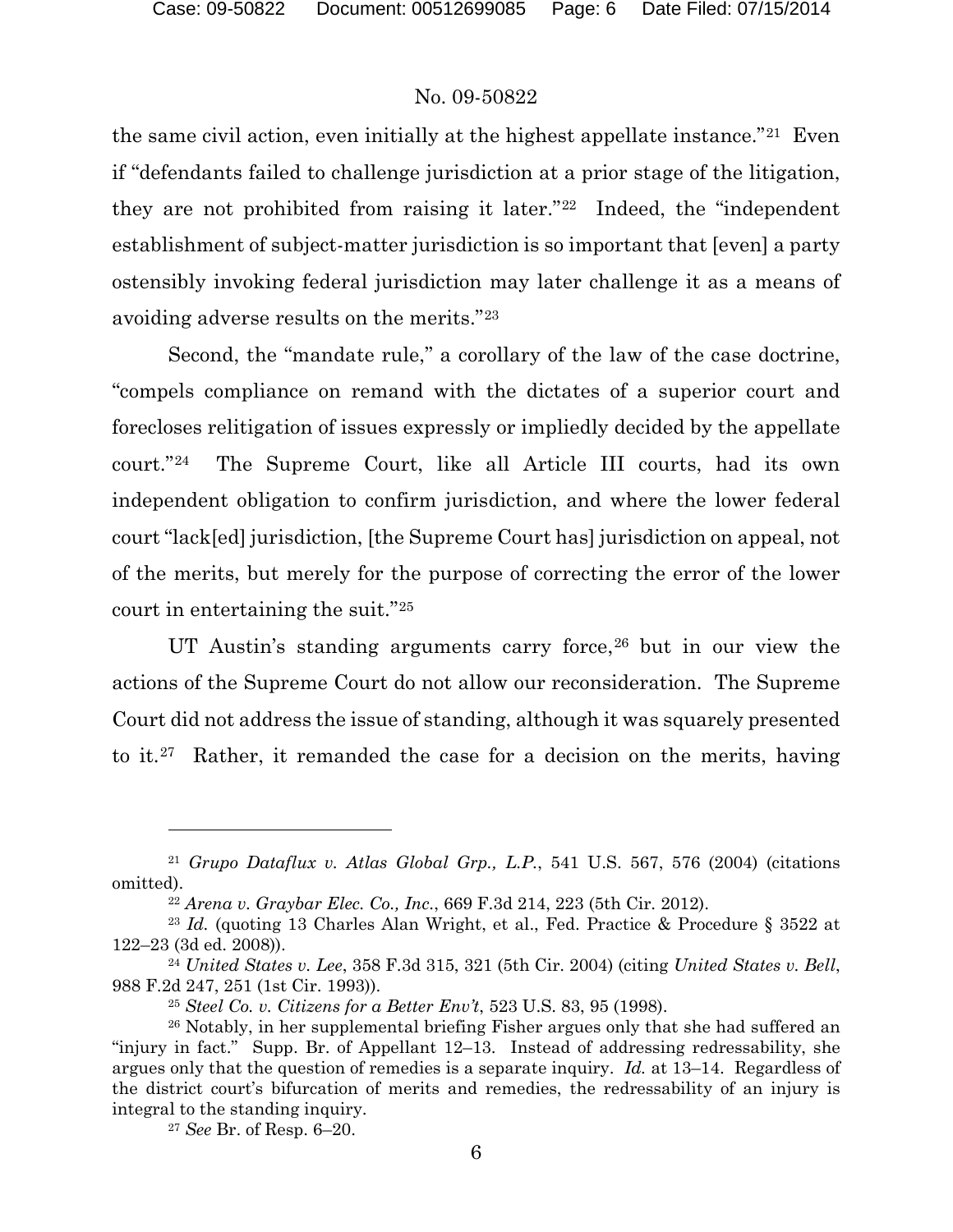reaffirmed Justice Powell's opinion for the Court in *Regents of the University of California v. Bakke*[28](#page-6-0) as read by the Court in *Grutter v. Bollinger*.[29](#page-6-1) It affirmed all of this Court's decision except its application of strict scrutiny. The parties have identified no changes in jurisdictional facts occurring since briefing in the Supreme Court. Fisher's standing is limited to challenging the injury she alleges she suffered—the use of race in UT Austin's admissions program for the entering freshman class of Fall 2008.

#### **II**

We turn to the question whether we can and should remand this case. The Supreme Court's mandate frames its resolution, ordering that "[t]he judgment of the Court of Appeals is vacated, and the case remanded for further proceedings consistent with this opinion." The mandate must be read against the backdrop of custom that accords courts of appeal discretion to remand to the district court on receipt of remands to it for proceedings consistent with the opinion—a customary discretion not displaced but characterized by nigh boiler plate variations in phrasing of instructions such as "on remand the Court of Appeals may 'consider,'" or "for the Court of Appeals to consider in the first instance."[30](#page-6-2)

# **A**

Fisher argues that the Supreme Court's remanding language—"fairness to the litigants and the courts that heard the case requires that it be remanded so that the admissions process can be considered and judged under a correct analysis"[31—](#page-6-3)compels the conclusion that "fairness" must be achieved by having

<sup>28</sup> 438 U.S. 265 (1978).

<sup>29</sup> 539 U.S. 306 (2003).

<span id="page-6-3"></span><span id="page-6-2"></span><span id="page-6-1"></span><span id="page-6-0"></span><sup>30</sup> *See, e.g.*, *Spector v. Norwegian Cruise Line, Ltd.*, 427 F.3d 285, 286 (5th Cir. 2005); *United States v. Williamson*, 47 F.3d 1090 (11th Cir. 1995); *FW/PBS, Inc. v. City of Dall.*, 896 F.2d 864, 865 (5th Cir. 1990).

<sup>31</sup> *Fisher v. Univ. of Tex. at Austin*, 133 S. Ct. 2411, 2421 (2013).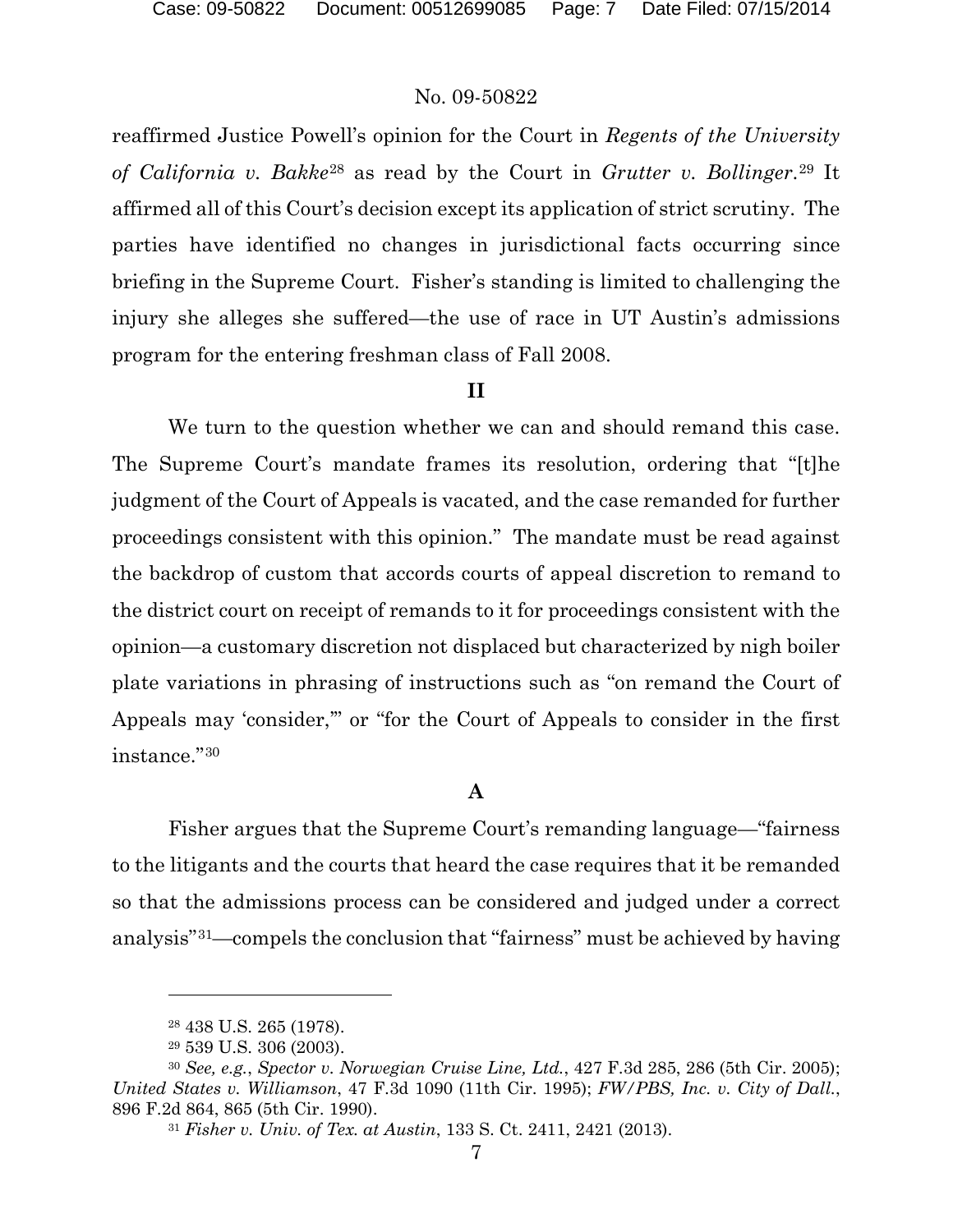this Court, and not the district court, conduct the inquiry. Fisher relies on the Supreme Court's statement that "the Court of Appeals must assess whether the University has offered sufficient evidence that its admissions program is narrowly tailored to obtain the educational benefits of diversity."[32](#page-7-0) And Fisher argues that at summary judgment, all parties conceded that there were no genuine issues of material fact to be resolved and that the case should be decided on summary judgment.

UT Austin opposes this parsing of language, arguing that Fisher fails to credit (i) the entirety of the Supreme Court's references which spoke, not just to the fairness of allowing this Court to correct its error, but also to the fairness to the district court, which first heard the case and was faulted for the same error as this Court; and, (ii) that the language used by the Supreme Court is the common language of remand orders and is often followed by a remand to the district court. UT Austin notes that in its remanding language, the Supreme Court cites *Adarand Constructors, Inc. v. Pena*,<sup>[33](#page-7-1)</sup> where the court of appeals remanded to the district court after the Supreme Court vacated the judgment of the court of appeals for failure to apply strict scrutiny. Finally, UT Austin argues that the remand language, at best, is ambiguous and, given the custom of the courts of appeals, should not be read to foreclose the clear discretion of this Court to remand absent specific, contrary instructions from the Supreme Court.

Given the customary practice of the courts of appeals and the less than clear language of the Supreme Court's remand, we are not persuaded that the Supreme Court intended to foreclose our discretion to remand to the district court. A review of the Supreme Court's language lends but little support to

l

<span id="page-7-0"></span><sup>32</sup> *Id.*

<span id="page-7-1"></span><sup>33</sup> 515 U.S. 200 (1995).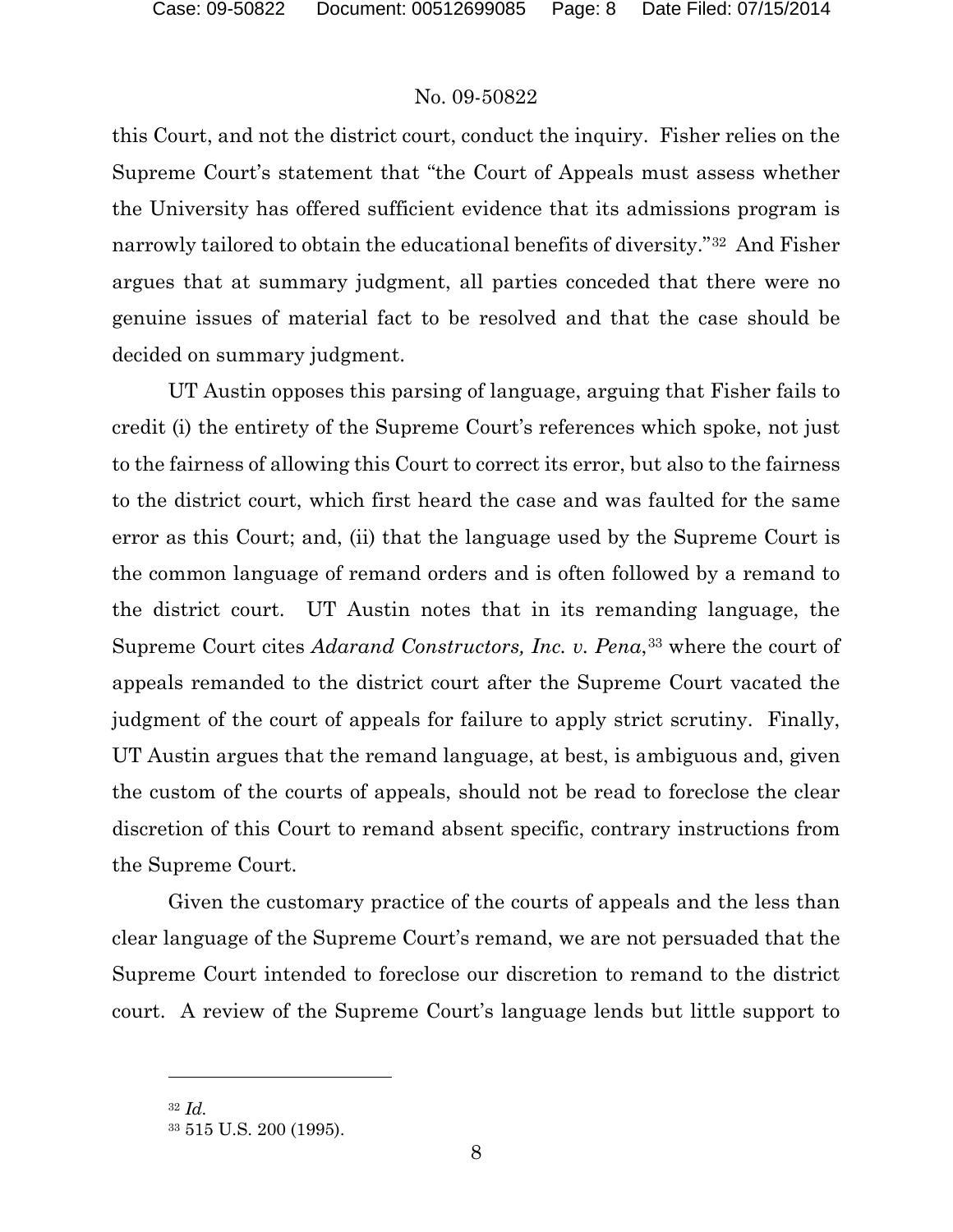each side. Yet, this is telling. Had the Supreme Court intended to control the discretion of this Court as to whether the district court should first address an error that the Supreme Court found was made by both courts, there would have been no uncertainty in the remand language. The question whether we should remand remains.

# **B**

There is no clear benefit to remanding this case to the district court. The suggestion, without more, that discovery may be necessary given the Supreme Court's holding regarding proper scrutiny and deference adds nothing. Admittedly, this case differs from *Grutter*, in that *Grutter* went to trial. And evidence offered by live witnesses is far more likely to surface and resolve fact issues than summary judgment evidence crafted by advocates. But that too is far from certain. Indeed, UT Austin's argument goes no further than "factual questions or disputes may arise on remand."[34](#page-8-0) Notably, UT Austin does not argue that a trial will be necessary. Rather its principal target on remand is standing, with questions that continue to haunt, but are foreclosed by the Supreme Court's implicit finding of standing, questions only it can now address.

We find that there are no new issues of fact that need be resolved, nor is there any identified need for additional discovery; that the record is sufficiently developed; and that the found error is common to both this Court and the district court. It follows that a remand would likely result in duplication of effort. We deny UT Austin's motion for remand, and turn to the merits.

l

<span id="page-8-0"></span><sup>34</sup> Defs.' Mot. to Remand at 4.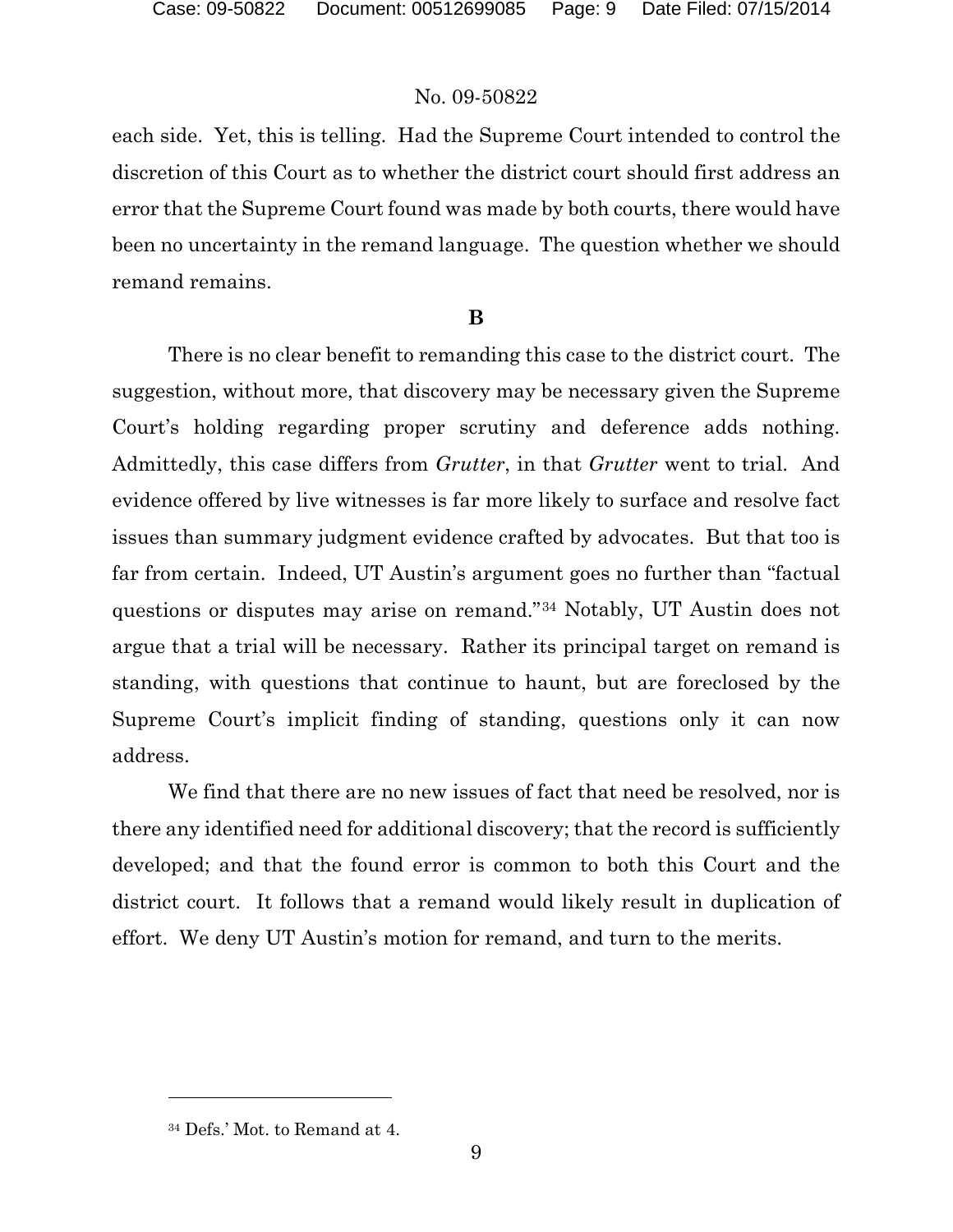# **III**

# **A**

In remanding, the Supreme Court held that its decision in *Grutter* requires that "strict scrutiny must be applied to any admissions program using racial categories or classifications";<sup>[35](#page-9-0)</sup> that "racial classifications are constitutional only if they are narrowly tailored to further compelling governmental interests."[36](#page-9-1) Bringing forward Justice Kennedy's dissent in *Grutter*, the Supreme Court faulted the district court's and this Court's review of UT Austin's means to achieve the permissible goal of diversity—whether UT Austin's efforts were narrowly tailored to achieve the end of a diverse student body. Our charge is to give exacting scrutiny to these efforts.

The Supreme Court has made clear that "a university's educational judgment that such diversity is essential to its educational mission is one to which we defer."<sup>37</sup> The "decision to pursue the educational benefits that flow from student body diversity that the University deems integral to its mission is, in substantial measure, an academic judgment to which some, but not complete, judicial deference is proper under *Grutter*."[38](#page-9-3) Accordingly, a court "should ensure that there is a reasoned, principled explanation for the academic decision."[39](#page-9-4)

In both *Fisher* and *Grutter*, the Supreme Court endorsed Justice Powell's conclusion that "attainment of a diverse student body . . . is a constitutionally permissible goal for an institution of higher education;"[40](#page-9-5) that in contrast to

<sup>35</sup> *Fisher*, 133 S. Ct. at 2419.

<sup>36</sup> *Grutter*, 539 U.S. at 326.

<span id="page-9-5"></span><span id="page-9-4"></span><span id="page-9-3"></span><span id="page-9-2"></span><span id="page-9-1"></span><span id="page-9-0"></span><sup>37</sup> *Fisher*, 133 S. Ct. at 2419 (quoting *Grutter*, 539 U.S. at 328) (internal quotation marks omitted).

<sup>38</sup> *Id.* (internal quotation marks and citations omitted).

<sup>39</sup> *Id.*

<sup>40</sup> *Bakke*, 438 U.S. at 311.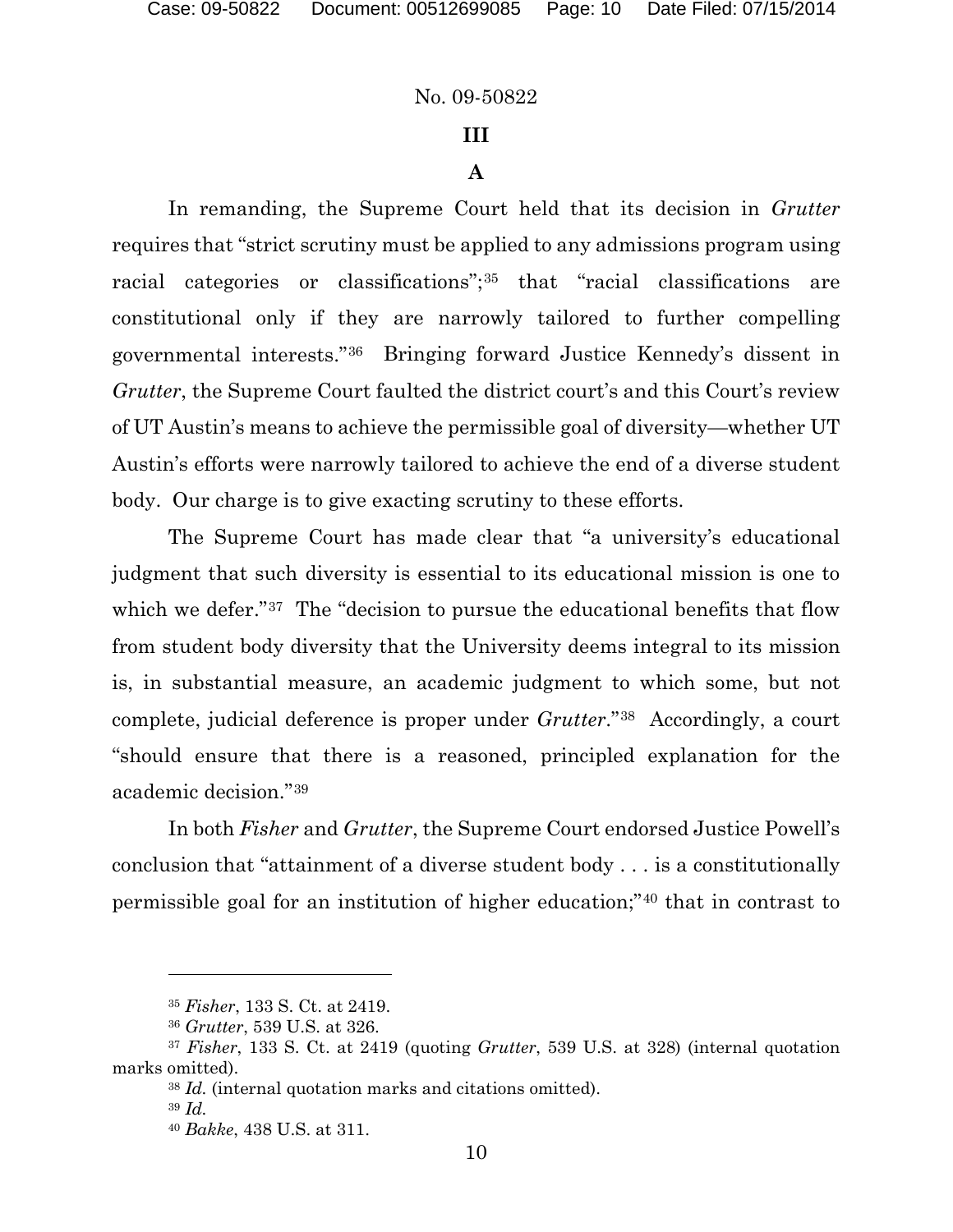"[r]edressing past discrimination, . . . [t]he attainment of a diverse student body . . . serves values beyond race alone, including enhanced classroom dialogue and the lessening of racial isolation and stereotypes"; $41$  that the "academic mission of a university is a special concern of the First Amendment . . . [and part] of the business of a university [is] to provide that atmosphere which is most conducive to speculation, experiment, and creation, and this in turn leads to the question of who may be admitted to study."[42](#page-10-1) It signifies that this compelling interest in "securing diversity's benefits . . . is not an interest in simple ethnic diversity, in which a specified percentage of the student body is in effect guaranteed to be members of selected ethnic groups, with the remaining percentage an undifferentiated aggregation of students."[43](#page-10-2) Rather, "diversity that furthers a compelling state interest encompasses a far broader array of qualifications and characteristics of which racial or ethnic origin is but a single though important element."[44](#page-10-3) Justice Powell found Harvard's admissions program to be particularly commendable.[45](#page-10-4) There an applicant's race was but one form of diversity that would be weighed against qualities such as "exceptional personal talents, unique work or service experience, leadership potential, maturity, demonstrated compassion, a history of overcoming disadvantage, ability to communicate with the poor, or other qualifications deemed important."[46](#page-10-5) *Bakke* envisions a rich pluralism for American institutions of higher education, one at odds with a one-size-fits-all conception

<span id="page-10-0"></span><sup>41</sup> *Fisher*, 133 S. Ct. at 2417–18.

<sup>42</sup> *Id.* at 2418.

<span id="page-10-2"></span><span id="page-10-1"></span><sup>43</sup> *Id.* (internal quotation marks and citations omitted).

<span id="page-10-4"></span><span id="page-10-3"></span><sup>44</sup> *Id.*

<sup>45</sup> *Id.*

<span id="page-10-5"></span><sup>46</sup> *Id.* at 317.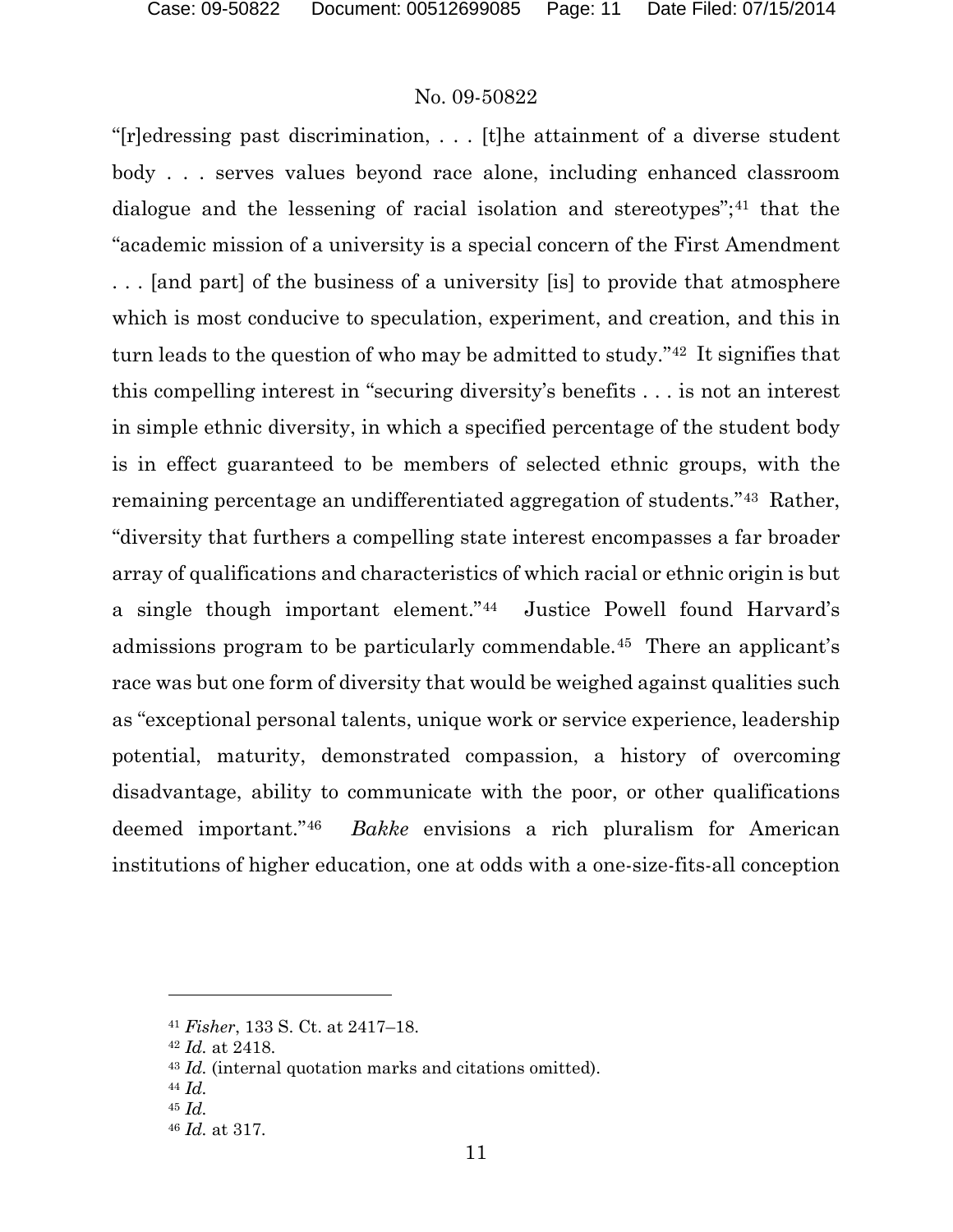of diversity, indexed to the ways in which a diverse student body contributes to a university's distinct educational mission, not numerical measures.[47](#page-11-0)

Diversity is a composite of the backgrounds, experiences, achievements, and hardships of students to which race only contributes. "[A] university is not permitted to define diversity as some specified percentage of a particular group merely because of its race or ethnic origin" because that "would amount to outright racial balancing, which is patently unconstitutional."[48](#page-11-1) Instead, *Grutter* approved the University of Michigan Law School's goal of "attaining a critical mass of under-represented minority students," and noted that such a goal "does not transform its program into a quota."[49](#page-11-2)

**B**

In language from which it has not retreated, the Supreme Court explained that the educational goal of diversity must be "defined by reference to the educational benefits that diversity is designed to produce."[50](#page-11-3) Recognizing that universities do more than download facts from professors to students, the Supreme Court recognized three distinct educational objectives served by diversity: (i) increased perspectives, meaning that diverse perspectives improve educational quality by making classroom discussion "livelier, more spirited, and simply more enlightening and interesting when the students have the greatest possible variety of backgrounds"; $51$  (ii) professionalism, meaning that "student body diversity . . . better prepares [students] as professionals," because the skills students need for the "increasingly global marketplace can only be developed through exposure to

<span id="page-11-4"></span><span id="page-11-3"></span><span id="page-11-2"></span><span id="page-11-1"></span><span id="page-11-0"></span><sup>47</sup> Justice Powell's opinion pointed to this accent upon mission at Harvard—one akin to an aged tradition at Oxford—to shape lives, not just fill heads with facts.

<sup>48</sup> *Grutter*, 539 U.S. at 330 (citing *Bakke*, 438 U.S. at 307).

<sup>49</sup> *Id.* at 335–36.

<sup>50</sup> *Id.* at 329–30.

<sup>51</sup> *Id.* at 330.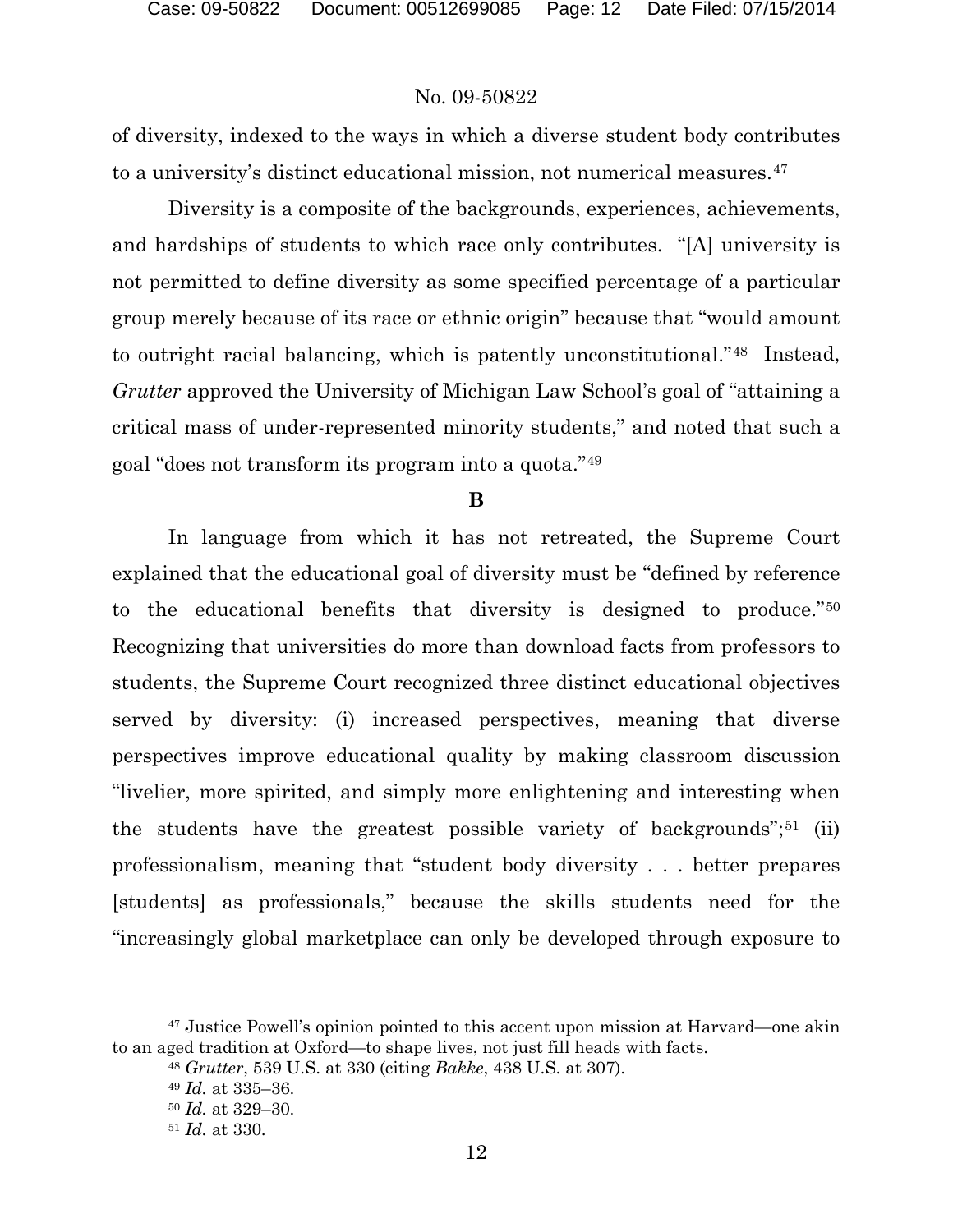widely diverse people, cultures, ideas, and viewpoints";<sup>[52](#page-12-0)</sup> and, (iii) civic engagement, meaning that a diverse student body is necessary for fostering "[e]ffective participation by members of all racial and ethnic groups in the civil life of our Nation[, which] is essential if the dream of one Nation, indivisible, is to be realized."[53](#page-12-1) All this the Supreme Court reaffirmed, leaving for this Court a "further judicial determination that the admissions process meets strict scrutiny in its implementation";[54](#page-12-2) that is, its means of achieving the goal of diversity are narrowly tailored.

A university "must prove that the means chosen by the University to attain diversity are narrowly tailored to that goal."[55](#page-12-3) And a university "receives no deference" on this point because it is the courts that must ensure that the "means chosen to accomplish the [university's] asserted purpose . . . be specifically and narrowly framed to accomplish that purpose."[56](#page-12-4) Although "a court can take account of a university's experience and expertise in adopting or rejecting certain admissions processes," it remains a university's burden to demonstrate and the court's obligation to determine whether the "admissions processes ensure that each applicant is evaluated as an individual, and not in a way that makes an applicant's race or ethnicity the defining feature of his or her application."[57](#page-12-5)

**C**

Narrow tailoring requires that the court "verify that it is 'necessary' for a university to use race to achieve the educational benefits of diversity."[58](#page-12-6) Such

l

<sup>52</sup> *Id.*

<sup>53</sup> *Id.* at 332.

<sup>54</sup> *Fisher*, 133 S. Ct. at 2419–20.

<sup>55</sup> *Id.* at 2420.

<sup>56</sup> *Id.* (internal quotation marks and citations omitted).

<span id="page-12-6"></span><span id="page-12-5"></span><span id="page-12-4"></span><span id="page-12-3"></span><span id="page-12-2"></span><span id="page-12-1"></span><span id="page-12-0"></span><sup>57</sup> *Id.* (quoting *Grutter*, 539 U.S. at 337) (internal quotation marks and citations omitted).

<sup>58</sup> *Id.* (quoting *Bakke*, 438 U.S. at 305).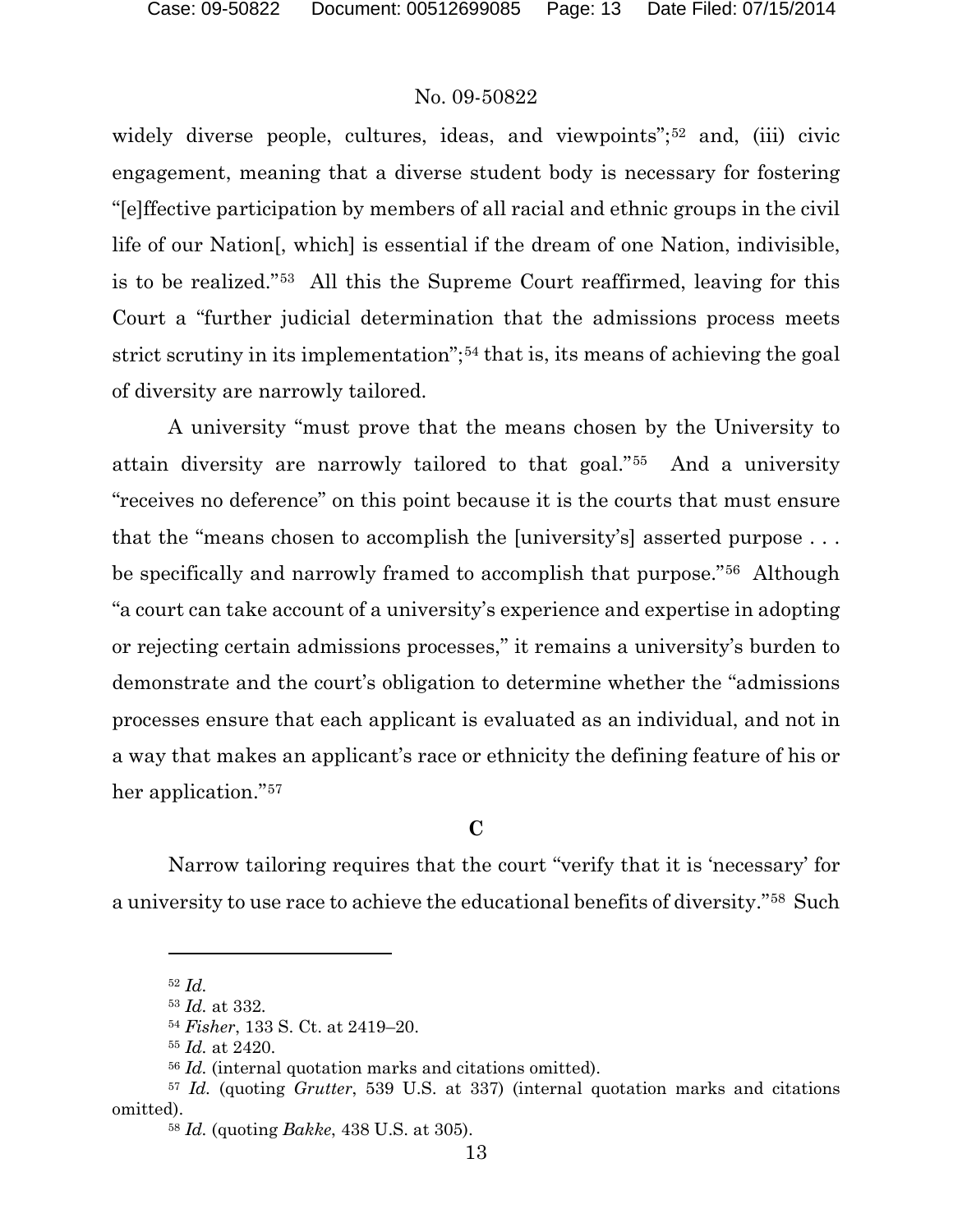a verification requires a "careful judicial inquiry into whether a university could achieve sufficient diversity without using racial classifications."[59](#page-13-0) Thus, the reviewing court must "ultimately be satisfied that no workable raceneutral alternatives would produce the educational benefits of diversity."[60](#page-13-1) It follows, therefore, that if "a nonracial approach . . . could promote the substantial interest about as well and at tolerable expenses, . . . then the university may not consider race."[61](#page-13-2) And it is the university that bears "the ultimate burden of demonstrating, before turning to racial classifications, that available, workable race-neutral alternatives do not suffice."[62](#page-13-3)

The Supreme Court emphasized that strict scrutiny must be balanced. That is, "[s]trict scrutiny must not be strict in theory, but fatal in fact," yet it must also "not be strict in theory but feeble in fact."[63](#page-13-4)

#### **IV**

# **A**

Fisher insists that our inquiry into narrow tailoring begin in 2004, the last year before UT Austin adopted its current race-conscious admissions program. Looking to that year, Fisher argues that the Top Ten Percent Plan had achieved a substantial combined Hispanic and African-American enrollment of approximately  $21.5\%$ ;<sup>[64](#page-13-5)</sup> and that this is more minority enrollment than present in *Grutter*, where a race-conscious plan grew minority enrollment from approximately 4% to 14%. Because UT Austin was already enrolling a larger percentage of minorities than the Michigan Law School, the

<sup>59</sup> *Id.*

<sup>60</sup> *Id.* (emphasis added).

<span id="page-13-5"></span><span id="page-13-4"></span><span id="page-13-3"></span><span id="page-13-2"></span><span id="page-13-1"></span><span id="page-13-0"></span><sup>61</sup> *Id.* (quoting *Wygant v. Jackson Bd. of Educ.*, 476 U.S. 267, 280 n.6 (1986) (internal quotation marks omitted)).

<sup>62</sup> *Id.*

<sup>63</sup> *Id.* at 2421.

<sup>64</sup> *2008 Top Ten Percent Report* at 6 tbl.1.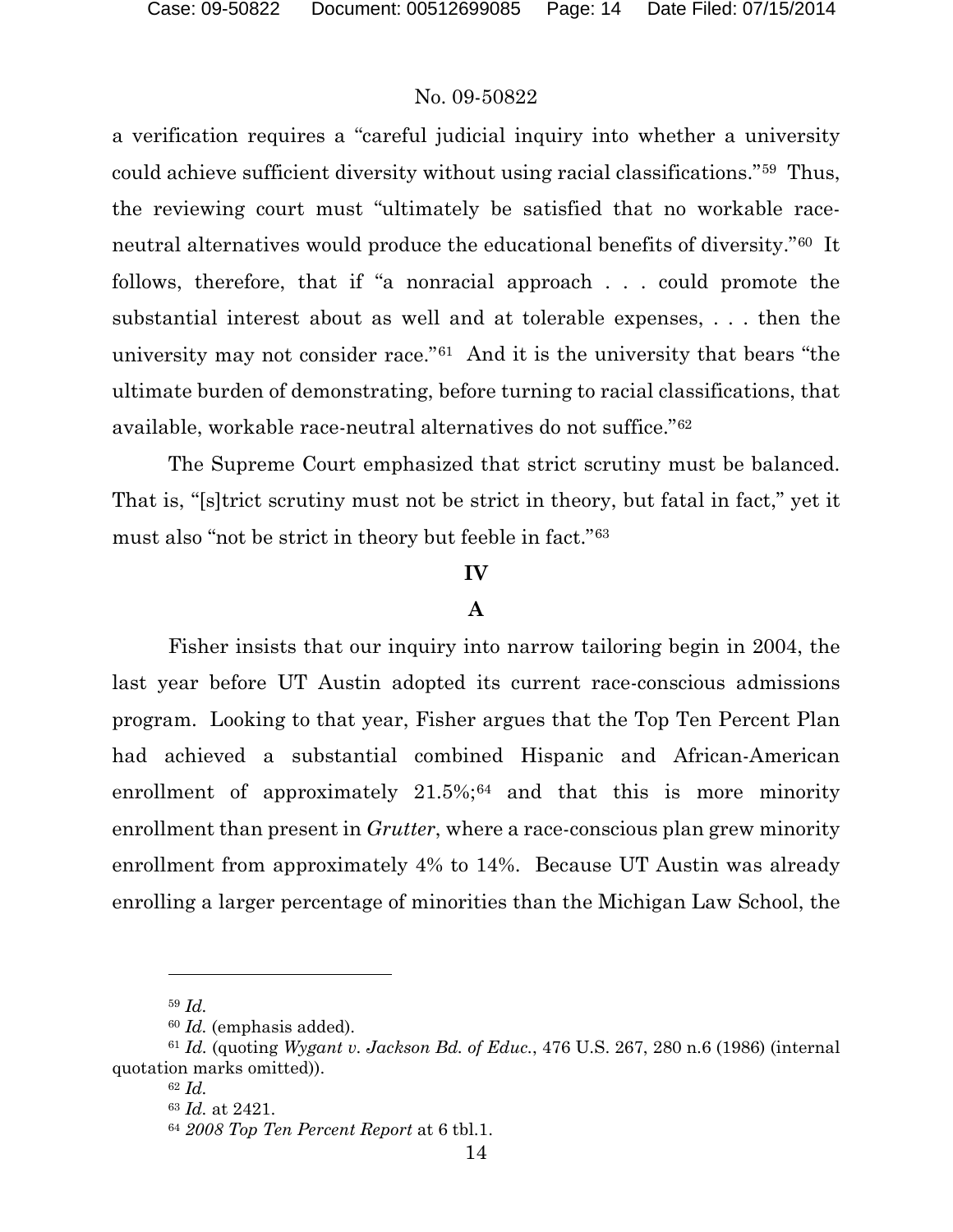### No. 09-50822

argument maintains, UT Austin had achieved sufficient diversity to attain the educational benefits of diversity, a critical mass, before it adopted a raceconscious admissions policy; that even if sufficient diversity had not been achieved by 2004, it had been achieved by 2007 when the combined percentage of Hispanic and African-American enrolled students was 25.5%. Thus, Fisher argues, the race-conscious admissions policy had a *de minimis* effect, at most adding 0.92% African-American enrollment and 2.5% Hispanic enrollment; that a slight contribution is not a "constitutionally meaningful" impact on student body diversity and is no more than an exercise in gratuitous racial engineering.

This effort to truncate the inquiry clings to a baseline that crops events Fisher's claim ignores, as it must. The true narrative presents with a completeness both fair and compelled by the Supreme Court's charge to ascertain the facts in full without deference, exposing the *de minimis* argument as an effort to turn narrow tailoring upside down. We turn to that narrative.

#### **B**

In 1997, following the *Hopwood v. Texas*[65](#page-14-0) decision, UT Austin faced a nearly intractable problem: achieving diversity—including racial diversity essential to its educational mission, while not facially considering race even as one of many components of that diversity. Forbidden any use of race after *Hopwood*, UT Austin turned to the Top Ten Percent Plan, which guarantees Texas residents graduating in the top ten percent of their high school class admission to any public university in Texas. Such a mechanical admissions program could have filled every freshman seat but standing alone it was not a workable means of achieving the diversity envisioned by *Bakke*, bypassing as it did high-performing multi-talented students, minority and non-minority.

<span id="page-14-0"></span><sup>65</sup> 78 F.3d 932 (5th Cir. 1996), *abrogated by Grutter*, 539 U.S. at 322.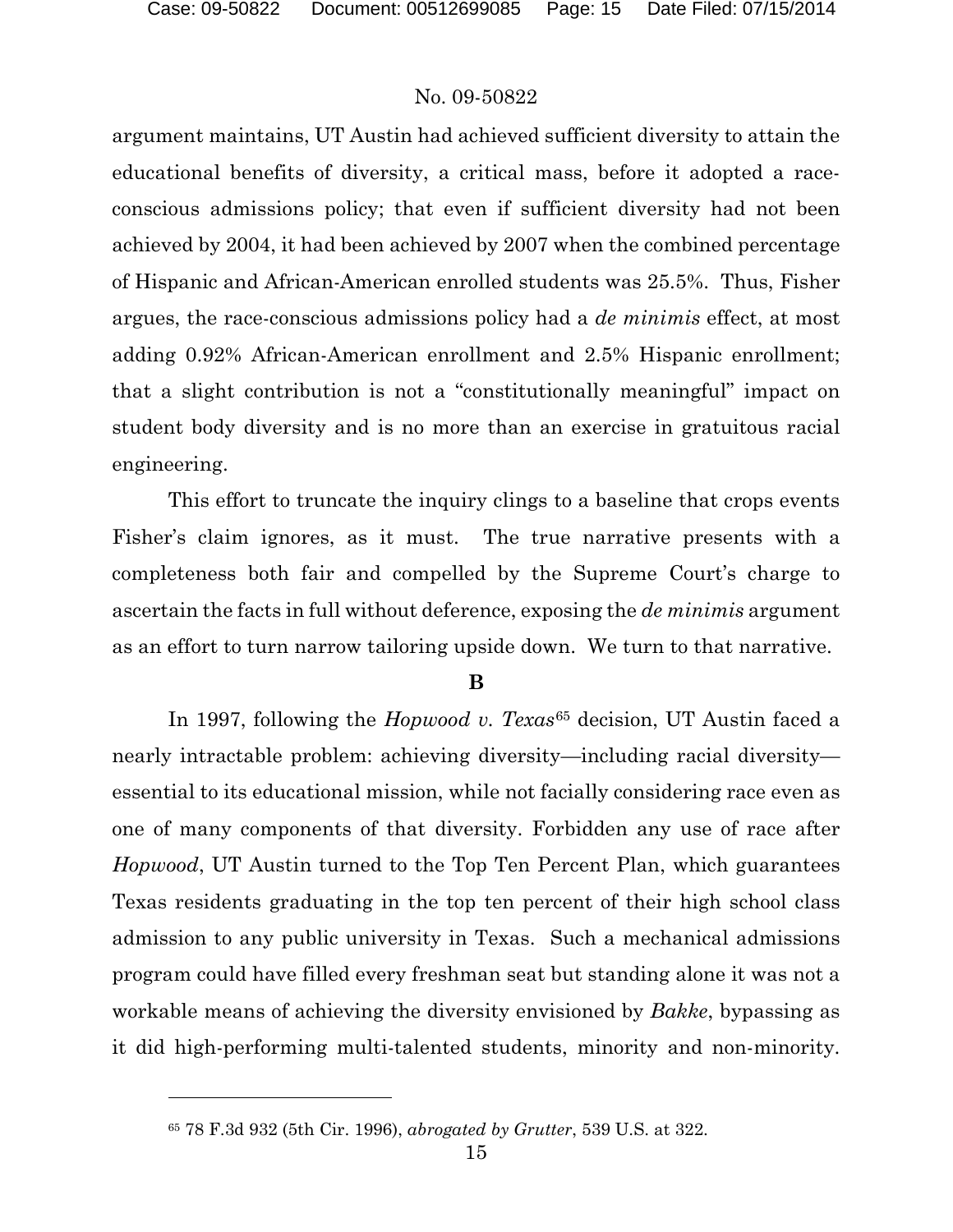With its blindness to all but the single dimension of class rank, the Top Ten Percent Plan came with significant costs to diversity and academic integrity, passing over large numbers of highly qualified minority and non-minority applicants. The difficulties of Texas's and other states' percentage plans did not escape the Court in *Grutter*, which explained that "even assuming such plans are race-neutral, they may preclude the university from conducting the individualized assessments necessary to assemble a student body that is not just racially diverse, but diverse along all the qualities valued by the university."[66](#page-15-0)

Nor did these difficulties escape the Texas legislature. Opponents to the proposed plan noted that such a policy "could actually harm institutions" and "would not solve the problems created by [*Hopwood*]."[67](#page-15-1) So the legislature adopted a Top Ten Percent Plan that left a substantial number of seats to a complementary holistic review process. Foreshadowing *Grutter*, admission supplementing the Top Ten Percent Plan included factors such as socioeconomic diversity and family educational achievements but, controlled by *Hopwood*, it did not include race. In short, a holistic process sans race controlled the gate for the large percent of applicants not entering through the Top Ten Percent Plan. Over the succeeding years the Top Ten Percent Plan took an increasing number of seats, a take inherent in its structure and a centerpiece of narrow tailoring, as we will explain.

# **C**

We are offered no coherent response to the validity of a potentially different election by UT Austin: to invert the process and use *Grutter*'s holistic review to select 80% or all of its students. Such an exponential increase in the

<sup>66</sup> *Grutter*, 539 U.S. at 340.

<span id="page-15-1"></span><span id="page-15-0"></span><sup>67</sup> Pls.' Mot. Summ. J., Ex. 27, *Fisher*, 645 F. Supp. 2d 587 (No. 08-263), ECF No. 94 (HB 588, House Research Organization Digest, Apr. 15, 1997).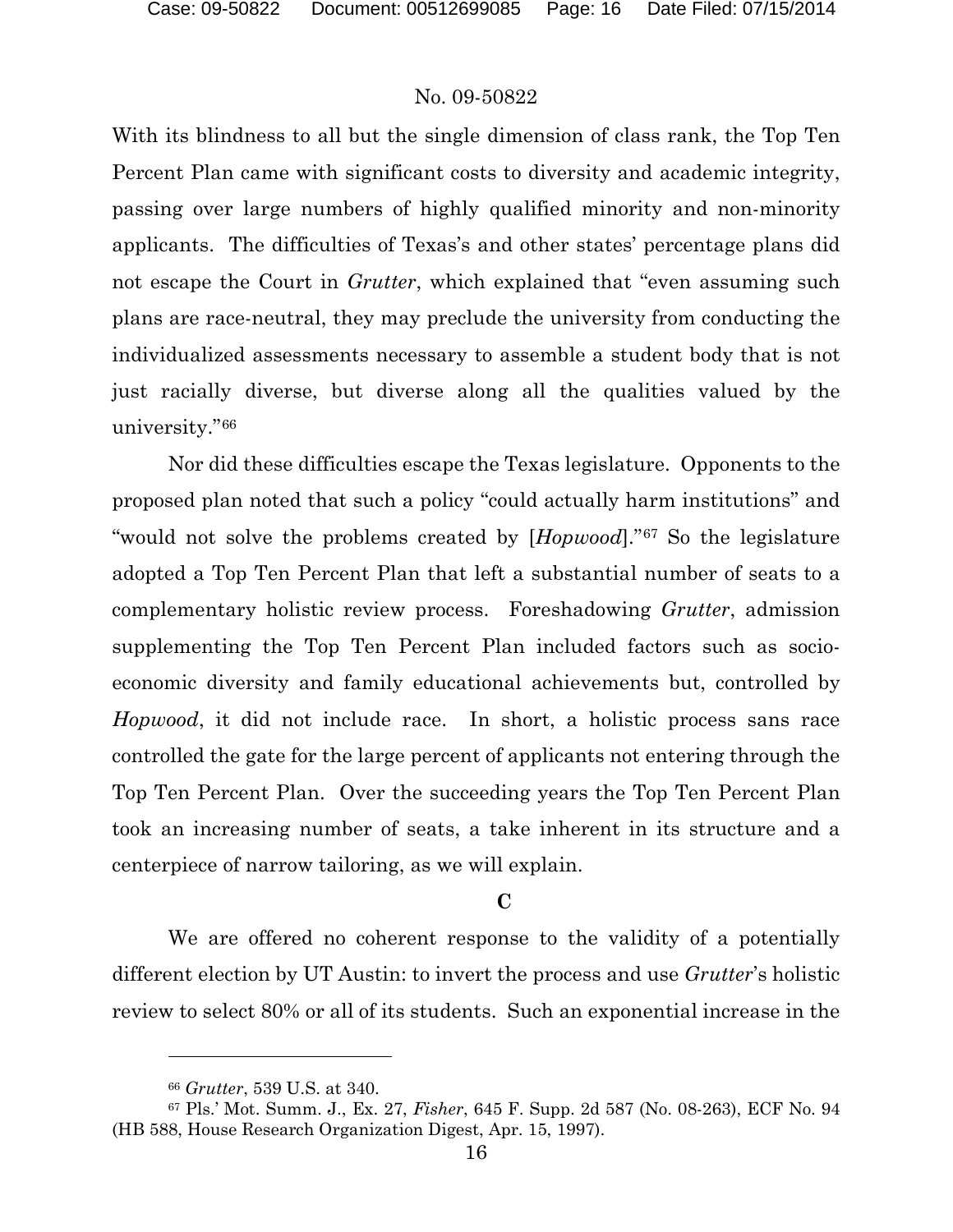use of race under the flag of narrow tailoring is perverse. *Grutter* blessed an admissions program, applied to the entire pool of students competing for admission, which "considers race as one factor among many, in an effort to assemble a student body that is diverse in ways broader than race." Affording no deference, we look for narrow tailoring in UT's Austin's use of this individualized race-conscious holistic review, applied as it is only to a small fraction of the student body as the rest is consumed by race-neutral efforts.

Close scrutiny of the data in this record confirms that holistic review what little remains after over 80% of the class is admitted on class rank alone does not, as claimed, function as an open gate to boost minority headcount for a racial quota. Far from it. The increasingly fierce competition for the decreasing number of seats available for Texas students outside the top ten percent results in minority students being *under-represented*—and white students being over-represented—in holistic review admissions relative to the program's impact on each incoming class. In other words, for each year since the Top Ten Percent Plan was created through 2008, holistic review contributed a greater percentage of the incoming class of Texans as a whole than it did the incoming minority students. Examples illustrate this effect. Of the incoming class of 2008, the year Fisher applied for admission, holistic review contributed 19% of the class of Texas students as a whole—but only 12% of the Hispanic students and 16% of the black students, while contributing 24% of the white students.[68](#page-16-0) The incoming class of 2005, the year that the *Grutter* plan was first introduced, is similar. That year, 31% of the class of Texas students as a whole was admitted through holistic review (with the remaining 69% of incoming seats for Texans filled by the Top Ten Percent Plan)—but only 21% of the Hispanic Texan students in the incoming class were

l

<span id="page-16-0"></span><sup>68</sup> *2008 Top Ten Percent Report* at 7 tbl.1a.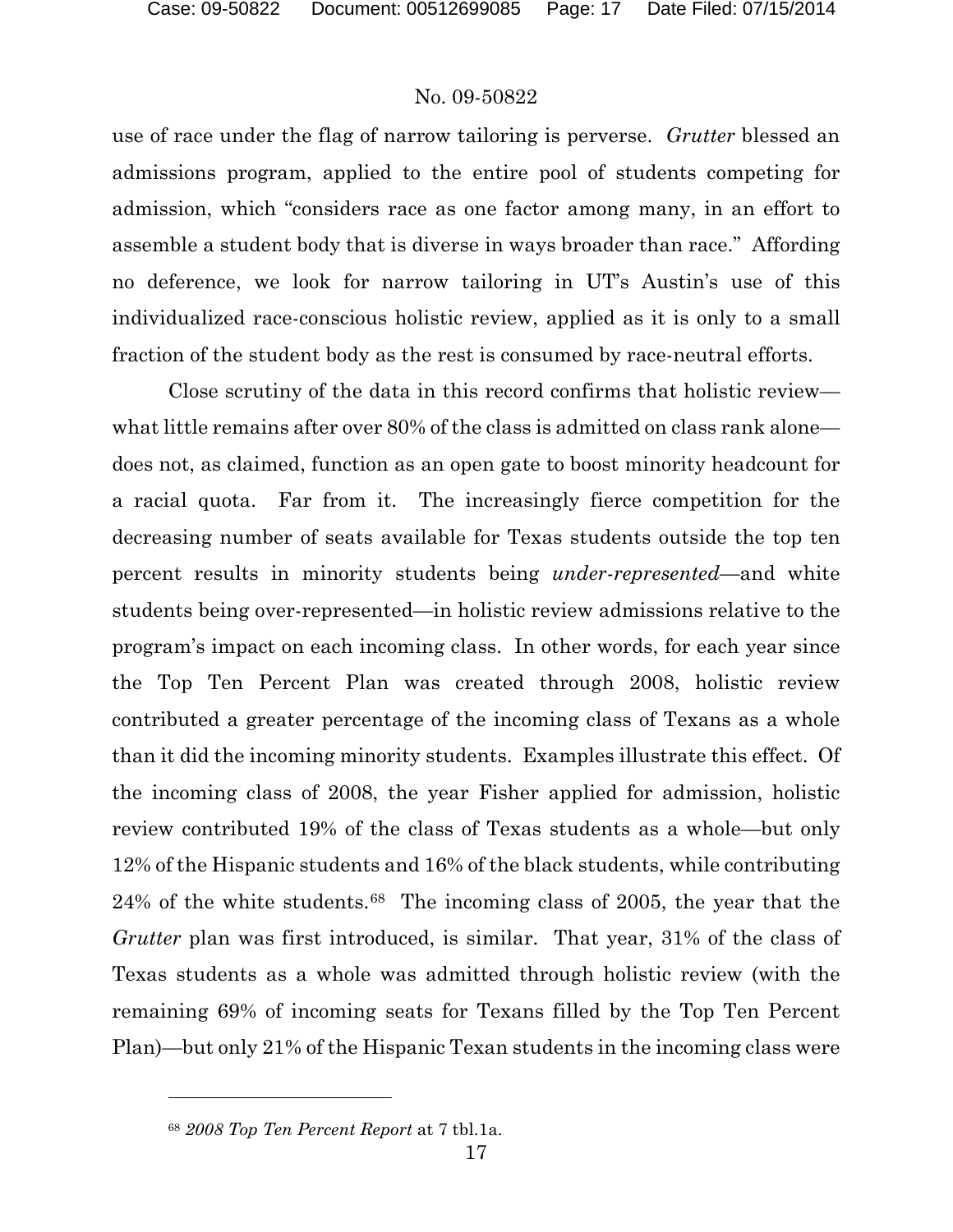$\overline{a}$ 

### No. 09-50822

admitted through holistic review, and 26% of the incoming black Texan students, but 35% of the incoming white Texan students.[69](#page-17-0) Minorities being under-represented in holistic review admission relative to the impact of holistic review on the class as a whole holds true almost without exception for both blacks and Hispanics for every year from 1996–2008,[70](#page-17-1) and can be seen in the chart attached to this opinion at Appendix 1.

Given the test score gaps between minority and non-minority applicants, if holistic review was not designed to evaluate each individual's contributions to UT Austin's diversity, including those that stem from race, holistic admissions would approach an all-white enterprise. Data for the entering

http://www.utexas.edu/student/admissions/research/SB\_175\_Report\_for\_2013.pdf.

<span id="page-17-0"></span><sup>69</sup> Office of Admissions, Univ. of Tex. at Austin, *Implementation and Results of the Texas Automatic Admissions Law (HB 588) at the University of Texas at Austin: Demographic Analysis of Entering Freshmen 2006 and Academic Performance of Top 10% and Non-Top 10% Students Academic Years 1996–2005*, at 5 tbl.1a (Dec. 6, 2007)) [hereinafter *2006 Top Ten Percent Report*], Pls.' Mot. Summ. J., Ex. 25, *Fisher*, 645 F. Supp. 2d 587 (No. 08-263), ECF No. 94, *available at* http://www.utexas.edu/student/admissions/research/HB588-Report-VolumeI.pdf.

<span id="page-17-1"></span><sup>70</sup> Later editions of the same reports available as public data show that as the take of the Top Ten Percent Plan continued to grow, this effect intensified. In 2009, when the holistic review program was left with only 14.4% of the seats available for Texas residents, only 6.3% of Hispanic enrolled students were admitted through holistic review and 10.0% of blacks, but 18.8% of whites. Office of Admissions, Univ. of Tex. at Austin, *Implementation and Results of the Texas Automatic Admissions Law (HB 588) at the University of Texas at Austin: Demographic Analysis of Entering Freshmen Fall 2009 and Academic Performance of Top 10% and Non-Top 10% Students Academic Years 2004–2008 (Report 12)*, at 8 tbl.1a (Oct. 29, 2009) [hereinafter *2009 Top Ten Percent Report*], *available at* http://www.utexas.edu/student/admissions/research/HB588-Report12.pdf; *see also* Office of Admissions, Univ. of Tex. at Austin, *Implementation and Results of the Texas Automatic Admissions Law (HB 588) at the University of Texas at Austin: Demographic Analysis of Entering Freshmen Fall 2010 and Academic Performance of Top 10% and Non-Top 10% Students Entering Freshmen 2009 (Report 13)* (Dec. 23, 2010) [hereinafter *2010 Top Ten Percent Report*], *available at* http://www.utexas.edu/student/admissions/research/HB588- Report13.pdf. The passage of SB 175 allowed UT Austin to reset the take of the automatic admissions program to a minimum of 75% of the admissions slots, but the effect continued. William Powers Jr., Univ. of Tex. at Austin, *Report to the Governor, the Lieutenant Governor, and the Speaker of the House of Representatives on the Implementation of SB 175, 81st Legislature, for the Period Ending Fall 2013*, at 29 tbl.4.1 (Dec. 20, 2013) [hereinafter *2013 Powers Report*], *available at*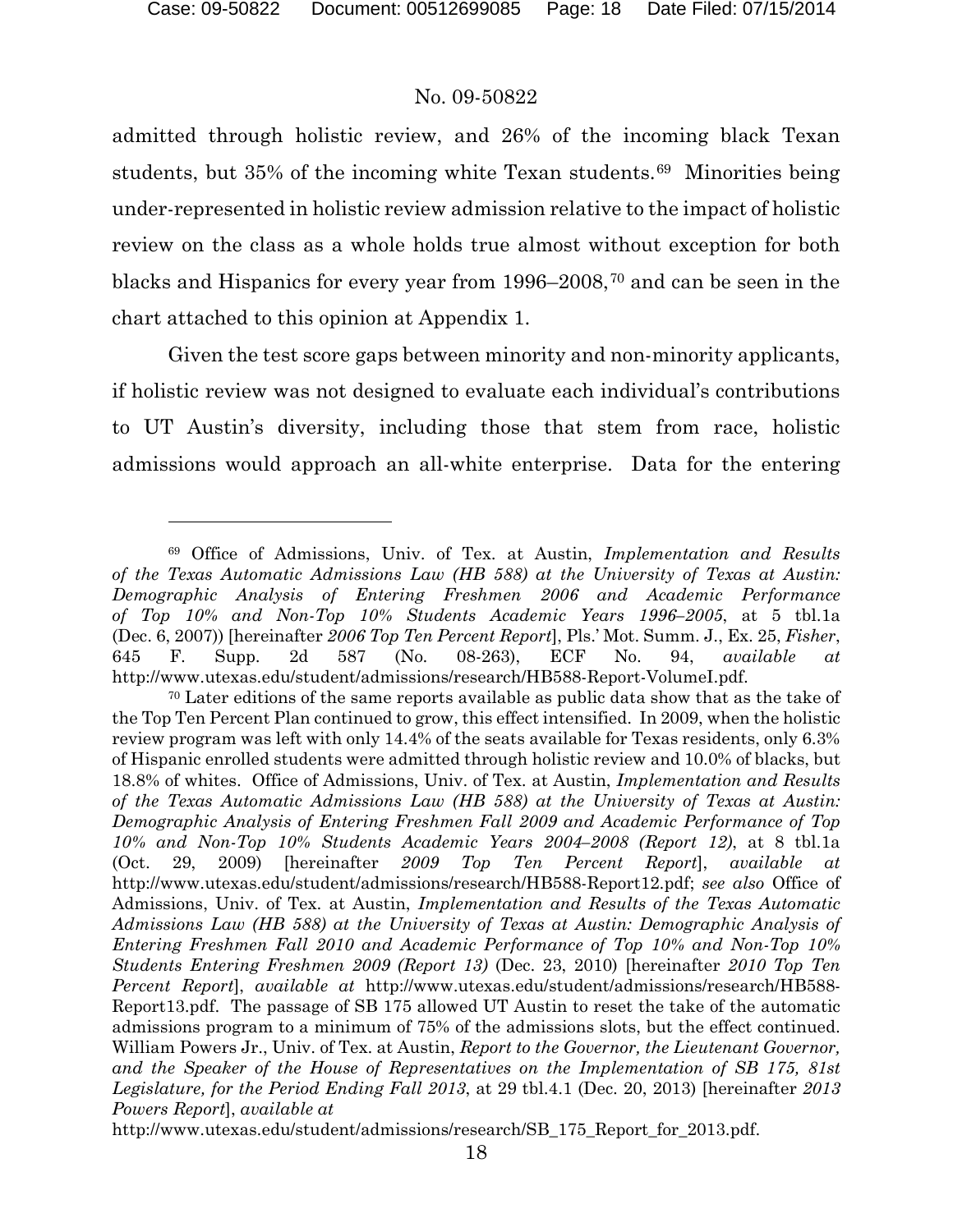Texan class of 2005, the first year of the *Grutter* plan, show that Hispanic students admitted through holistic review attained an average SAT score of 1193, African-American students an 1118, and white students a 1295.[71](#page-18-0) For the entering class of 2007, the last class before Fisher applied for admission, the corresponding data were 1155 for Hispanic students, 1073 for African American students, and 1275 for white students, this from a universe of underperforming secondary schools.[72](#page-18-1) As we have explained, the impact of the holistic review program on minority admissions is already narrow, targeting students of all races that meet both the competitive academic bar of admissions and have unique qualities that complement the contributions of Top Ten Percent Plan admittees.

#### **D**

UT Austin did not stop with the Top Ten Percent Plan in its effort to exhaust racially neutral alternatives to achieving diversity. It also initiated a number of outreach and scholarship efforts targeting under-represented demographics, including the over half of Texas high school graduates that are African-American or Hispanic.[73](#page-18-2) Programs included the Longhorn

l

<sup>71</sup> *2006 Top Ten Percent Report* at 11–14.

<sup>72</sup> *2008 Top Ten Percent Report* at 12–15.

<span id="page-18-2"></span><span id="page-18-1"></span><span id="page-18-0"></span><sup>73</sup> The Texas public high school graduating class of 2008, the year Fisher graduated from high school, included 13.4% African-American and 37.5% Hispanic students. Div. of Performance Reporting, Tex. Educ. Agency, *2008–09 Texas Public School Statistics Pocket Edition*, at 3 (December 2009), *available at* http://ritter.tea.state.tx.us/perfreport/pocked/2009/pocked0809.pdf. This means that of this majority-minority cohort of 33,873 African-American and 94,571 Hispanic high school, or 128,444 minority graduates in all, UT admitted 728 African-Americans and 2,621 Hispanics—or 2.6% of the graduating minority seniors of Texas. *See id.* at 5; *see generally 2008 Top Ten Percent Report* at 6 tbl.1. As the percentage of Hispanic high school graduates has continued to increase, over 57.3% of the high school graduating class of 2011, the most recent year for which the Texas Education Agency has published statistics, are African-American or Hispanic. Div. of Performance Reporting, Tex. Educ. Agency, *2011–12 Texas Public School Statistics Pocket Edition*, at 1, *available at* http://www.tea.state.tx.us/WorkArea/linkit.aspx?LinkIdentifier=id&ItemID=2147511872&li bID=2147511859.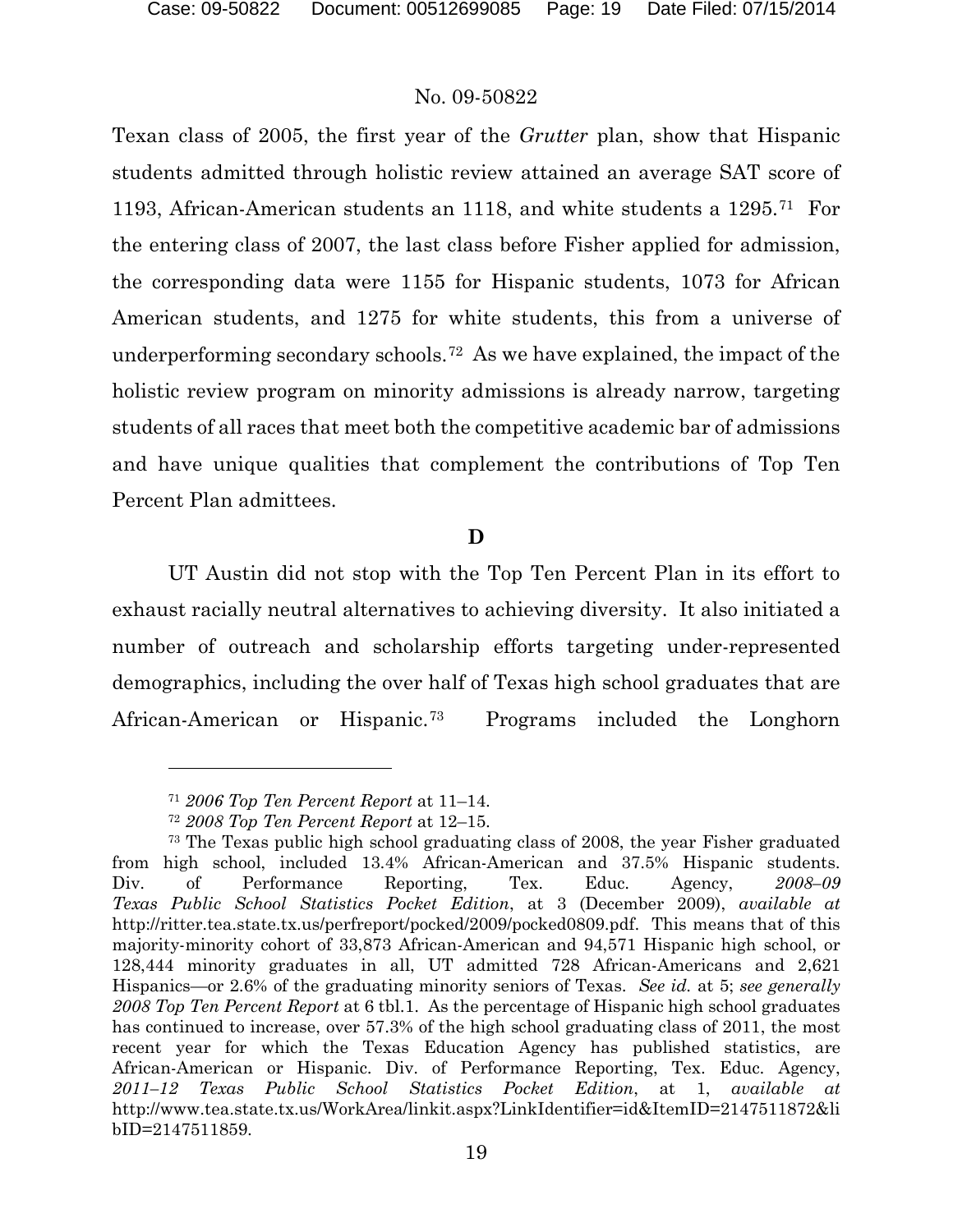Opportunity Scholarship Program, the Presidential Achievement Scholarship Program, the First Generation Scholarship, and increased outreach efforts. Implemented in 1997, the Longhorn Opportunity Scholarship Program offers scholarships to graduates of certain high schools throughout Texas that had predominantly low-income student populations and a history of few, if any, UT Austin matriculates.[74](#page-19-0) It guarantees a specific number of scholarships for applicants who attend these schools, graduate within the top ten percent, and attend UT Austin. The Presidential Achievement Scholarship program is a need-based scholarship that is awarded based on the applicant's family income, high school characteristics, and academic performance as compared to his or her peers at that high school.[75](#page-19-1) The First Generation Scholarship Program targets applicants who are the first in their family to attend college.[76](#page-19-2) UT Austin invested substantial amounts of money in these scholarship programs. Between 1997 and 2007, UT Austin awarded \$59 million through these scholarships.[77](#page-19-3) Indeed, in 2007, UT Austin awarded \$5.8 million for the Longhorn Opportunity and Presidential Achievement scholarship programs alone.[78](#page-19-4)

UT Austin also expanded its outreach and recruitment efforts by increasing its recruitment budget by \$500,000, by adding three regional admissions centers in Dallas, San Antonio, and Harlingen,[79](#page-19-5) by engaging in outreach programs that brought prospective students to UT Austin for day-

l

<span id="page-19-0"></span><sup>74</sup> Defs.' Cross-Mot. Summ. J., Ex. Tab 9 to App., Orr Aff. at ¶ 7, *Fisher*, 645 F. Supp. 2d 587 (No. 08-263), ECF No. 96 [hereinafter Orr Aff.]. Initially, this program targeted 39 high schools, but expanded to 69 high schools by 2009. *Id.*

<span id="page-19-5"></span><span id="page-19-4"></span><span id="page-19-3"></span><span id="page-19-2"></span><span id="page-19-1"></span><sup>75</sup> Defs.' Cross-Mot. Summ. J., Ex. Tab 4 to App., Orr Dep. at 15:17–21, *Fisher*, 645 F. Supp. 2d 587 (No. 08-263), ECF No. 96 [hereinafter Orr Dep.]; Orr Aff. ¶ 6, ECF No. 96.

<sup>76</sup> Orr Aff. ¶ 8, ECF No. 96.

 $77$  *Id.*  $\P$  9.

<sup>78</sup> *Id.* ¶ 9.

<sup>79</sup> *Id.* ¶ 11.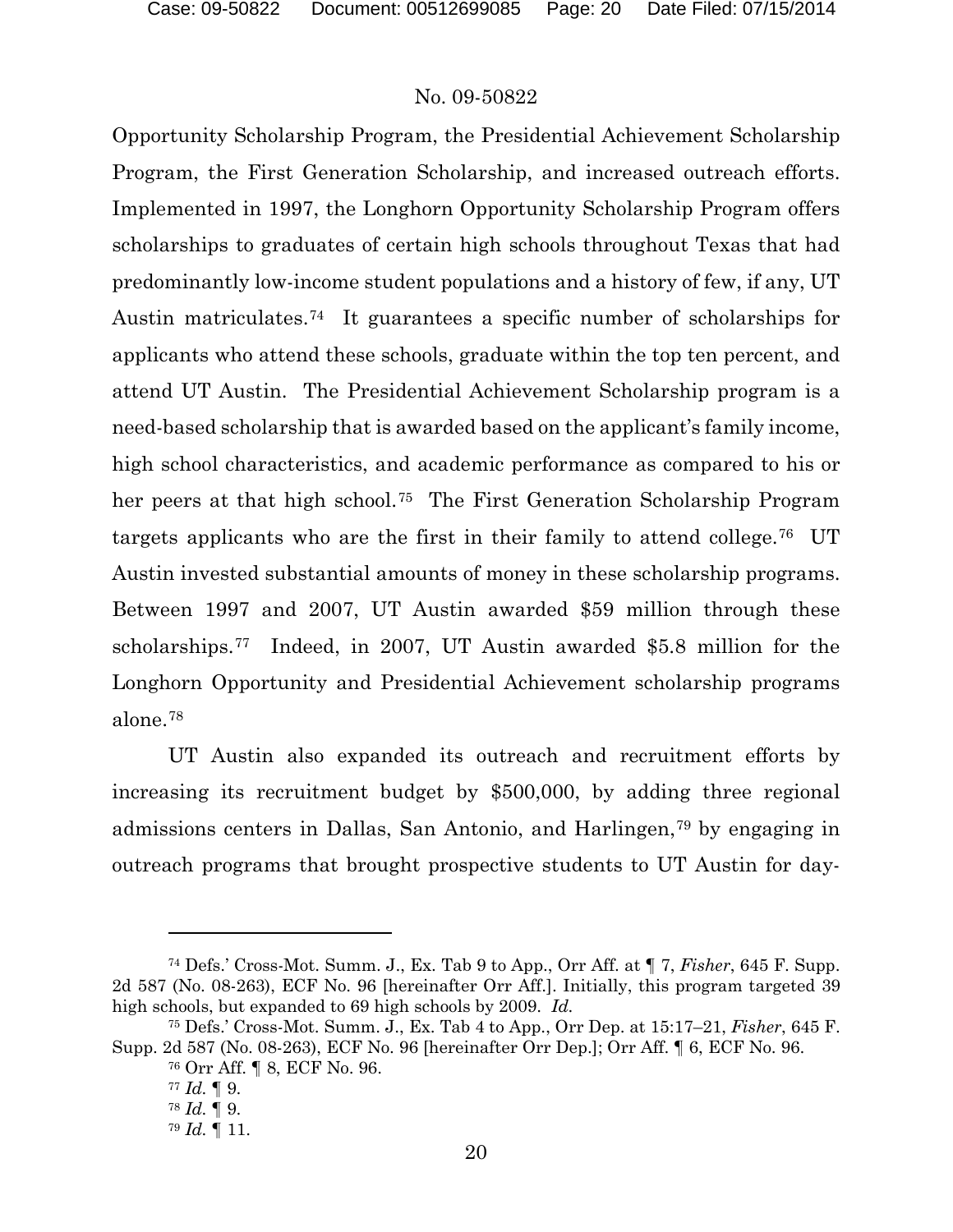long or overnight visits,<sup>[80](#page-20-0)</sup> and by hosting multi-day campus conferences for high school counselors.<sup>81</sup> These regional admissions centers reflect a substantial investment by UT Austin: the Dallas Admissions center employed 4 new full-time staff, the San Antonio Admissions Center employed 4 new fulltime staff, and the Harlingen Admissions Center employed 5 new full-time staff.[82](#page-20-2) The stated goal of these centers was "to increase [UT Austin's] visibility and interaction with prospective students, parents and high school administrators within the geographic market they existed [sic]. These centers allowed for increased quality and quantity of counseling, face to face discussions, and programming within the prospective students' home city."[83](#page-20-3) Additionally, staff from these regional centers helped organize "over 1,000 College Night/Day events held at High Schools across the state" and "around 1,000 Day Visits to High Schools around the state in an effort to encourage prospective top 10% students to apply and enroll at [UT Austin]."[84](#page-20-4) Relatedly, the admissions office also held targeted recruiting events for students from the Dallas, San Antonio, Houston, and Rio Grande Valley areas. These events included the "Longhorn Lock-in," wherein students from targeted high schools would spend the night at UT Austin; the UT Scholars Program, wherein scholarship recipients from targeted schools would spend the night at UT Austin; and "Longhorn for a Day," wherein students from targeted schools would spend the day at UT Austin.<sup>[85](#page-20-5)</sup> Finally, the admissions office would hold

- <span id="page-20-0"></span><sup>80</sup> *Id.* ¶ 16–19.
- <span id="page-20-1"></span><sup>81</sup> *Id.* ¶ 20.
- <span id="page-20-2"></span><sup>82</sup> *Id.* ¶ 11. <sup>83</sup> *Id.*
- <span id="page-20-4"></span><span id="page-20-3"></span><sup>84</sup> *Id.*

 $\overline{a}$ 

<span id="page-20-5"></span><sup>85</sup> *Id.* ¶ 16–18.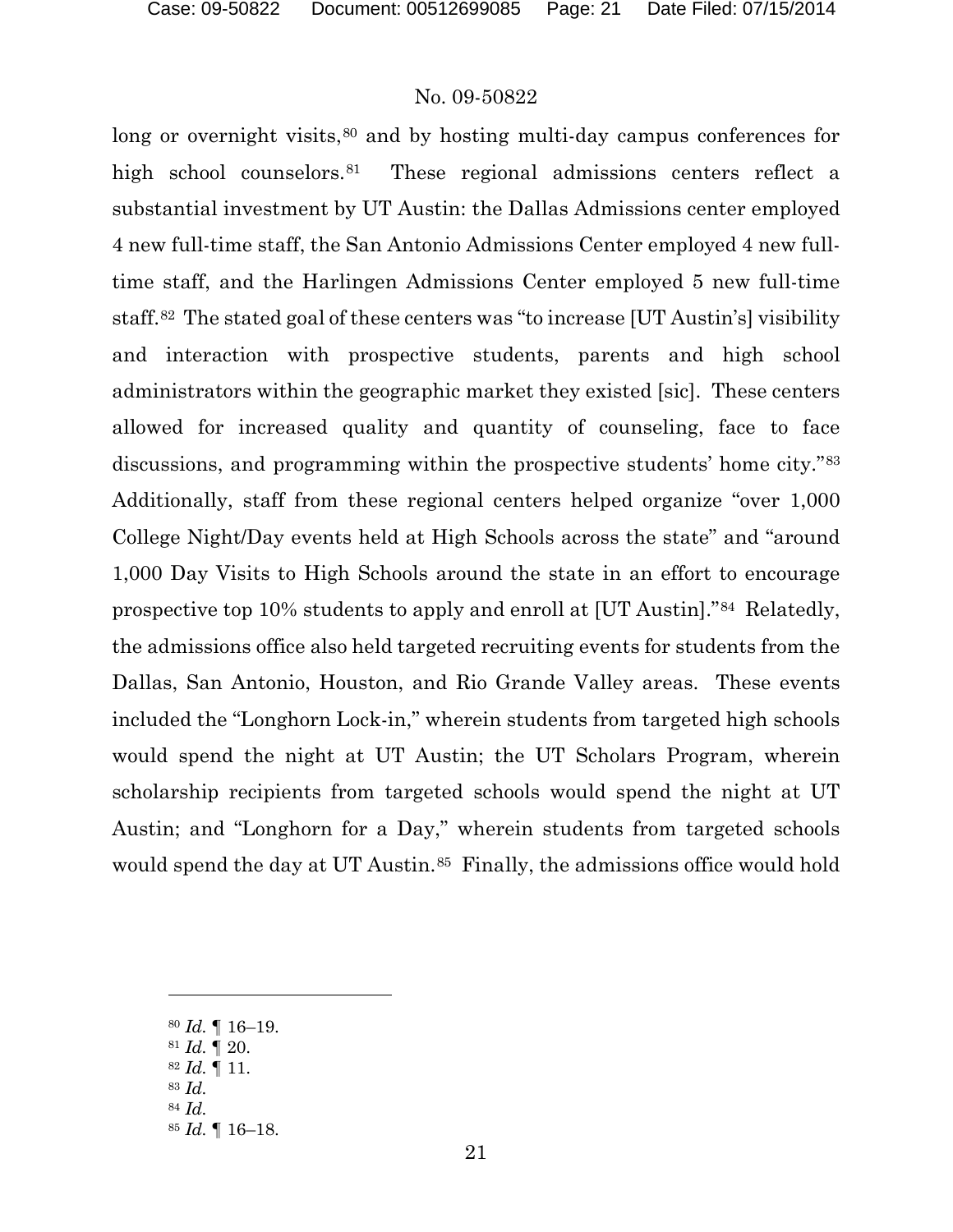four "Longhorn Saturday Events" on campus, where thousands of prospective students and their families would come to UT Austin.[86](#page-21-0)

In addition to the admissions office's efforts, UT Austin's Office of Student Financial Services increased their outreach efforts by putting together the Financial Aid Outreach Group to visit high schools to help prospective students "understand the financial support offered by [UT Austin]."[87](#page-21-1) The goal of this Financial Aid Outreach Group "was to convince low income students that money should not be a barrier to attending college."[88](#page-21-2) 

"Narrow tailoring does not require exhaustion of every race neutral alternative," but rather "serious, good faith consideration of workable raceneutral alternatives that will achieve the diversity the university seeks."[89](#page-21-3) Put simply, this record shows that UT Austin implemented every race-neutral effort that its detractors now insist must be exhausted prior to adopting a raceconscious admissions program—in addition to an automatic admissions plan not required under *Grutter* that admits over 80% of the student body with no facial use of race at all.

#### **E**

Despite UT Austin's rapid adoption of these race-neutral efforts, in 1997—the first freshman class after *Hopwood*—the percentage of African-American admitted students fell from 4.37% to 3.41%, representing a drop from 501 to 419 students even as the total number of admitted students increased by 833 students.[90](#page-21-4) Similarly, the percentage of Hispanic admitted

<sup>86</sup> *Id.* ¶ 19.

<sup>87</sup> *Id.* ¶ 12.

<sup>88</sup> *Id.*

<sup>89</sup> *Grutter*, 539 U.S. at 339.

<span id="page-21-4"></span><span id="page-21-3"></span><span id="page-21-2"></span><span id="page-21-1"></span><span id="page-21-0"></span><sup>90</sup> *See 2006 Top Ten Percent Report* 4 tbl.1. African-American admits comprised 3.34% of the entering class of 1998; 4.32% of the class of 1999; 4.24% of the class of 2000; 3.49% of the class of 2001; 3.67% of the class of 2002; and 3.89% of the class of 2003. *See id.*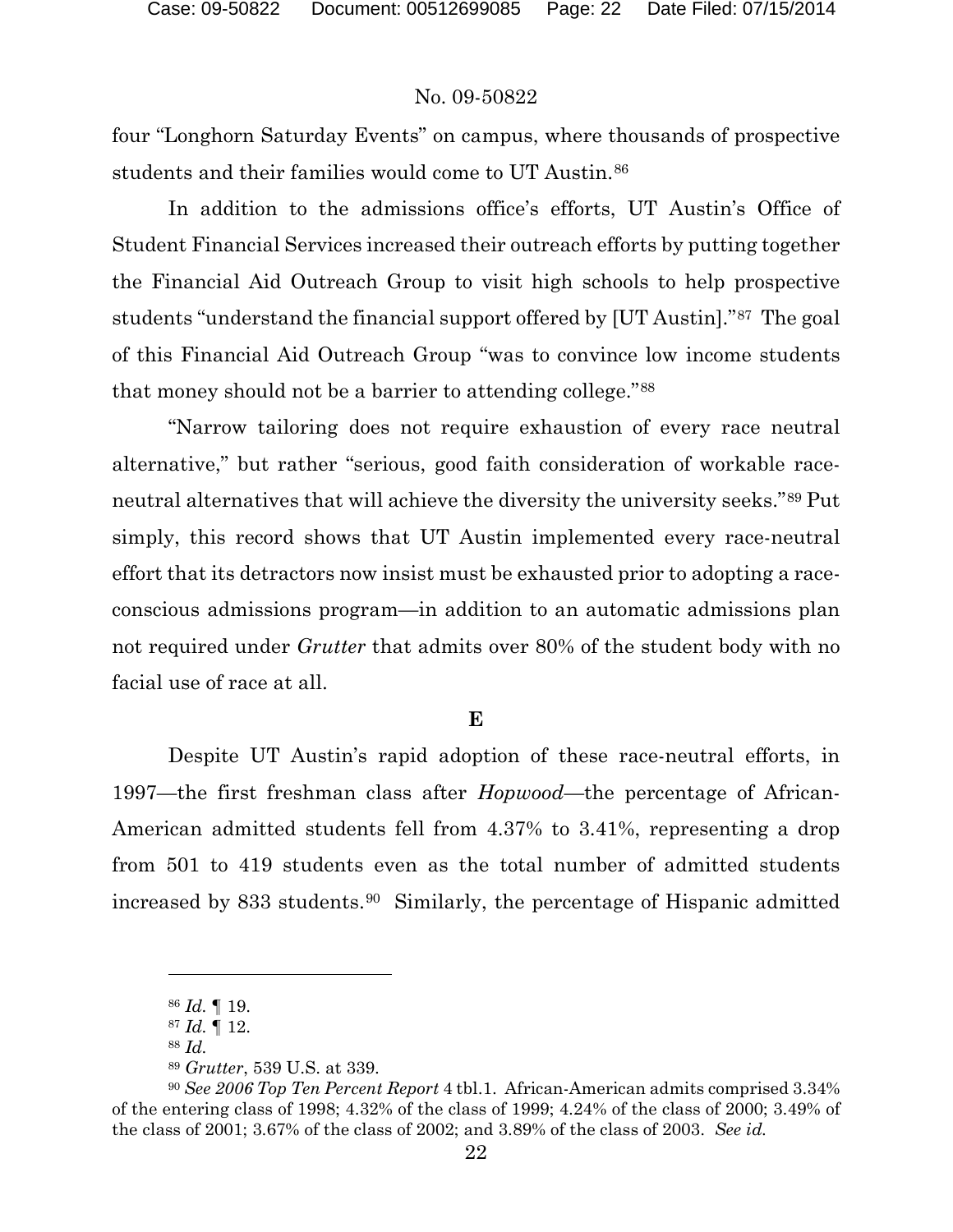students fell from 15.37% to 12.95%.<sup>[91](#page-22-0)</sup> With UT Austin's facially race-neutral admissions program and outreach efforts, the percentage of African-American and Hispanic admitted students eventually recovered to pre-*Hopwood* levels. By 2004, African-American admitted students climbed to 4.82% and Hispanic admitted students climbed to 16.21%.[92](#page-22-1) But minority representation then remained largely stagnant, within a narrow oscillating band, rather than moving towards a critical mass of minority students. The hard data show that starting in 1998 and moving toward 2004, African-American students comprised 3.34%, then 4.32%, then 4.24%, then 3.49%, then 3.67%, then 3.89%, and finally 4.82% of the admitted pool.[93](#page-22-2) Similarly, Hispanic admitted students represented 13.53%, then 14.27%, then 13.75%, then 14.25%, then 14.43%, then 15.60%, and finally 16.21% of the entering classes for those respective years.[94](#page-22-3)

# **V**

# **A**

Numbers aside, the Top Ten Percent Plan's dependence upon a distinct admissions door remained apparent. With each entering class, there was a gap between the lower standardized test scores of students admitted under the Top Ten Percent Plan and the higher scores of those admitted under holistic review. For example, in 2008—the year Fisher applied for admission—81% of the seats available to Texas residents were taken up by the Top Ten Percent Plan.[95](#page-22-4) These Top Ten Percent students had an average standardized test score of

<span id="page-22-4"></span><span id="page-22-3"></span><span id="page-22-2"></span><span id="page-22-1"></span><span id="page-22-0"></span><sup>91</sup> *Id.* Hispanics represented 13.53% of the entering class of 1998; 14.27% of the class of 1999; 13.75% of the class of 2000; 14.25% of the class of 2001; 14.43% of the class of 2002; 15.60% of the class of 2003; and 16.21% for 2004. *See id.*

<sup>92</sup> *Id.*

<sup>93</sup> *Id.*

<sup>94</sup> *Id.*

<sup>95</sup> *2008 Top Ten Percent Report* at 9 tbl.2.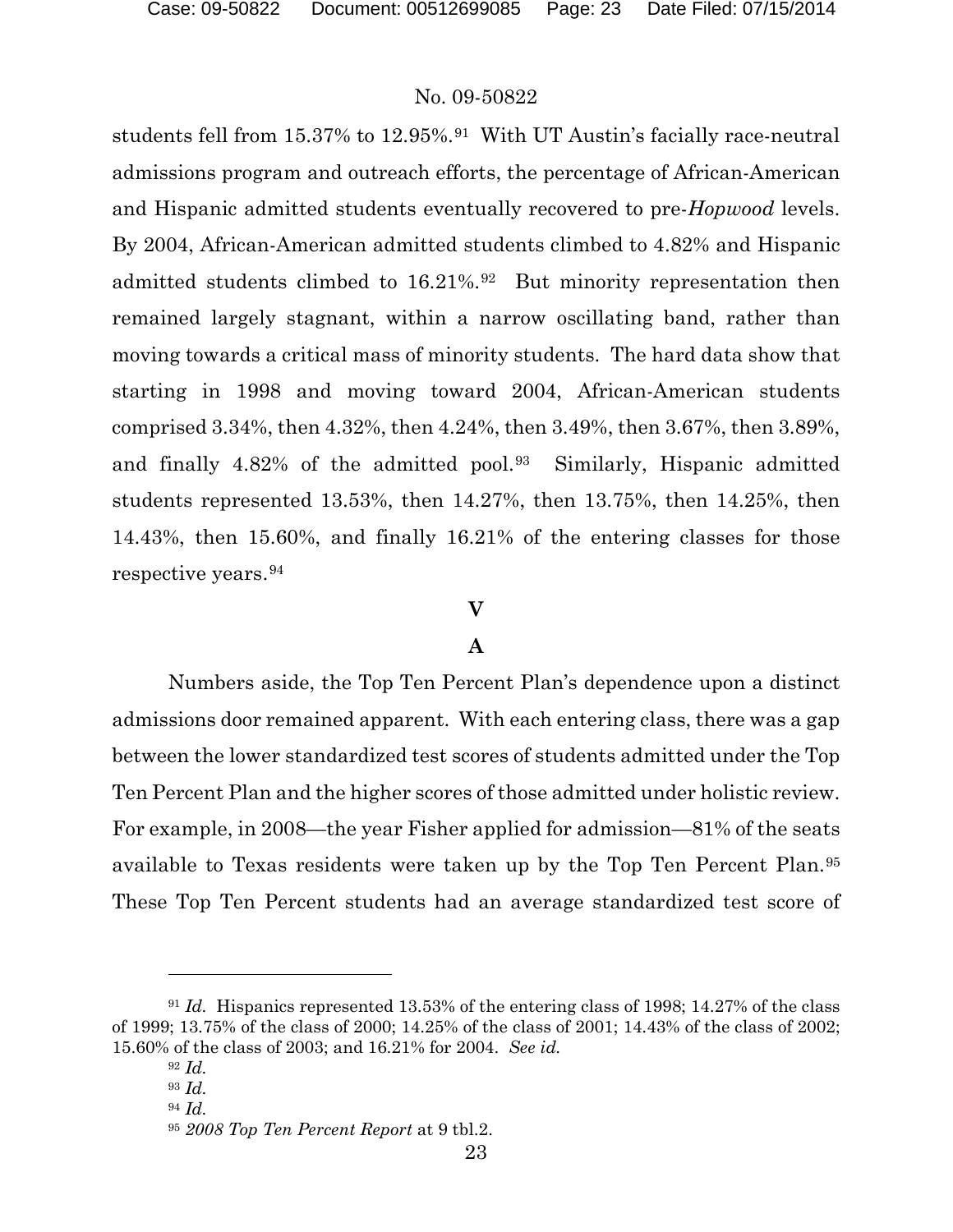$\overline{a}$ 

# No. 09-50822

1219, 66 points lower than the average standardized test score of 1285 attained by Texas students admitted under holistic review or on the basis of a high AI.[96](#page-23-0) A gap persisted not only among students overall and white students, but also among racial and ethnic minority students.[97](#page-23-1) This inheres in the reality that the strength of the Top Ten Percent Plan is also its weakness, one that with its single dimension of selection makes it unworkable standing alone.

**B**

The sad truth is that the Top Ten Percent Plan gains diversity from a fundamental weakness in the Texas secondary education system. The de facto segregation of schools in Texas<sup>[98](#page-23-2)</sup> enables the Top Ten Percent Plan to increase

<span id="page-23-0"></span><sup>96</sup> *Id.* Data for the preceding years showed a similar test score gap. For the entering Texas class of 2007, Top Ten Percent students had an average standardized test score of 1225 versus the average standardized test score of 1246 attained by non-Top Ten Percent Texas students. Similarly, in 2006, Top Ten Percent students had an average standardized test score of 1220 versus an average standardized test score of 1257 for non-Top Ten Percent students. For 2005, Top Ten Percent students had an average standardized test score of 1226 versus an average standardized test score of 1277 for non-Top Ten Percent students. Finally, in 2004, Top Ten Percent students had an average standardized test score of 1221 versus an average standardized test score of 1258 for non-Top Ten Percent students. *Id.*

<span id="page-23-1"></span><sup>97</sup> *Id.* at 9, 13–15. For minority students, difference in average standardized test scores between admitted Texas Top Ten Percent students and non-Top Ten Percent students fluctuated in size but remained significant in the pre- and post-*Grutter* years leading up to Fisher's application. Among Hispanic students, the gap was 1100 versus 1189 in 2003; 1110 versus 1189 in 2004; 1122 versus 1193 in 2005; 1105 versus 1154 in 2006; and 1115 versus 1155 in 2007. For African-American students, the gap was 1063 versus 1065 in 2003; 1046 versus 1116 in 2004; 1059 versus 1118 in 2005; 1067 versus 1086 in 2006; and 1078 versus 1073 in 2007. *See id.* at 14–15. And a comparison of raw SAT scores does not tell the full story, as SAT scores are scaled. *See, e.g.*, CollegeBoard SAT, 2006 College-Bound Seniors: Total Group Profile Report (2006), *available at* http://media.collegeboard.com/digitalServices/pdf/research/cb-seniors-2006-nationalreport.pdf. Looking at the percentile point gives a better picture. For SAT test-takers in 2006, the 50th percentile combined score was 1020, while a 75th percentile score was 1180, a mere 160 points higher. *Id.* at 2. Thus, a score differential of 80 points, for example, which represents the approximate differential between holistic review and Top Ten Percent Hispanic admittees, represents students scoring at approximately a 12–13 higher percentile.

<span id="page-23-2"></span><sup>98</sup> For example, only 8.1% of all students in Houston ISD are white. *See* Houston Indep. Sch. Dist., 2011–2012 Facts and Figures 1 (2012). Similarly, only 4.6% of students in the Dallas Independent School District are white. *See* Dallas Indep. Sch. Dist., Enrollment Statistics (2012). And in San Antonio ISD, only 1.9% of the students are white. *See* San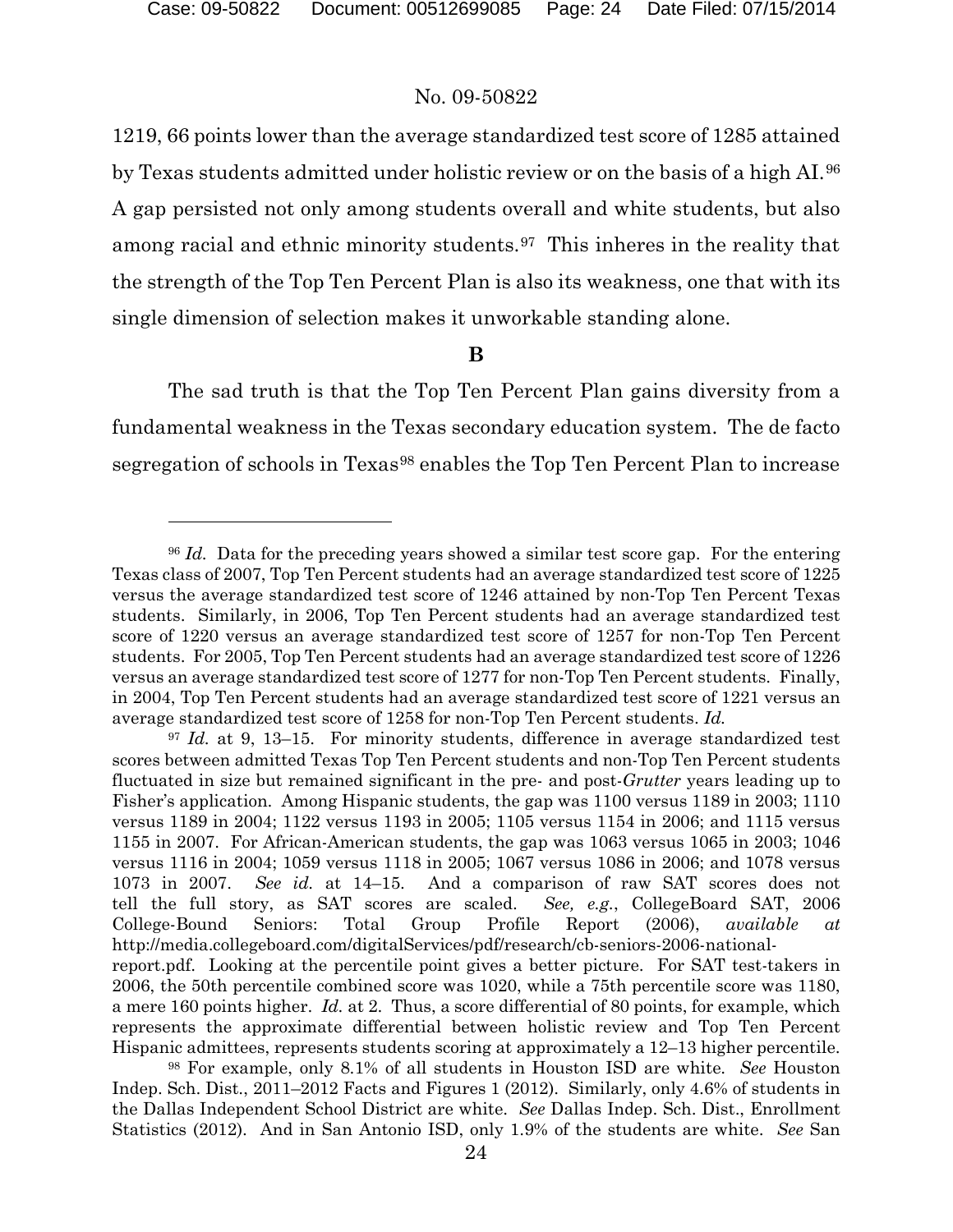minorities in the mix, while ignoring contributions to diversity beyond race. We assume, as none here contends otherwise, that this "segregation [is] not the 'product . . . of state action but of private choices,' having no 'constitutional implications'" and therefore it is "a question for the political branches to decide[] the manner—which is to say the *process*—of its resolution."[99](#page-24-0) In short, these demographics are directly relevant to the choices made by the political branches of Texas as they acted against the backdrop of this unchallenged reality in their effort to achieve a diverse student body. Texas is here an active lab of experimentation embraced by the Court in *Schuette v. BAMN*.[100](#page-24-1) We reference here these unchallenged facts of resegregation not in justification of a racial remedy, but because the racial makeup and relative performance of Texas high schools bear on the workability of an alternative to any use of race for 80% of student admissions to UT Austin. The political branches opted for this facially race-neutral alternative—a narrow tailoring in implementation of their goal of diversity.

Fisher's claim can proceed only if Texas must accept this weakness of the Top Ten Percent Plan and live with its inability to look beyond class rank and focus upon individuals. Perversely, to do so would put in place a quota system pretextually race neutral. While the Top Ten Percent Plan boosts minority enrollment by skimming from the tops of Texas high schools, it does so against

Antonio Indep. Sch. Dist., Facts and Figures (2012). This de facto school segregation stems from residential patterns and means that students in the top ten percent of a highly segregated school likely grew up in the same residential zone. The top 29 graduates from Jack Yates High School in Houston live in the same predominately African-American neighborhood of that city's Third Ward, and thus likely experienced a similar cultural environment. *See* Amicus Curiae Br. of the Family of Heman Sweatt (Oct. 31, 2013) at 27. This pattern repeats itself across the high schools of Texas's urban areas.

<span id="page-24-1"></span><span id="page-24-0"></span><sup>99</sup> *Schuette v. BAMN*, 134 S. Ct. 1623, 1642 (2014) (Scalia, J., concurring) (citing *Freeman v. Pitts*, 503 U.S. 467, 495–96) (1992)).

<sup>100</sup> 134 S. Ct. 1623 (2014).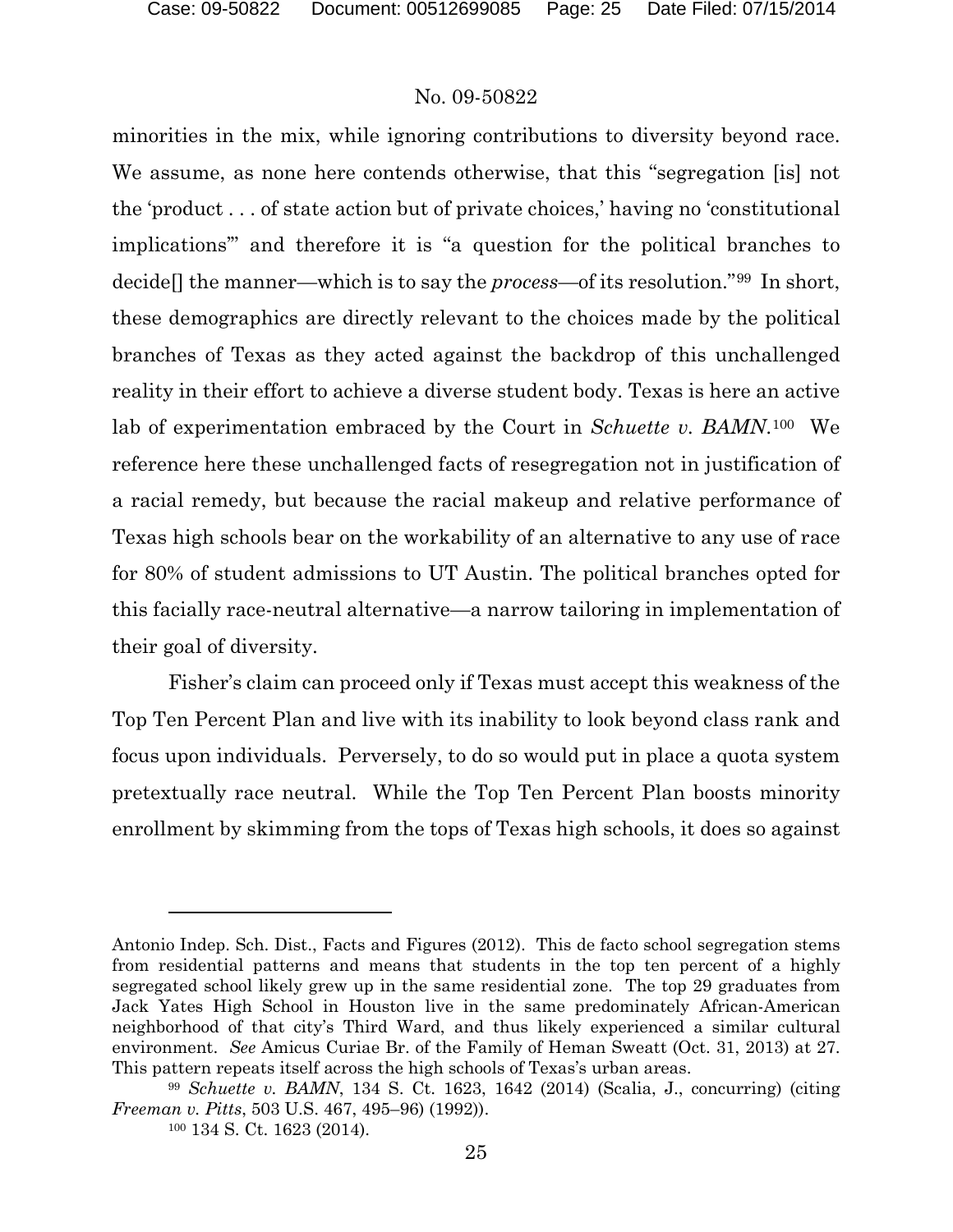# No. 09-50822

this backdrop of increasing resegregation in Texas public schools,[101](#page-25-0) where over half of Hispanic students and 40% of black students attend a school with 90%–100% minority enrollment.[102](#page-25-1)

Data for the year Fisher graduated high school show that gaps between the quality of education available to students at integrated high schools and at majority-minority schools are stark. Their impact upon UT Austin is direct. The Top Ten Percent Plan draws heavily from the population concentrations of the three major metropolitan areas of Texas—San Antonio, Houston, and Dallas/Fort Worth—where over half of Texas residents live and where the outcomes gaps of segregated urban schools are most pronounced.[103](#page-25-2) The San Antonio metropolitan area demonstrates this effect. Boerne Independent School District ("ISD") achieved a "recognized status" and five "Gold Performance Acknowledgments" from the Texas Education Agency.[104](#page-25-3) At this

<span id="page-25-0"></span><sup>&</sup>lt;sup>101</sup> A striking visual depiction of de facto residential segregation, showing one colored dot per person using 2010 census data, displays nearly monochrome units dividing the major metropolitan areas of Texas. *See* Demographics Research Grp., Weldon Ctr. for Public Serv., Univ. of Va., *2010 Racial Dot Map*, CooperCenter.org (July 2013), http://demographics.coopercenter.org/DotMap/index.html.

<span id="page-25-1"></span><sup>102</sup> Gary Orfield, John Kucsera & Genevieve Siegel-Hawley, Civil Rights Project, E Pluribus . . . Separation: A Deepening Double Segregation for More Students 46, 50 (2012), *available at* http://civilrightsproject.ucla.edu/research/k-12-education/integration-anddiversity/mlk-national/e-pluribus...separation-deepening-double-segregation-for-morestudents/orfield\_epluribus\_revised\_omplete\_2012.pdf.

<span id="page-25-2"></span><sup>103</sup> The total Texas population for 2008 was 24,326,974. U.S. Census Bureau, Annual Estimates of the Resident Population for the United States, Regions, States, and Puerto Rico: April 1, 2000 to July 1, 2008, tbl.1, *available at* http://www.census.gov/popest/data/historical/2000s/vintage\_2008/. Of these, 57.8%, or 14,059,594 people, lived in the Dallas/Fort Worth, Houston, and San Antonio metropolitan areas. *See* U.S. Census Bureau, Annual Estimates of the Population of Metropolitan and Micropolitan Statistical Areas: April 1, 2000 to July 1, 2008, tbl.1, *available at* http://www.census.gov/popest/data/historical/2000s/vintage\_2008/metro.html (showing that 6,300,006 lived in the Dallas/Fort Worth metropolitan area; 5,728,143 lived in the Houston metropolitan area; and 2,031,445 lived in the San Antonio metropolitan area in 2008).

<span id="page-25-3"></span><sup>104</sup> *2008–09 Academic Indicator System, Boerne ISD*, Tex. Educ. Agency, 1 [hereinafter *Boerne ISD Indicator*], http://ritter.tea.state.tx.us/perfreport/aeis/2009/district.srch.html (accessed by searching for the relevant school district on the search engine).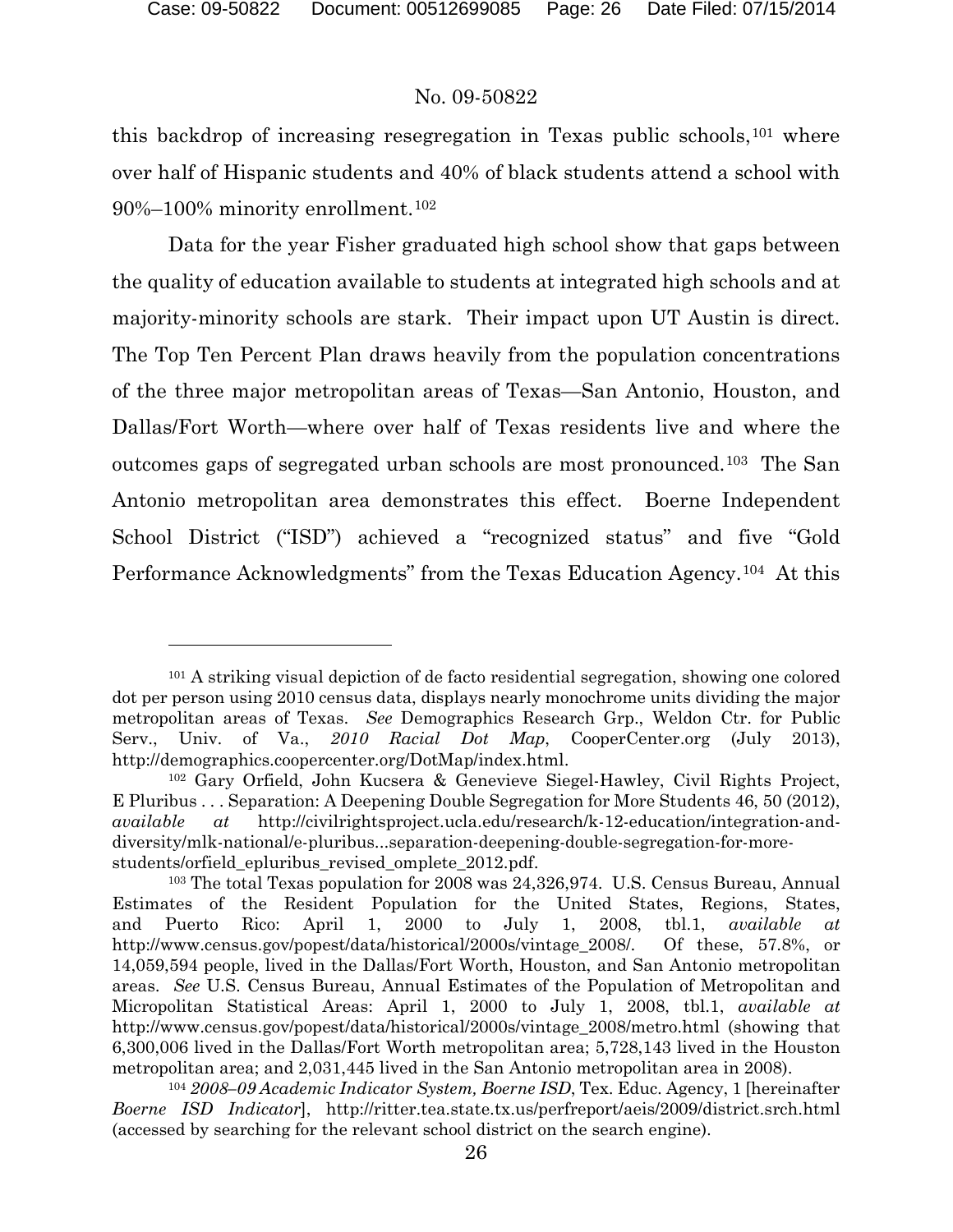relatively integrated school district, 79.9% of graduating students were white and 19.2% were black or Hispanic.[105](#page-26-0) Over 97% of students graduated high school.[106](#page-26-1) They achieved an average SAT score of 1072, and 61% were deemed college-ready in both English and Math by the Texas Education Agency.[107](#page-26-2) San Antonio ISD, its neighbor, a highly segregated and "academically unacceptable" district,<sup>[108](#page-26-3)</sup> tells a different story.  $86.8\%$  of graduating students were Hispanic and 8.2% were black, and over 90% were economically disadvantaged.[109](#page-26-4) Only 59.1% of the high school class of 2008 graduated; SAT test takers achieved an average score of 811; and only 28% of graduates were college-ready in both English and Math.[110](#page-26-5)

A similar tale of two cities played out in the Houston area between integrated Katy ISD, where 7.8% of graduating students were black, 23.2% Hispanic, and  $59.8\%$  white,  $^{111}$  $^{111}$  $^{111}$  and segregated Pasadena ISD, where 6.5% were black, 64.8% Hispanic, and 24.3% white.<sup>[112](#page-26-7)</sup> At Katy, a "recognized" district with two "Gold Performance Acknowledgments," 91.8% of students graduated, with an average SAT score of 1080 and 60% college readiness in both English and Math.[113](#page-26-8) At Pasadena, only 67.8% graduated; SAT test-takers achieved

 $\overline{a}$ 

<sup>113</sup> *Katy ISD Indicator*, § I, at 11–12.

<sup>105</sup> *Id.* § II, at 1.

<sup>106</sup> *Id.* § I, at 11.

<sup>107</sup> *Id.* § I, at 12.

<span id="page-26-3"></span><span id="page-26-2"></span><span id="page-26-1"></span><span id="page-26-0"></span><sup>108</sup> *2008–09 Academic Indicator System, San Antonio ISD*, Tex. Educ. Agency, § II, at 1 [hereinafter *San Antonio ISD Indicator*], http://ritter.tea.state.tx.us/perfreport/aeis/2009/ district.srch.html (accessed by searching for the relevant school district on the search engine). <sup>109</sup> *Id.* § II, at 1.

 $110$  *Id.* § I, at 11–12.

<span id="page-26-6"></span><span id="page-26-5"></span><span id="page-26-4"></span><sup>111</sup> *2008–09 Academic Indicator System, Katy ISD*, Tex. Educ. Agency, § II, at 1 [hereinafter *Katy ISD Indicator*], http://ritter.tea.state.tx.us/perfreport/aeis/2009/ district.srch.html (accessed by searching for the relevant school district on the search engine).

<span id="page-26-8"></span><span id="page-26-7"></span><sup>112</sup> *2008–09 Academic Indicator System, Pasadena ISD*, Tex. Educ. Agency, § II, at 1 [hereinafter *Pasadena ISD Indicator*], http://ritter.tea.state.tx.us/perfreport/aeis/2009/ district.srch.html (accessed by searching for the relevant school district on the search engine).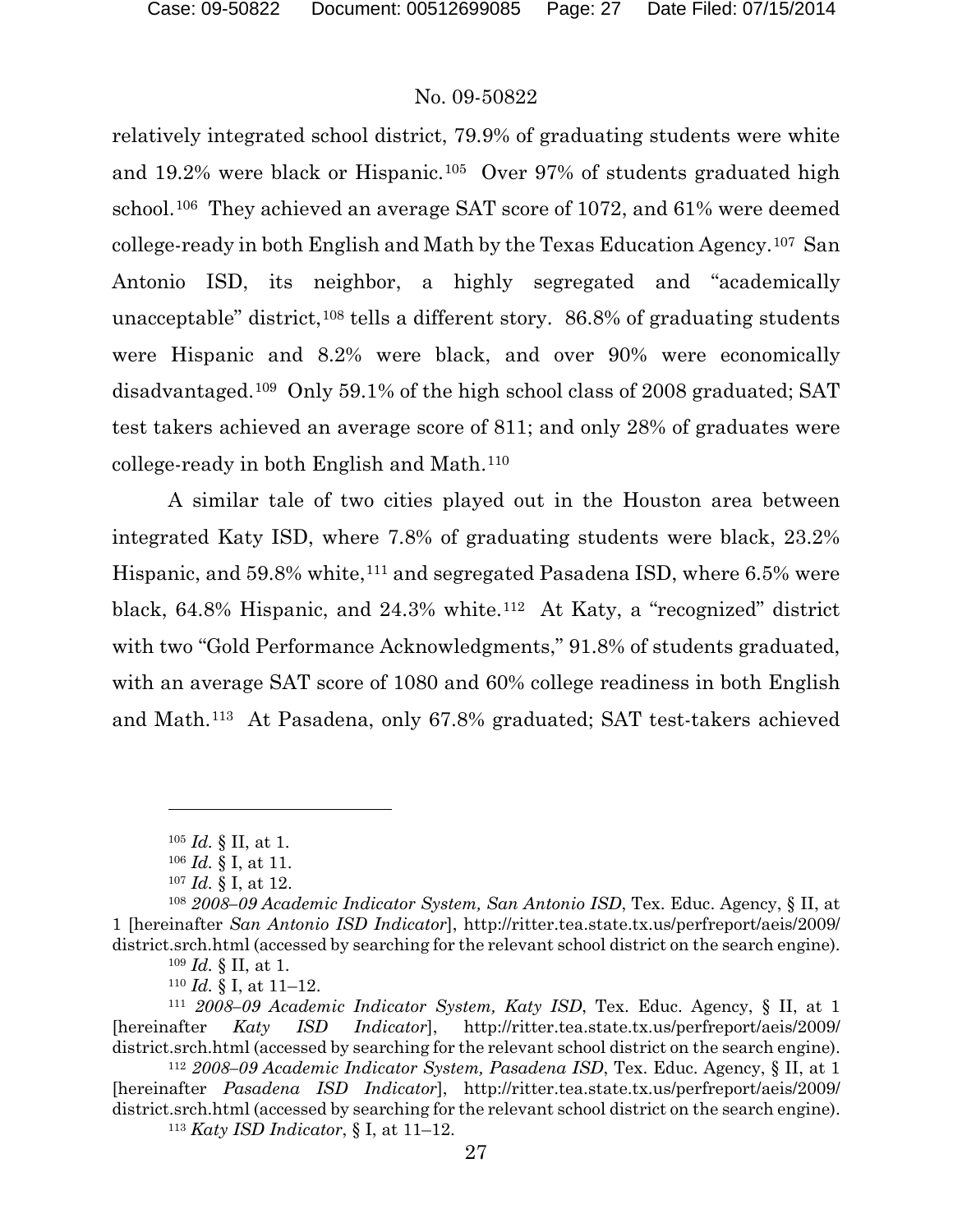an average score of 928; and 40% were college-ready in both English and Math.<sup>114</sup>

The narrative repeats itself in the Dallas/Fort Worth metropolitan area. For example, Keller ISD, a large and "recognized" school district with four "Gold Performance Acknowledgements,"[115](#page-27-1) is fairly integrated. 72.3% of graduating students are white, 12.2% are Hispanic, and 7.3% are African-American.<sup>[116](#page-27-2)</sup> The high school senior class of 2008 attained a graduation rate of 88.7% and an average SAT score of 1043, and 53% were college-ready in both English and Math.[117](#page-27-3) The data for nearby Dallas ISD, one of the largest in the state with  $157,174$  students and 7,308 high school seniors,<sup>[118](#page-27-4)</sup> shows a highly segregated school in stark contrast. There, black and Hispanic students make up 90.9% of the graduating class, and 86.1% of all students are economically disadvantaged.[119](#page-27-5) Only 65.2% graduated high school; SAT test-takers achieved an average score of 856; and only 29% of graduating seniors were college-ready in both English and Math.[120](#page-27-6)

The top decile of high schools in each of these districts—including large numbers of students from highly segregated, underfunded, and underperforming schools—all qualified for automatic admission to UT Austin. That these students were able to excel in the face of severe limitations in their high school education and earn a coveted place in UT Austin's prestigious

<sup>114</sup> *Pasadena ISD Indicator*, § I, at 11–12.

<span id="page-27-1"></span><span id="page-27-0"></span><sup>115</sup> *2008–09 Academic Indicator System, Keller ISD*, Tex. Educ. Agency, § II, at cover [hereinafter *Keller ISD Indicator*], http://ritter.tea.state.tx.us/perfreport/aeis/2009/ district.srch.html (accessed by searching for the relevant school district on the search engine).

<sup>116</sup> *Id.* § II, at 1.

<sup>117</sup> *Id.* § I, at 11–12.

<span id="page-27-6"></span><span id="page-27-5"></span><span id="page-27-4"></span><span id="page-27-3"></span><span id="page-27-2"></span><sup>118</sup> *2008–09 Academic Indicator System, Dallas ISD*, Tex. Educ. Agency, § II, at 1 [hereinafter *Dallas ISD Indicator*], http://ritter.tea.state.tx.us/perfreport/aeis/2009/ district.srch.html (accessed by searching for the relevant school district on the search engine). <sup>119</sup> *Id.*

<sup>120</sup> *Id.* § I, at 11–12.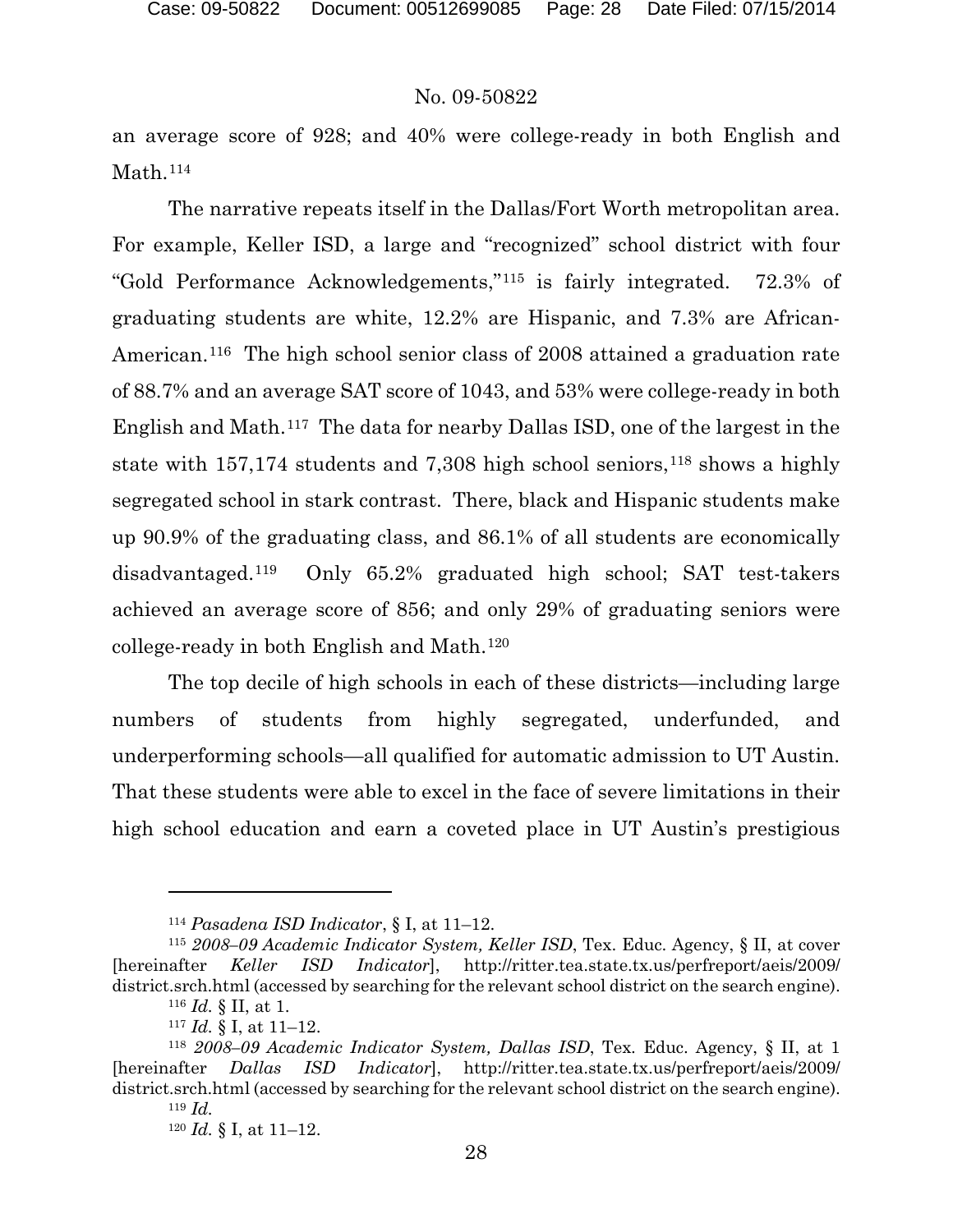freshman class is to be commended. That other students are left out—those who fell outside their high school's top ten percent but excelled in unique ways that would enrich the diversity of UT Austin's educational experience—leaves a gap in an admissions process seeking to create the multi-dimensional diversity that *Bakke* envisions.

### **C**

UT Austin's holistic review program—a program nearly indistinguishable from the University of Michigan Law School's program in *Grutter*—was a necessary and enabling component of the Top Ten Percent Plan by allowing UT Austin to reach a pool of minority and non-minority students with records of personal achievement, higher average test scores, or other unique skills. A variety of perspectives, that is differences in life experiences, is a distinct and valued element of diversity. Yet a significant number of students excelling in high-performing schools are passed over by the Top Ten Percent Plan although they could bring a perspective not captured by admissions along the sole dimension of class rank. For example, the experience of being a minority in a majority-white or majority-minority school and succeeding in that environment offers a rich pool of potential UT Austin students with demonstrated qualities of leadership and sense of self. Efforts to draw from this pool do not demean the potential of Top Ten admittees. Rather it complements their contribution to diversity—mitigating in an important way the effects of the single dimension process.

UT Austin persuades that this reach into the applicant pool is not a further search for numbers but a search for students of unique talents and backgrounds who can enrich the diversity of the student body in distinct ways including test scores, predicting higher levels of preparation and better prospects for admission to UT Austin's more demanding colleges and ultimately graduation. It also signifies that this is a draw from a highly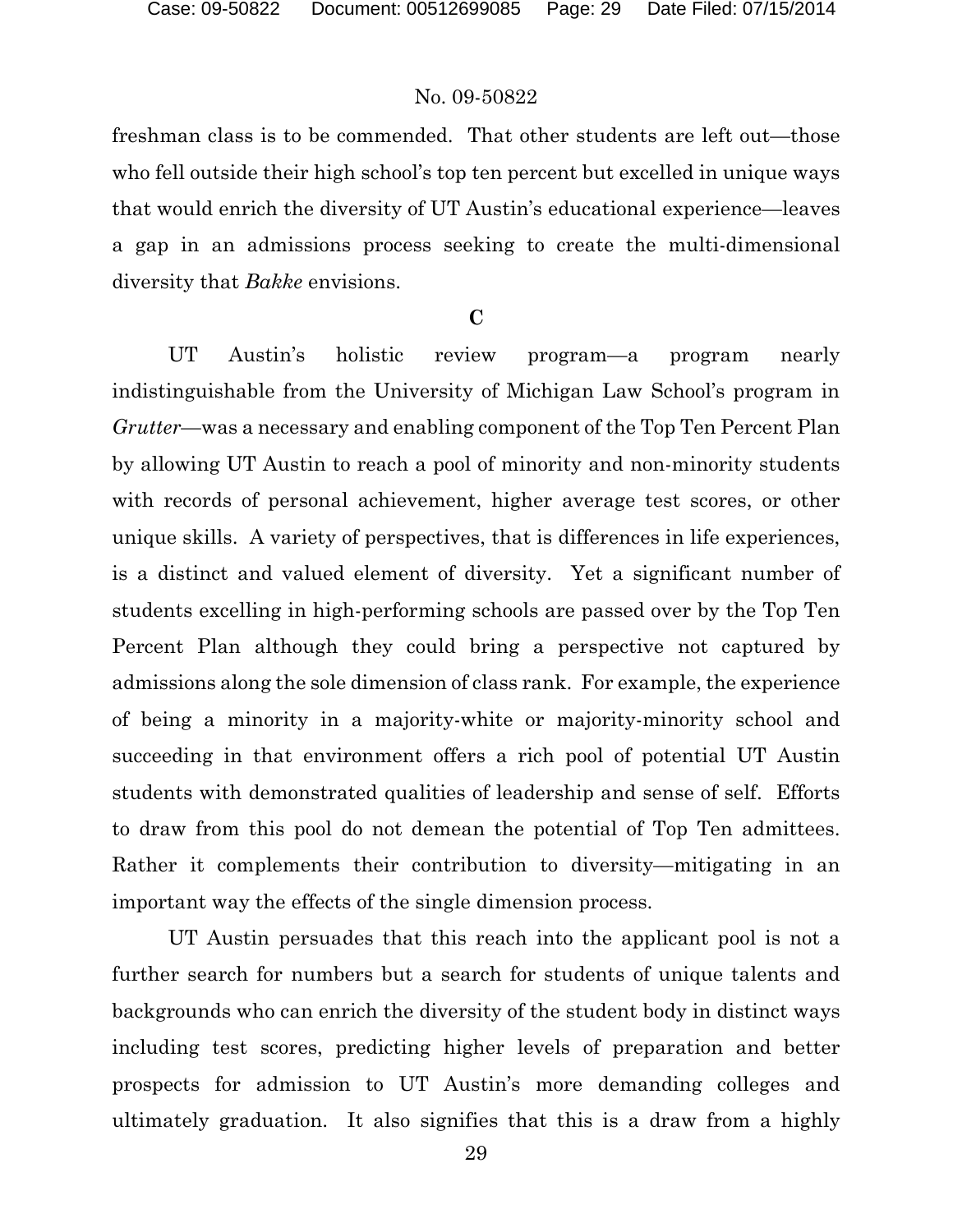competitive pool, a mix of minority and non-minority students who would otherwise be absent from a Top Ten Percent pool selected on class rank, a relative and not an independent measure across the pool of applicants.

#### **VI**

These realities highlight the difficulty of an approach that seeks to couch the concept of critical mass within numerical terms. The numbers support UT Austin's argument that its holistic use of race in pursuit of diversity is not about quotas or targets, but about its focus upon individuals, an opportunity denied by the Top Ten Percent Plan. Achieving the critical mass requisite to diversity goes astray when it drifts to numerical metrics. UT Austin urges that it has made clear that looking to numbers, while relevant, has not been its measure of success; and that its goals are not captured by population ratios. We find this contention proved, mindful that by 2011, Texas high school graduates were majority-minority.

UT Austin urges that its first step in narrow tailoring was the admission of over 80% of its Texas students though a facially race-neutral process, and that Fisher's embrace of the sweep of the Top Ten Percent Plan as a full achievement of diversity reduces critical mass to a numerical game and little more than a cover for quotas. Fisher refuses to acknowledge this distinction between critical mass—the tipping point of diversity—and a quota. And in seeking to quantify "critical mass" as a rigid numerical goal, Fisher misses the mark. Fisher is correct that if UT Austin defined its goal of diversity by the numbers only, the Top Ten Percent Plan could be calibrated to meet that mark. To do so, however, would deny the role of holistic review as a necessary complement to Top Ten Percent admissions. We are persuaded that holistic review is a necessary complement to the Top Ten Percent Plan, enabling it to operate without reducing itself to a cover for a quota system; that in doing so,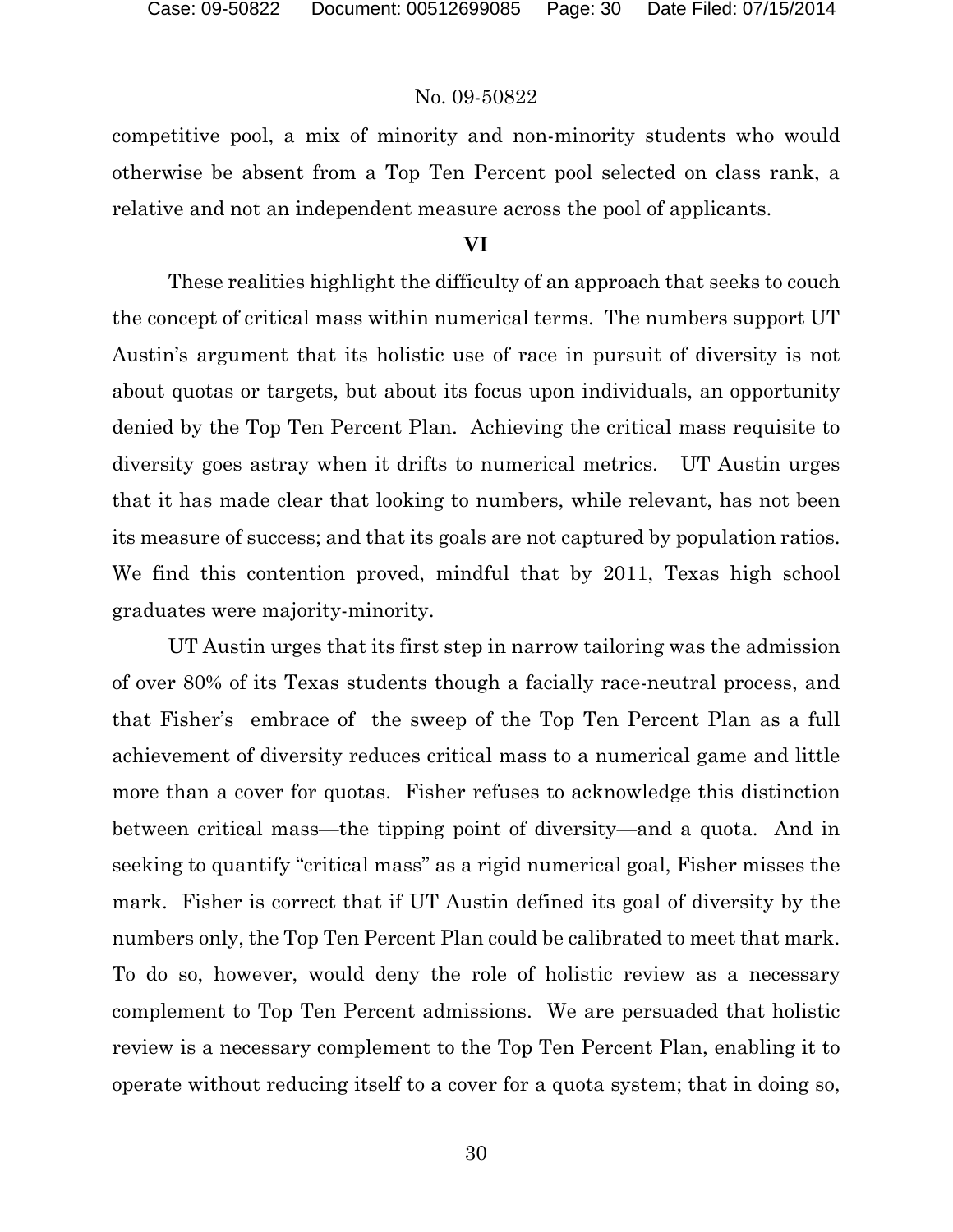# No. 09-50822

its limited use of race is narrowly tailored to this role—as small a part as possible for the Plan to succeed.

# **A**

The Top Ten Percent Plan is dynamic, its take floating year to year with the number of Texas high school graduates in the top ten percent of their class that choose to capitalize on their automatic admission to the flagship university. Its impact on the composition of each incoming class predictably has grown dramatically, leaving ever fewer holistic review seats available for the growing demographic of Texas high school graduates. In 1996, when the Top Ten Percent Plan was introduced, it admitted 42% of the Texas incoming class; by 2005, when the *Grutter* plan was introduced, the Plan occupied 69% of the seats available to Texas residents; by 2008, when Fisher applied for admission, it had swelled to  $81\%$ .<sup>[121](#page-30-0)</sup> The increasing take of the Top Ten Percent Plan both enhanced its strengths and exacerbated its inherent weaknesses in composing the UT student body, as the overwhelming majority of seats was granted to students without the facial use of race but also without consideration of experiences beyond a single academic dimension. So as the take of the Top Ten Percent Plan grew, so also did the necessity of a complementary holistic admissions program to achieve the diversity envisioned by *Bakke*.

A quick glance in the public record of data since 2008 confirms that UT Austin's race-conscious holistic review program has a self-limiting nature, one that complements UT Austin's periodic review of the program's necessity to ensure it is limited in time. For the entering class of 2009, the year after Fisher

<span id="page-30-0"></span><sup>121</sup> In 1996, the Top Ten Percent Plan admitted 41.8% of the incoming class of Texas students; 36.6% in 1997; 41.1% in 1998; 44.9% in 1999; 47.4% in 2000; 51.3% in 2001; 54.4% in 2002; 70.4% in 2003; 66.3% in 2004; 68.7% in 2005; 71.4% in 2006; 70.6% in 2007; and 80.9% in 2008. *See 2006 Top Ten Percent Report* at 5 tbl.1a (data for years 1996–2005); *2008 Top Ten Percent Report* at 7 tbl.1a (data for 2006–2008).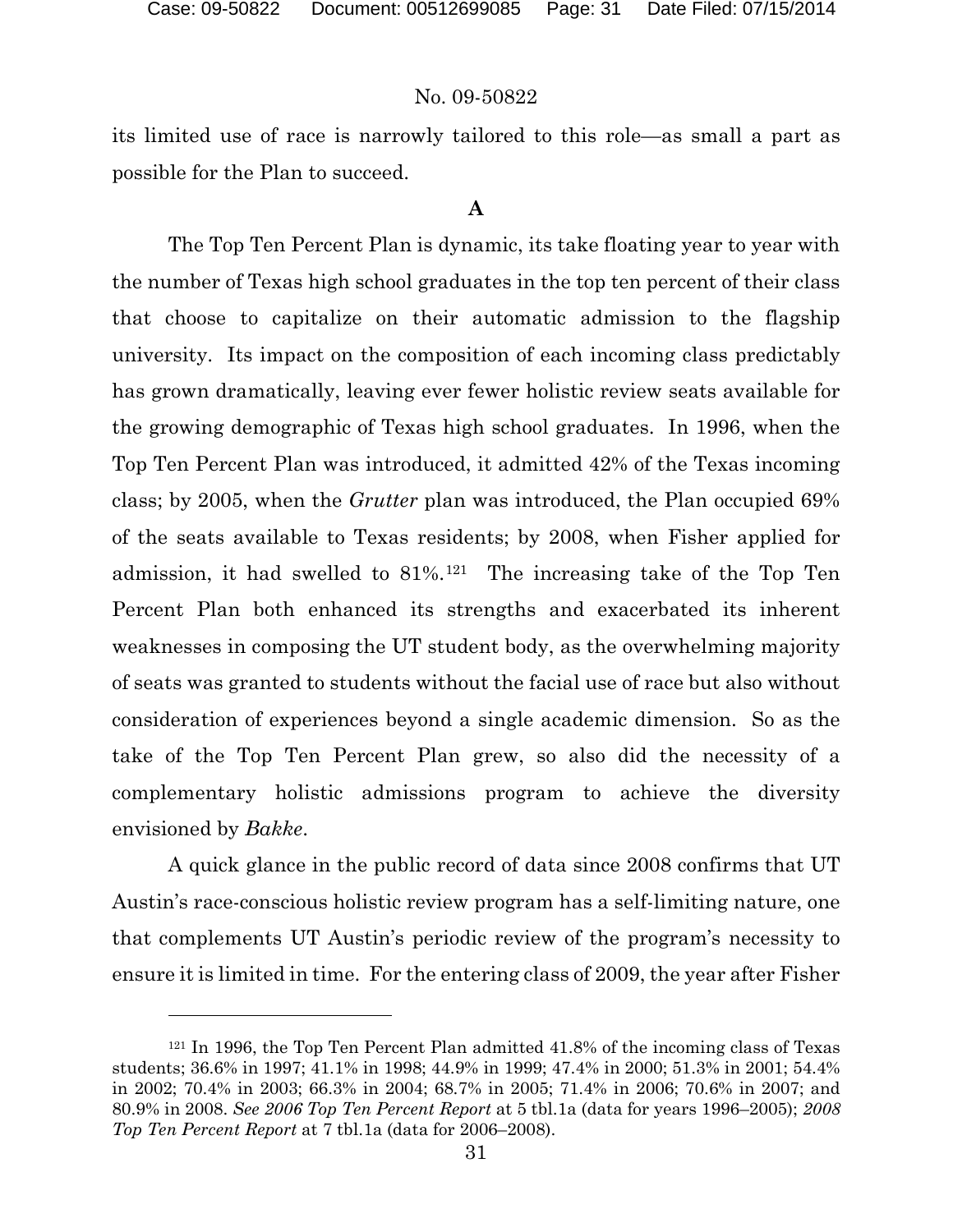applied for admission, the Top Ten Percent Plan's take of the seats available for Texas residents swelled to 86% and remained at 85% in 2010.<sup>[122](#page-31-0)</sup>

This trend did not escape the Texas Legislature. Consistent with its long-standing view of holistic review as a crucial complement to the Top Ten Percent Plan, Texas passed Senate Bill 175 of the 81st Texas Legislature (SB 175) in 2009. SB 175 modified the Top Ten Percent Plan for UT Austin to authorize the University "to limit automatic admission to no less than 75% of its enrollment capacity for first-time resident undergraduate students beginning with admission for the entering class of 2011 and ending with the entering class of 2015."[123](#page-31-1) Pursuant to SB 175, UT Austin restricted automatic admissions to the top 7% for Fall 2014 and Fall 2015 applicants, to the top 8% for Fall 2011 and Fall 2013 applicants, and to the top 9% for Fall 2012 applicants.[124](#page-31-2) All remaining slots continue to be filled through holistic review.[125](#page-31-3) For the entering class of 2011, the first affected by SB 175, 74% of enrolled Texas residents were automatically admitted (with a higher percentage of offers of admission), a figure that again was pushed upward by inherent population forces, to 77% for the entering Texas class of 2013.[126](#page-31-4)

In the growing shadow of the Top Ten Percent Plan, there was a cautious, creeping numerical increase in minority representation following the inclusion of race and ethnicity in the holistic review program, a testament, UT Austin says, to its race-conscious holistic review. We must agree. From 2004, the last

l

<sup>122</sup> *See 2010 Top Ten Percent Report* at 8 tbl.1a.

<span id="page-31-1"></span><span id="page-31-0"></span><sup>123</sup> William Powers, Jr., Univ. of Tex. at Austin, *Report to the Governor, the Lieutenant Governor, and the Speaker of the House of Representatives on the Implementation of SB 175*, at 4 (Dec. 31, 2011) [hereinafter *2011 Powers Report*], *available at*

https://www.utexas.edu/student/admissions/research/SB\_175\_Report\_for\_2011.pdf.

<span id="page-31-4"></span><span id="page-31-3"></span><span id="page-31-2"></span><sup>124</sup> *Automatic Admission*, Univ. of Tex. at Austin (Sept. 16, 2013, 2:56 PM), http://bealonghorn.utexas.edu/freshmen/decisions/automatic-admission.

<sup>125</sup> *Id.*

<sup>126</sup> *2013 Powers Report* at 29 tbl.4.1.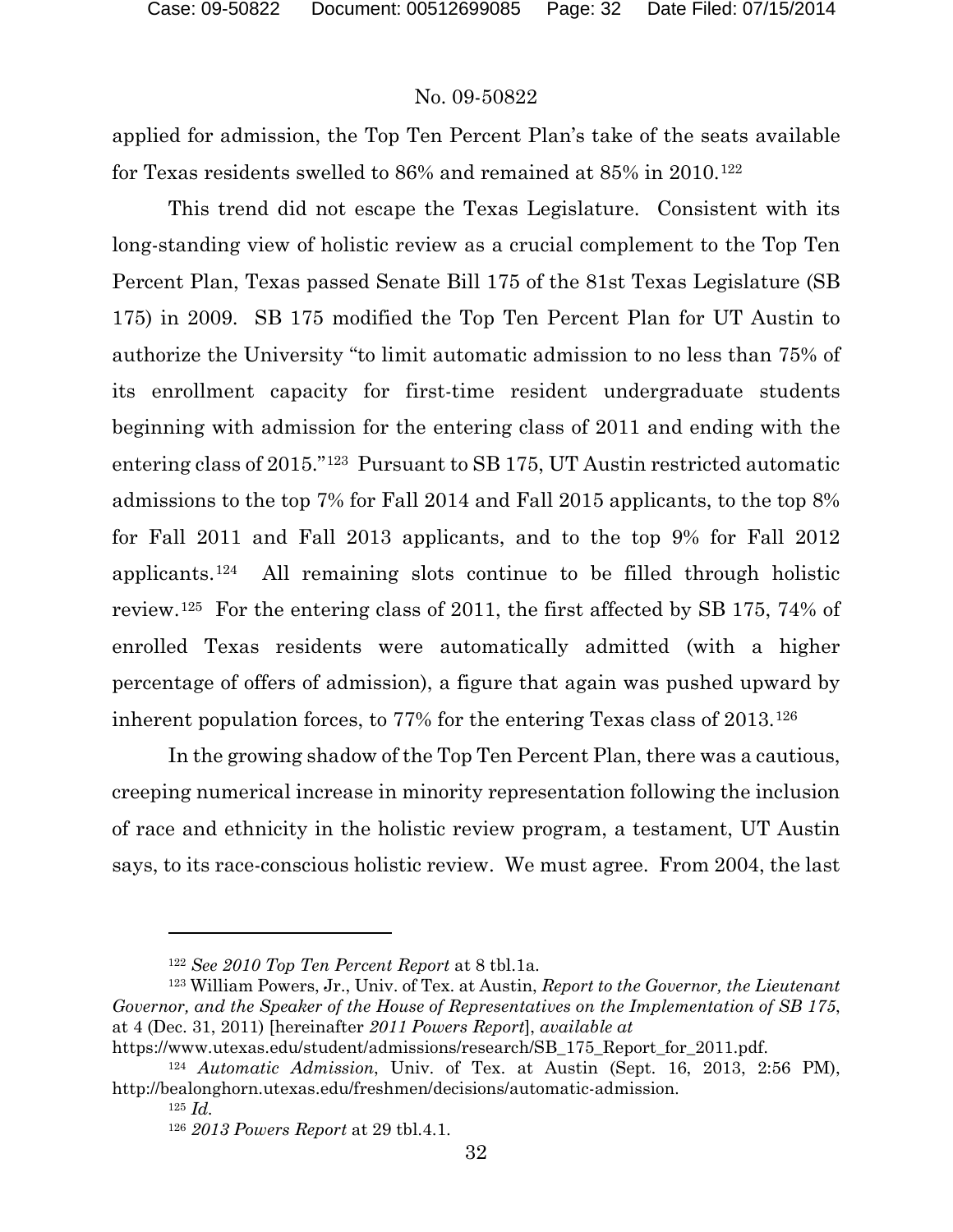facially race-neutral holistic review program year, to 2005, the first year that race and ethnicity were considered, the percentage of African-American students admitted to UT Austin climbed from 4.82% to 5.05%. The trend has continued since, climbing to 5.13% in 2006, 5.41% in 2007, and 5.67% in 2008. Similarly, the percentage of Hispanic admitted students climbed from 16.21% in 2004, to 17.88% in 2005, 18.08% in 2006, 19.07% in 2007, and 20.41% in 2008.[127](#page-32-0) The modest numbers only validate the targeted role of UT Austin's use of *Grutter*. Nor can they be viewed as a pretext for quota seeking—an assertion of Fisher's belied by the reality that over this time frame graduating Texas high school seniors approached being majority-minority. The small increases do not exceed critical mass nor imply a quota but instead bring a distinct dimension of diversity to the Top Ten Percent Plan. To be sure, critical mass can be used as a cover for quotas and proportionality goals, but it is not inevitable; UT Austin persuades that viewed objectively, under its structure, its efforts in holistic review have not been simply to expand the numbers but rather the diversity of individual contributions.

Turning in the opposite direction from her claim of racial quotas, Fisher faults UT Austin's holistic use of race for its *de minimis* contribution to diversity. UT Austin replies that this turns narrow tailoring upside down. We agree. Holistic review allows selection of an overwhelming number of students by facially neutral measures and for the remainder race is only a factor of factors. Fisher's focus on the numbers of minorities admitted through the holistic gate relative to those admitted through the Top Ten Percent Plan is flawed, ignoring its role as a necessary complement to the Plan. The apt question is its contribution to the richness of diversity as envisioned by *Bakke* against the backdrop of the Top Ten Percent Plan. That is its palliative role

l

<span id="page-32-0"></span><sup>127</sup> *2008 Top Ten Percent Report* at 6 tbl.1.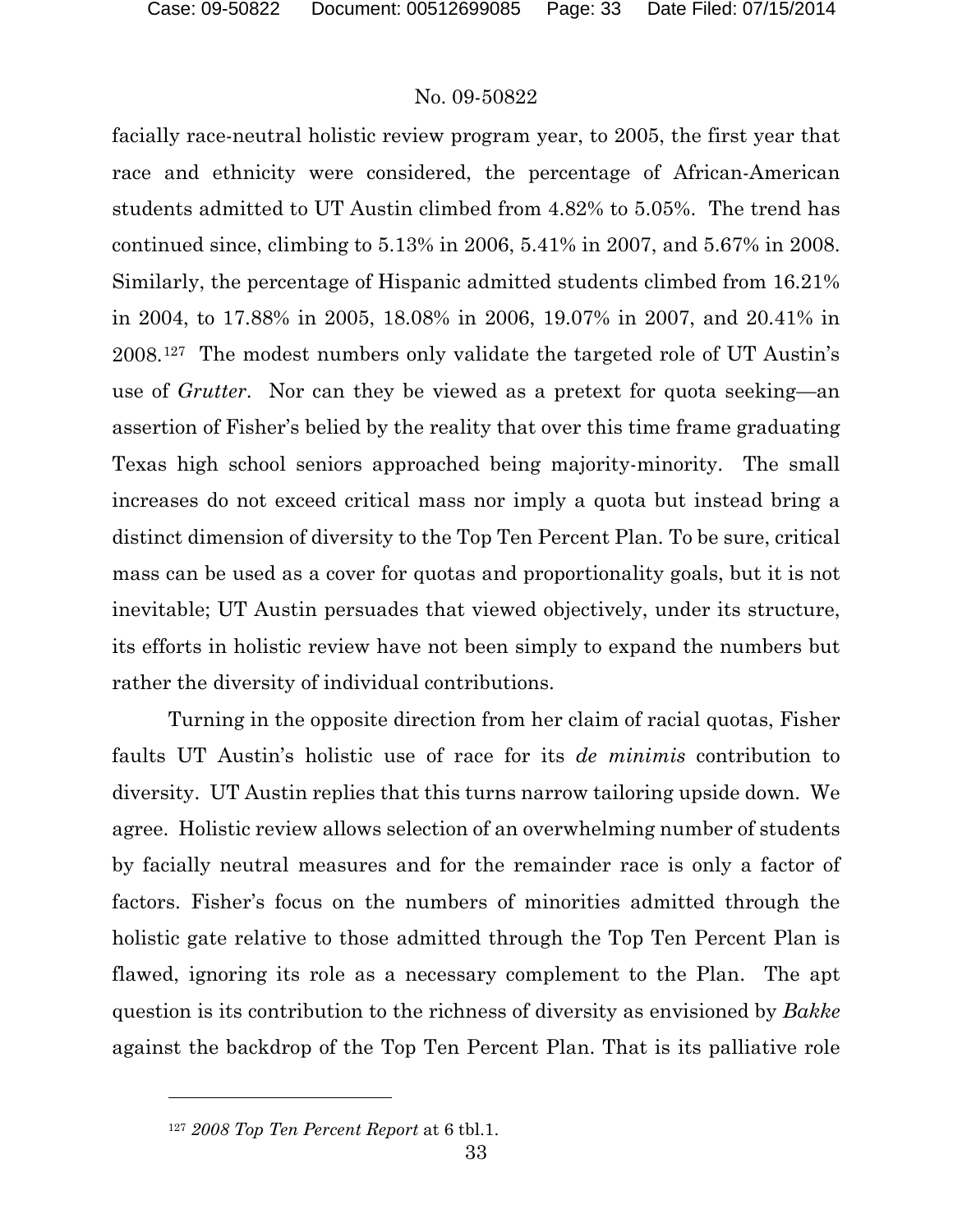claimed by UT Austin. So viewed, holistic review's low production of numbers is its strength, not its weakness.

In sum, Fisher points to the numbers and nothing more in arguing that race-conscious admissions were no longer necessary because a "critical mass" of minority students had been achieved by the time Fisher applied for admission—a head count by skin color or surname that is not the diversity envisioned by *Bakke* and a measure it rejected. In 2007, Fisher emphasizes, there were 5.8% African-American and 19.7% Hispanic enrolled students, which exceeds pre-*Hopwood* levels and the minority enrollment at the University of Michigan Law School examined in *Grutter*. But an examination that looks exclusively at the percentage of minority students fails before it begins. Indeed, as *Grutter* teaches, an emphasis on numbers in a mechanical admissions process is the most pernicious of discriminatory acts because it looks to race alone, treating minority students as fungible commodities that represent a single minority viewpoint. Critical mass, the tipping point of diversity, has no fixed upper bound of universal application, nor is it the minimum threshold at which minority students do not feel isolated or like spokespersons for their race. *Grutter* defines critical mass by reference to a broader view of diversity rather than by the achievement of a certain quota of minority students. Here, UT Austin has demonstrated a permissible goal of achieving the educational benefits of diversity within that university's distinct mission, not seeking a percentage of minority students that reaches some arbitrary size.

Implicitly conceding the need for holistic review, Fisher offers socioeconomic disadvantage as a race-neutral alternative in holistic review. UT Austin points to widely accepted scholarly work concluding that "there are almost six times as many white students as black students who both come from [socio-economically disadvantaged] families and have test scores that are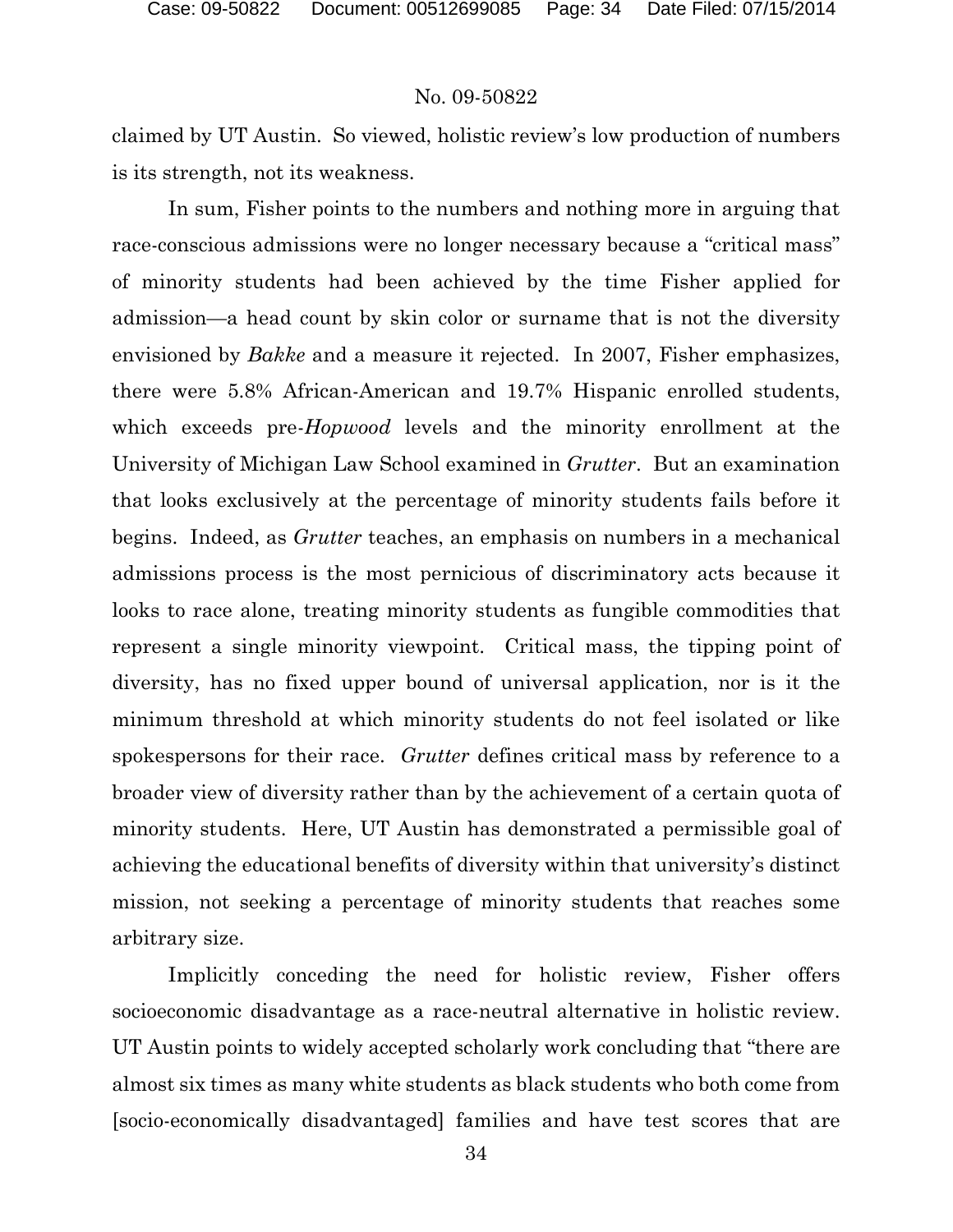### No. 09-50822

above the threshold for gaining admission at an academically selective college or university."[128](#page-34-0) At bottom, the argument is that minority students are disadvantaged by class, not race; the socioeconomic inquiry is a neutral proxy for race. *Bakke* accepts that skin color matters—it disadvantages and ought not be relevant but it is. We are ill-equipped to sort out race, class, and socioeconomic structures, and *Bakke* did not undertake to do so. To the point, we are ill-equipped to disentangle them and conclude that skin color is no longer an index of prejudice; that we would will it does not make it so.

We are satisfied that UT Austin has demonstrated that race-conscious holistic review is necessary to make the Top Ten Percent Plan workable by patching the holes that a mechanical admissions program leaves in its ability to achieve the rich diversity that contributes to its academic mission—as described by *Bakke* and *Grutter*.

#### **B**

Over the history of holistic review, its intake of students has declined, minority and non-minority, and changed the profile of the students it admits the growing number of applicants and increasing take of the Top Ten Percent Plan raises the competitive bar each year, before race is ever considered, for the decreasing number of seats filled by holistic review. Those admitted are those that otherwise would be missed in the diversity mix— for example, those with special talents beyond class rank and identifiable at the admission gate, and minorities with the experience of attending an integrated school with better educational resources.

The data also show that white students are awarded the overwhelming majority of the highly competitive holistic review seats. As we have explained

<span id="page-34-0"></span><sup>128</sup> Supp. Br. of Appellee at 30 (citing William G. Bowen & Derek Bok, *The Shape of the River* 51 (1998)).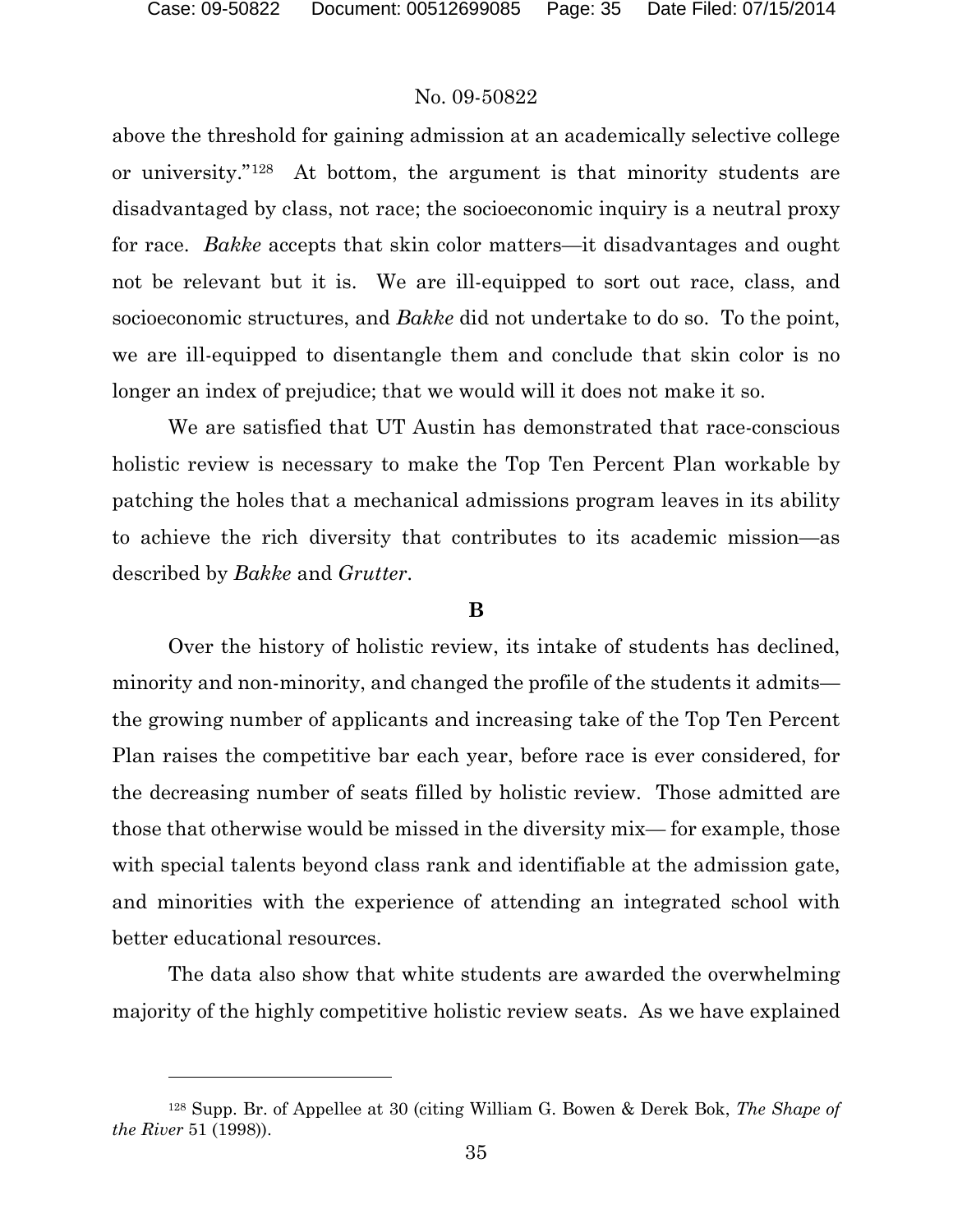and as shown in Appendix 2, the increasing take of the Top Ten Percent Plan is inherently self-limiting. UT Austin has demonstrated that it is on a path that each year reduces the role of race. After the Top Ten Percent Plan swallowed 81% of the seats available for Texas students in 2008, for example, white Texan students admitted through holistic review occupied an additional 12% of the overall seats. Only 2.4% and 0.9% of the incoming class of Texas high school graduates were Hispanic and black students admitted through holistic review. That is, admission via the holistic review program overwhelmingly and disproportionally of white students—is highly competitive for minorities and non-minorities alike. These data persuade us of the force of UT Austin's argument that a limited use of race is necessary to target minorities with unique talents and higher test scores to add the diversity envisioned by *Bakke* to the student body.

Numbers are not controlling but they are relevant to UT Austin's claimed need for holistic review as a necessary component of its admission program. In 2005, the first class that included race and ethnicity in holistic review, 176 (29%) of 617 total African-American admitted students were admitted via holistic review.[129](#page-35-0) Following years were similar, with 32% of admitted African-Americans in 2006, 35% in 2007, and 20% in 2008.[130](#page-35-1) Likewise, significant percentages of Hispanic admitted students were admitted through the holistic review program, making up 24% of the admitted Hispanic pool in 2005, 26% in 2006, 25% in 2007, and 15% in 2008.[131](#page-35-2) These numbers directly support UT Austin's contention that holistic use of race plays a necessary role in enabling it to achieve diversity while admitting upwards of

<span id="page-35-2"></span><span id="page-35-1"></span><span id="page-35-0"></span><sup>129</sup> *See 2008 Top Ten Percent Report* at 8 tbl.2 (providing the percentage of students admitted through the Top Ten Percent Plan by racial and ethnic background).

<sup>130</sup> *Id.*

<sup>131</sup> *Id.*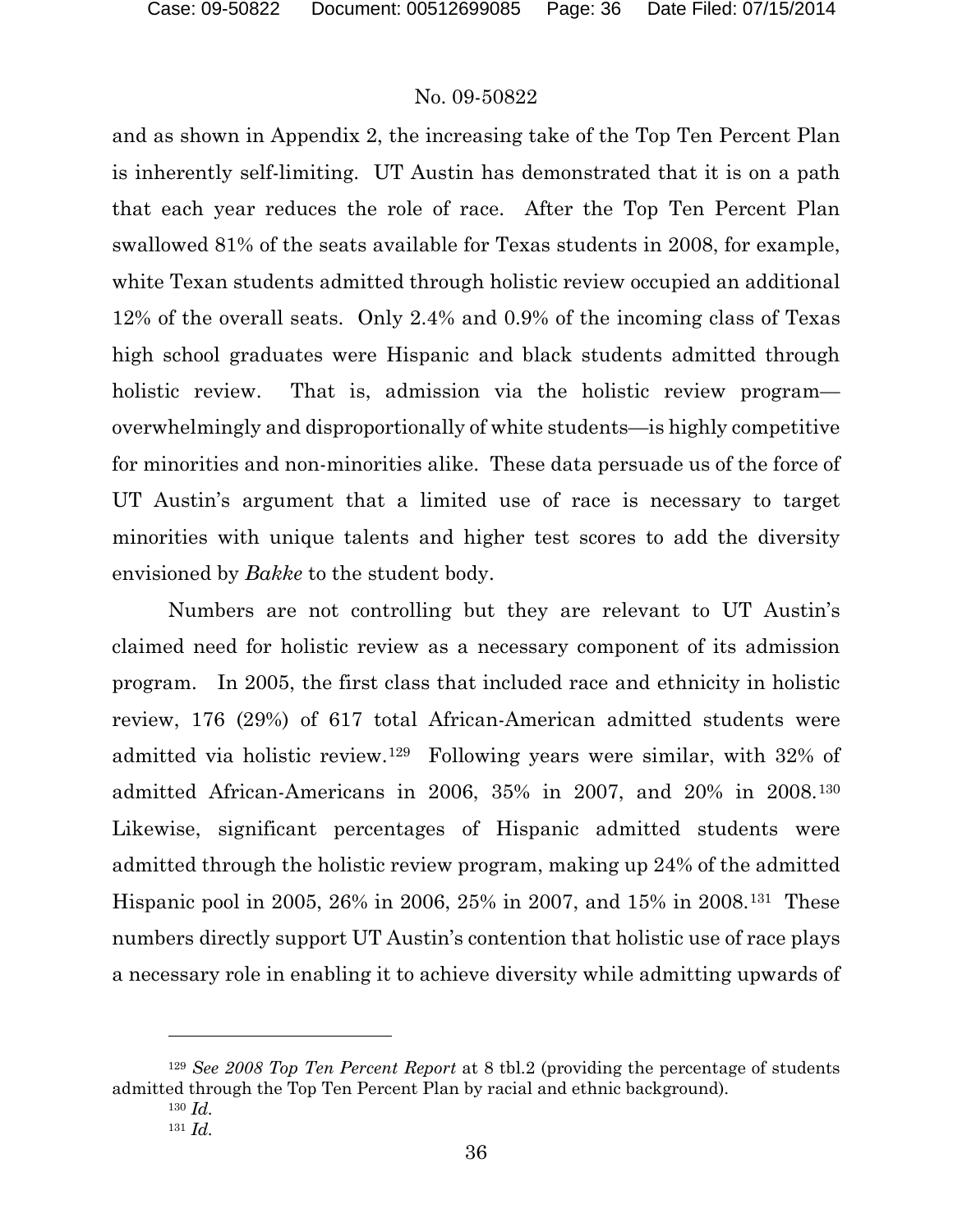80% of its Texas students by facially neutral standards, drawing as it does from a pool not measured solely by class rank in largely segregated schools.

#### **C**

Recall the 3.5 AI threshold that excluded Fisher. Holistic review for the colleges to which Fisher applied only admitted applicants—minority or nonminority—with a minimum AI score of 3.5. This effectively added to the mix a pool of applicants from which those colleges could admit students with higher test scores and a higher predicted level of performance, despite being outside the top ten percent of their class, as part of a greater mosaic of talents. Insofar as some dispersion of minority students among many classes and programs is important to realizing the educational benefits of diversity, race-conscious holistic review is a necessary complement to the Top Ten Percent Plan by giving high-scoring minority students a better chance of gaining admission to UT Austin's competitive academic departments. Fisher's proffered solution is for UT Austin's more competitive academic programs to lower their gates. But this misperceives the source of the AI threshold for admission into the competitive colleges: These programs fill 75% of their seats from the pool of students automatically admitted under the Top Ten Percent Plan. The large number of holistic review candidates competing for the quarter of the remaining seats dictates the high AI threshold that all applicants—minority or non-minority—must meet to qualify for admission. Fisher also points to weak dispersal across classes as evidence of UT Austin's pursuit of numbers. It is precisely the opposite. We repeat, holistic review's search is for diversity, as envisioned by *Bakke*, one benefit of which is its attendant mitigation of the clustering tendencies of the Top Ten Percent Plan.

Fisher responds that, even if necessary, UT Austin could never narrowly tailor a program that achieves classroom diversity. In particular, Fisher suggests that it is impossible to obtain classroom-level diversity without some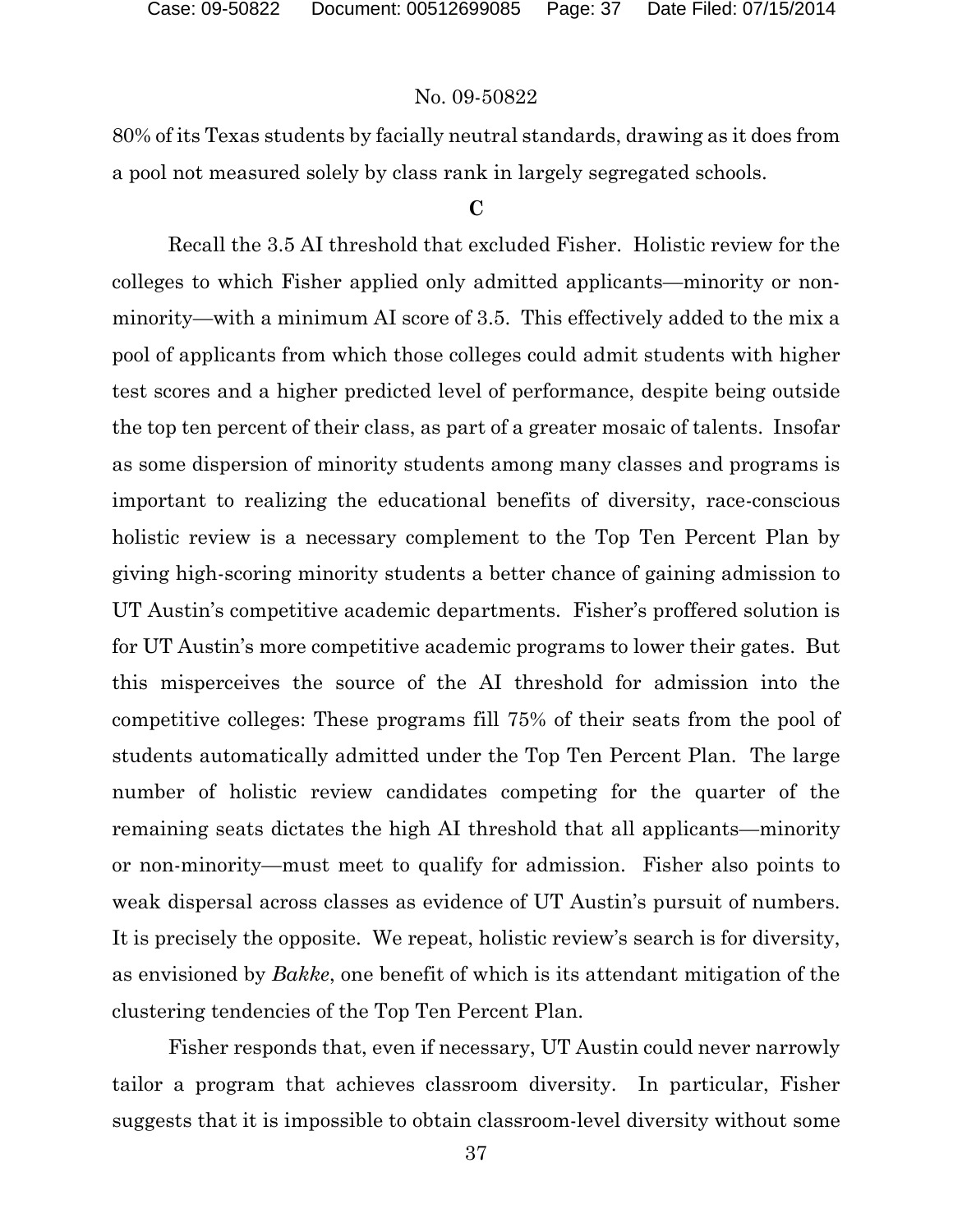$\overline{a}$ 

#### No. 09-50822

sort of fixed curriculum or lower school- or major-level standards. This argument again misses the mark by defining diversity only by numbers. UT Austin does not suggest that the end point of this exercise is a specific measure of diversity in every class or every major. Instead, such measures are relevant but not determinative signals of a want of the array of skills needed for diversity. In other words, diversity in the student body surely produces a degree of intra-classroom and intra-major diversity, with the "important and laudable" benefit recognized in *Grutter* of "classroom discussion [being] livelier, more spirited, and simply more enlightening and interesting when the students have the greatest possible variety of backgrounds."[132](#page-37-0) When the holistic review program was modified to be race-conscious, 90% of classes had one or zero African-American students, 46% had one or zero Asian-American students, and 43% had one or zero Hispanic students.[133](#page-37-1) This represented a decreasing degree of minority classroom dispersion since the adoption of the Top Ten Percent Plan. This does not mean that there will be some set percentage of African-American nuclear physics majors. But this does mean that UT Austin's effort to ensure that African-American students with a broad array of skills are in the mix is both permissible and necessary.

# **VII**

Interlacing the Top Ten Percent Plan, with its dependence upon segregated schools to produce minority enrollment, with a plan that did not consider race until it had a universe of applicants clearing a high hurdle of demonstrated scholastic performance strongly supports UT Austin's assertion that its packaging of the two was necessary in its pursuit of diversity. This hurdle is a product of a growing number of applicants competing for an ever-

<sup>132</sup> *Grutter*, 539 U.S. at 330 (quotation marks and citation omitted).

<span id="page-37-1"></span><span id="page-37-0"></span><sup>133</sup> *See* Defs.' Cross-Mot. Summ. J., Ex. Tab 11 to App., Walker Aff. at ¶ 11, *Fisher*, 645 F. Supp. 2d 587 (No. 08-263), ECF No. 96.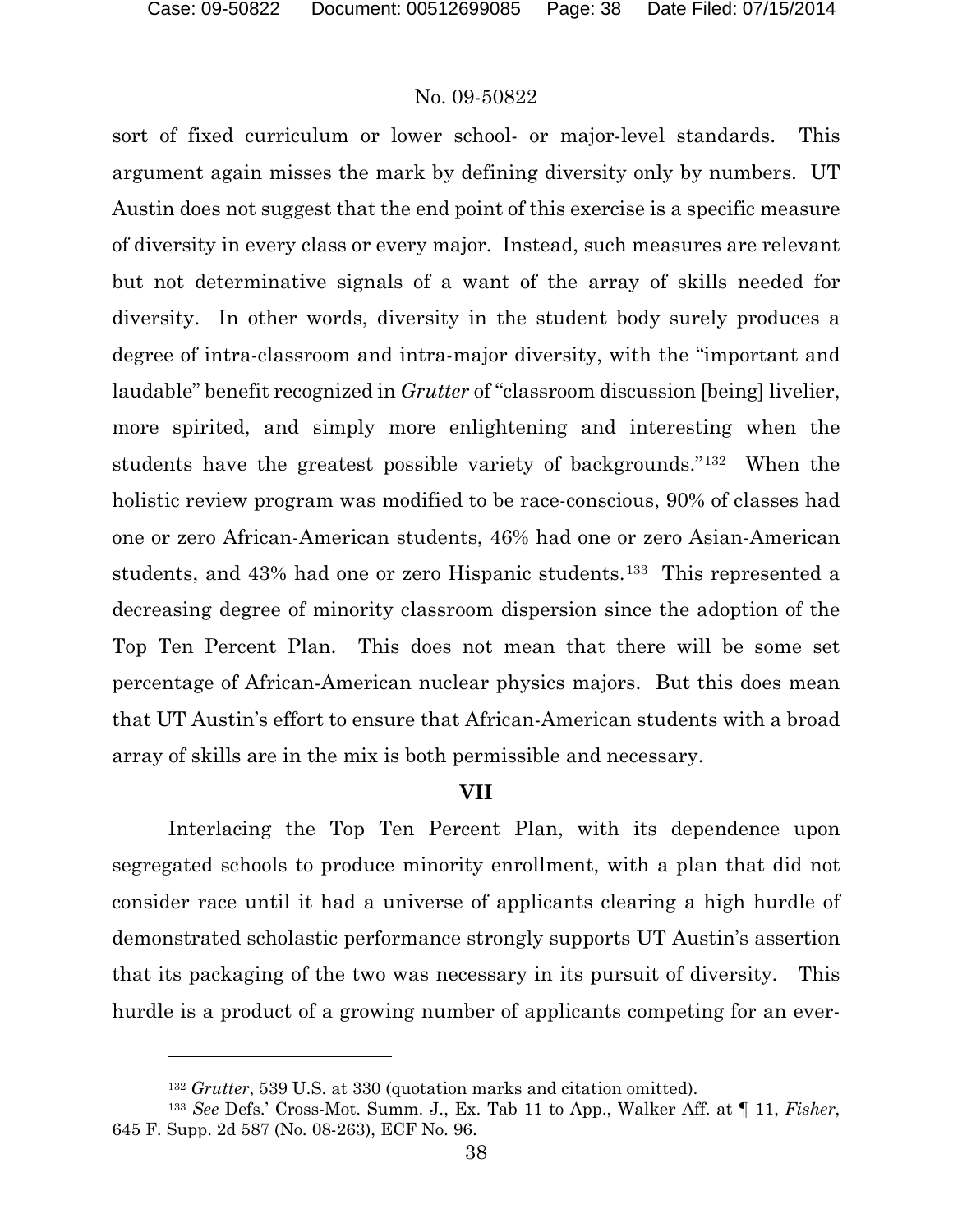#### No. 09-50822

shrinking number of holistic review seats, creating one of the most competitive admissions processes in the country. And when race enters it is deployed in the holistic manner of *Grutter* as a factor of a factor. Even then the minority student that receives some boost for her race will have survived a fierce competition. These minorities are in a real sense, along with the non-minorities of this universe, overlooked in a facially neutral Top Ten Percent Plan that considers only class rank. While outside the Top Ten Percent Plan's reach, they represent both high scholastic potential and high achievement in majoritywhite schools. We are persuaded that their absence would directly blunt efforts for a student body with a rich diversity of talents and experiences.

"Context matters when reviewing race-based governmental action under the Equal Protection Clause,"[134](#page-38-0) and UT Austin's admissions program is a unique creature. "[S]trict scrutiny must take relevant differences into account"—[i]ndeed, as [the Court has] explained, that is its fundamental purpose."[135](#page-38-1) The precise context of UT Austin's admissions demonstrates that Fisher's charge is belied by this record. Her argument refuses to accept the admission of over 80% of its Texas students without facial consideration of race as any part of narrow tailoring, and critically refuses to accept that the process adopted for the remaining 20% is essential. It rests on the untenable premise that a *Grutter* plan for 100% of the admissions is to be preferred. UT Austin's efforts to achieve diversity without facial consideration of race, its narrow tailoring of its admission process, in one of the country's largest states, offers no template for others.

<span id="page-38-1"></span><span id="page-38-0"></span><sup>134</sup> *Grutter*, 539 U.S. at 327 (citing *Gomillion v. Lightfoot*, 364 U.S. 339, 343–44 (1960)). <sup>135</sup> *Id.* (internal quotation marks and citations omitted).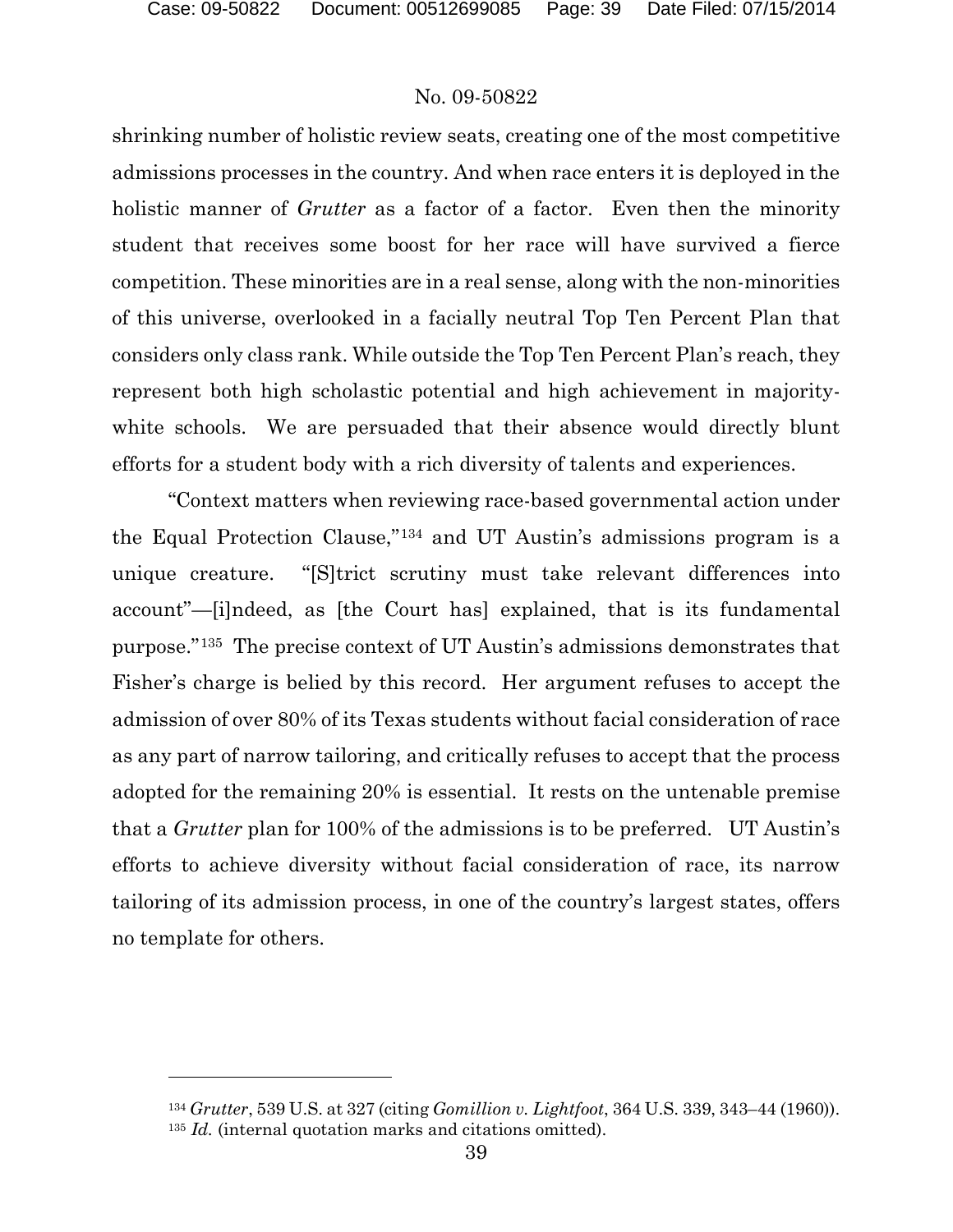# **VIII**

In sum, it is suggested that while holistic review may be a necessary and ameliorating complement to the Top Ten Percent Plan, UT Austin has not shown that its holistic review need include any reference to race, this because the Plan produces sufficient numbers of minorities for critical mass. This contention views minorities as a group, abjuring the focus upon individuals each person's unique potential. Race is relevant to minority and non-minority, notably when candidates have flourished as a minority in their school whether they are white or black. *Grutter* reaffirmed that "[j]ust as growing up in a particular region or having particular professional experiences is likely to affect an individual's views, so too is one's own, unique experience of being a racial minority in a society, like our own, in which race still matters." We are persuaded that to deny UT Austin its limited use of race in its search for holistic diversity would hobble the richness of the educational experience in contradiction of the plain teachings of *Bakke* and *Grutter*. The need for such skill sets to complement the draws from majority-white and majority-minority schools flows directly from an understanding of what the Court has made plain diversity is not. To conclude otherwise is to narrow its focus to a tally of skin colors produced in defiance of Justice Kennedy's opinion for the Court which eschewed the narrow metric of numbers and turned the focus upon individuals. This powerful charge does not deny the relevance of race. We find force in the argument that race here is a necessary part, albeit one of many parts, of the decisional matrix where being white in a minority-majority school can set one apart just as being a minority in a majority-white school—not a proffer of societal discrimination in justification for use of race, but a search for students with a range of skills, experiences, and performances—one that will be impaired by turning a blind eye to the differing opportunities offered by the schools from whence they came.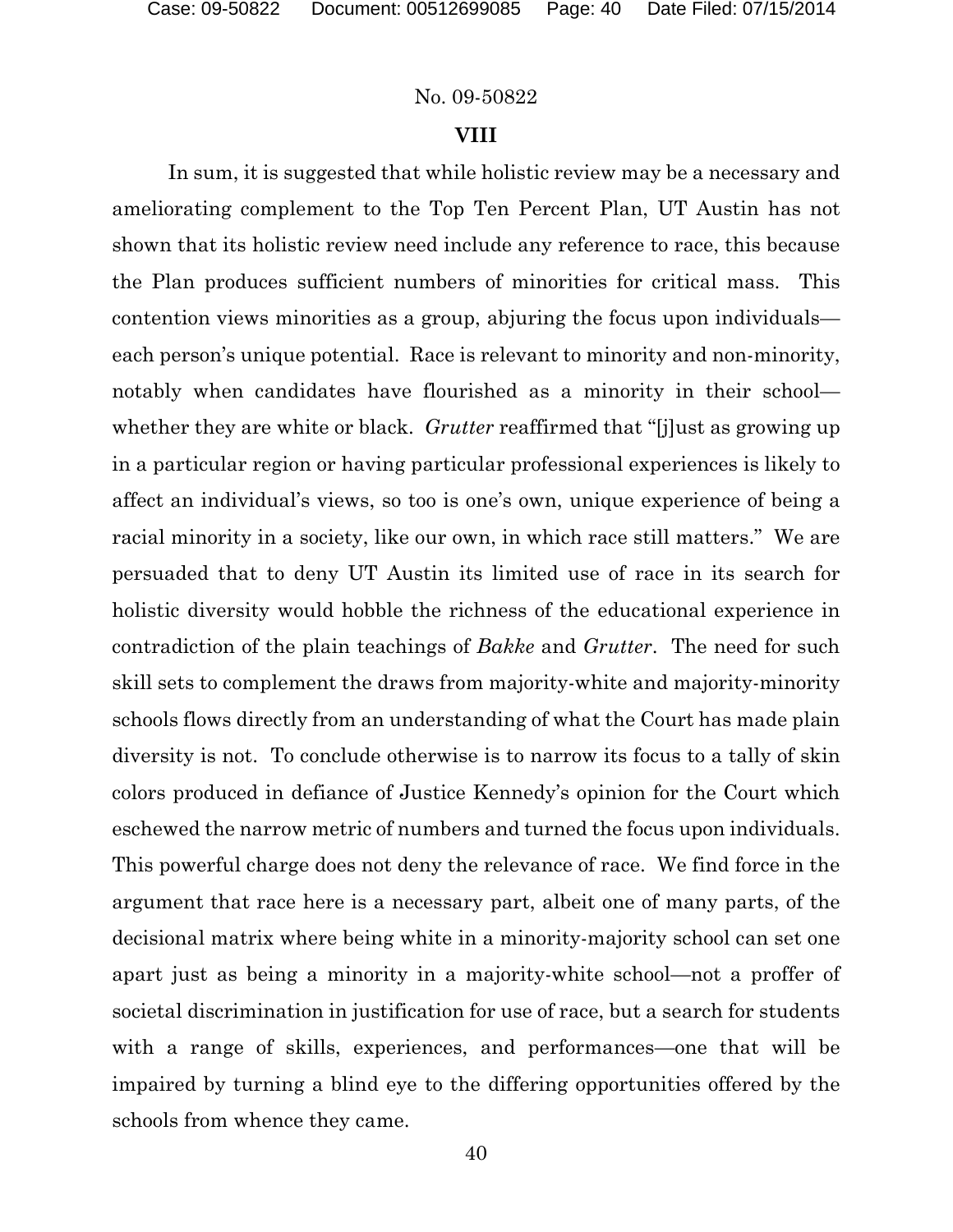It is settled that instruments of state may pursue facially neutral policies calculated to promote equality of opportunity among students to whom the public schools of Texas assign quite different starting places in the annual race for seats in its flagship university. It is equally settled that universities may use race as part of a holistic admissions program where it cannot otherwise achieve diversity. This interest is compelled by the reality that university education is more the shaping of lives than the filling of heads with facts—the classic assertion of the humanities. Yet the backdrop of our efforts here includes the reality that accepting as permissible policies whose purpose is to achieve a desired racial effect taxes the line between quotas and holistic use of race towards a critical mass. We have hewed this line here, persuaded by UT Austin from this record of its necessary use of race in a holistic process and the want of workable alternatives that would not require even greater use of race, faithful to the content given to it by the Supreme Court. To reject the UT Austin plan is to confound developing principles of neutral affirmative action, looking away from *Bakke* and *Grutter*, leaving them in uniform but without command—due only a courtesy salute in passing.

For these reasons, we AFFIRM.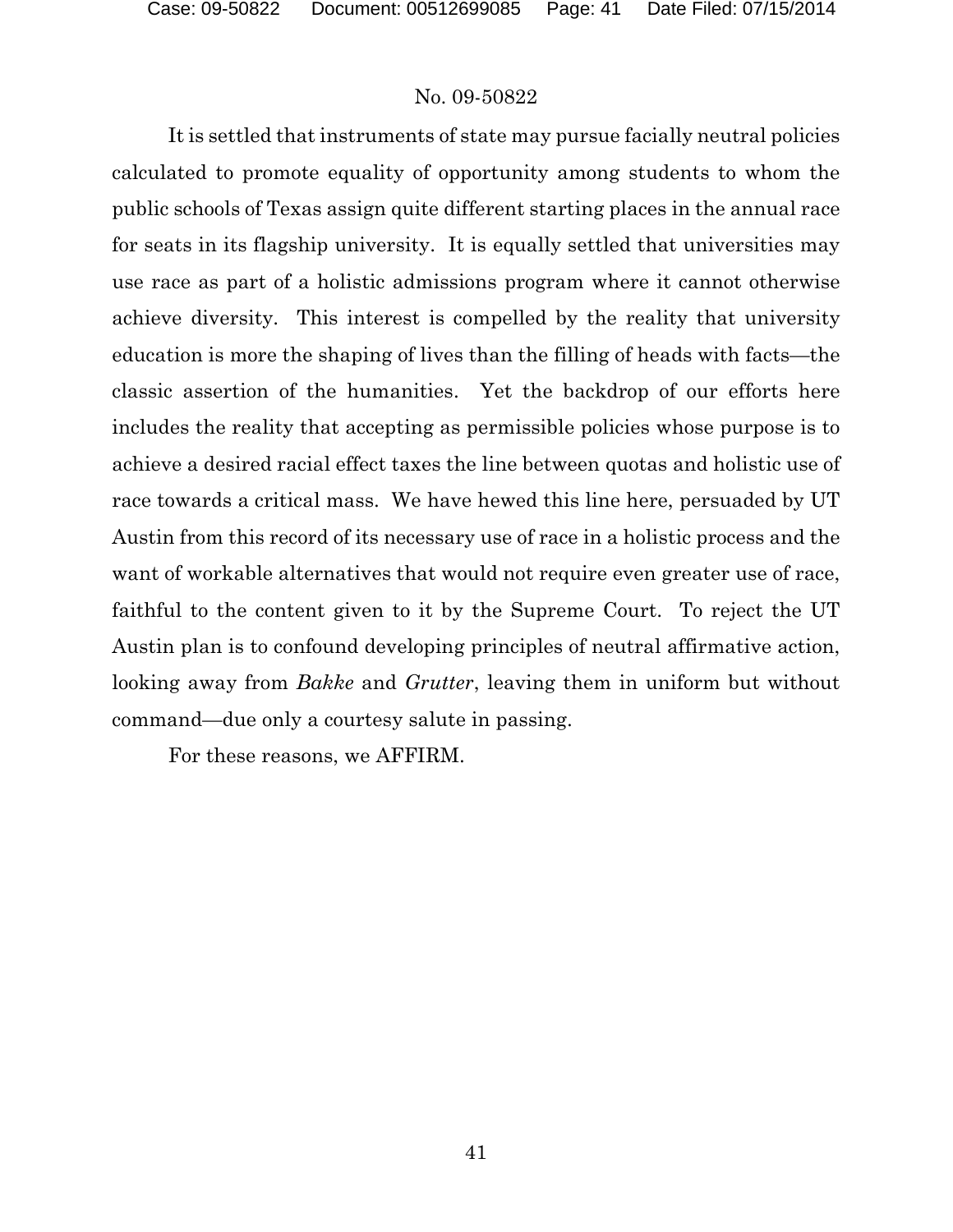

# Appendix 1[136](#page-41-0)



<span id="page-41-0"></span><sup>136</sup> Data for 1996–2005 comes from the *2006 Top Ten Percent Report* at 15–24 tbl.7a– 7j. Data for 2006 comes from the *2007 Top Ten Percent Report*. *See* Office of Admissions, Univ. of Tex. at Austin, *Implementation and Results of the Texas Automatic Admissions Law (HB 588) at the University of Texas at Austin: Demographic Analysis of Entering Freshmen Fall 2007 and Academic Performance of Top 10% and Non-Top 10% Students Academic Years 2002–2006 (Report 10)*, at 20 tbl.7e (Oct. 28, 2007), *available at* http://www.utexas.edu/student/admissions/research/HB588-Report10.pdf. Data for 2007 comes from the *2008 Top Ten Percent Report* at 16 tbl.7. Data for 2008 comes from the *2009 Top Ten Percent Report* at 15 tbl.7.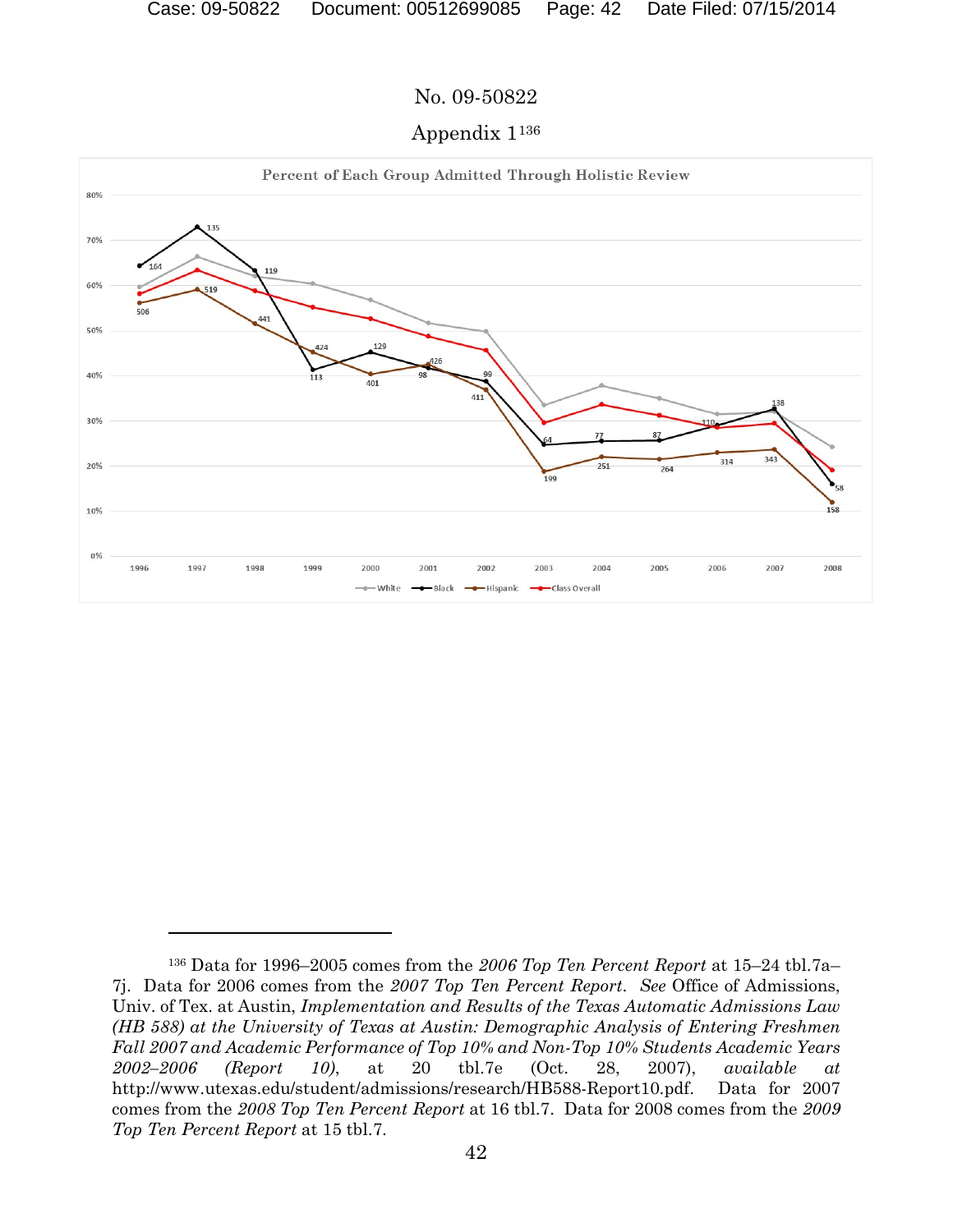

l

Appendix 2[137](#page-42-0)

<span id="page-42-0"></span><sup>137</sup> *See supra* note 136.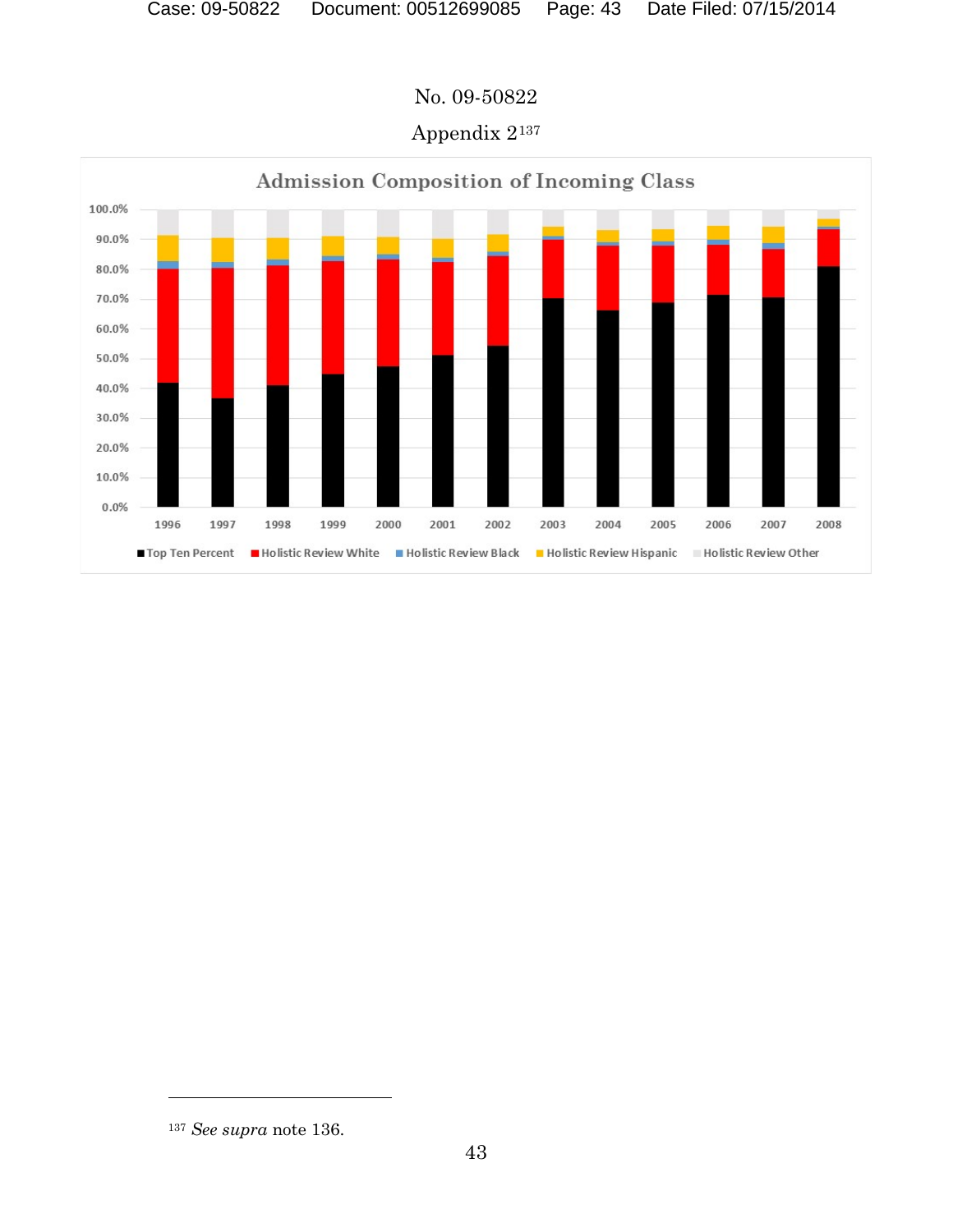EMILIO M. GARZA, Circuit Judge, dissenting:

In vacating our previous opinion, *Fisher v. Univ. of Tex. at Austin*, 631 F.3d 213 (5th Cir. 2011), the Supreme Court clarified the strict scrutiny standard as it applies to cases involving racial classifications in higher education admissions: Now, reviewing courts cannot defer to a state actor's argument that its consideration of race is narrowly tailored to achieve its diversity goals. *Fisher v. Univ. of Tex. at Austin*, 133 S. Ct. 2411, 2420 (2013). Although the University has articulated its diversity goal as a "critical mass," surprisingly, it has failed to define this term in any objective manner. Accordingly, it is impossible to determine whether the University's use of racial classifications in its admissions process is narrowly tailored to its stated goal essentially, its ends remain unknown.

By holding that the University's use of racial classifications is narrowly tailored, the majority continues to defer impermissibly to the University's claims. This deference is squarely at odds with the central lesson of *Fisher*. A proper strict scrutiny analysis, affording the University "no deference" on its narrow tailoring claims*,* compels the conclusion that the University's raceconscious admissions process does not survive strict scrutiny.

**I**

As a preliminary matter, Fisher has standing to pursue this appeal, but not because, as the majority contends, the Supreme Court's opinion does "not allow our reconsideration [of the issue of standing]." *Ante*, at 6.

Federal courts have an affirmative duty to verify jurisdiction before proceeding to the merits. *Steel Co. v. Citizens for a Better Env't*, 523 U.S. 83, 94–95 (1998). Although standing was actively contested before the Supreme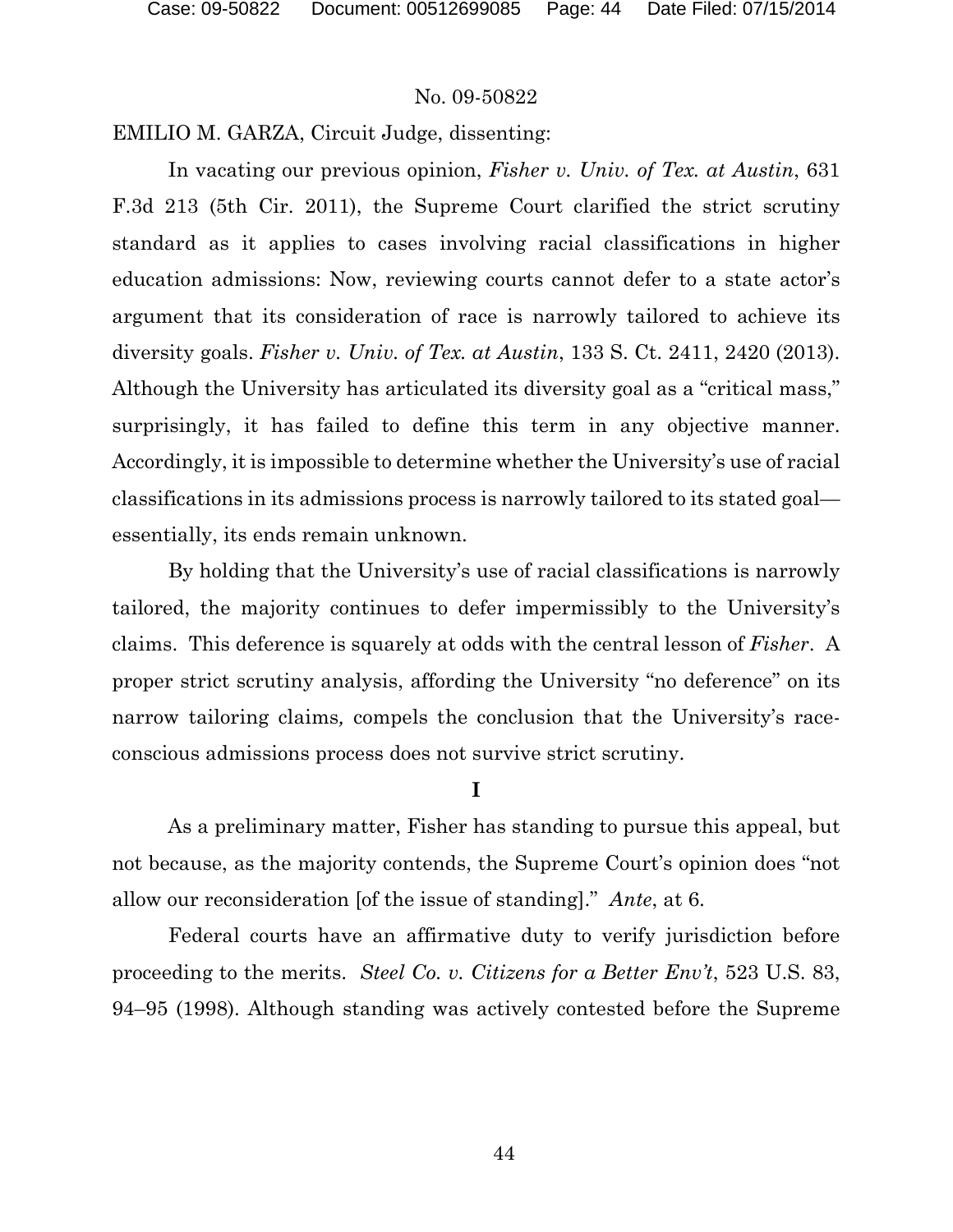#### No. 09-50822

Court, and although the Court's opinion is silent about the issue,  $\frac{1}{1}$  $\frac{1}{1}$  $\frac{1}{1}$  the Supreme Court has specifically warned against inferring jurisdictional holdings from its opinions not explicitly addressing that subject. *See Steel Co.*, 523 U.S. at 91. Accordingly, the issue of standing remains open, and this court is obliged to address it. *Id.* at 94–95.

In our previous opinion, we held that Fisher had standing to "challenge [her] rejection and to seek money damages for [her] injury." *Fisher*, 631 F.3d at 217. Only one relevant fact has changed since then—in 2012, Fisher graduated from Louisiana State University. The University contends that by graduating, "her forward-looking request for relief became moot" because she could no longer seek reconsideration of her undergraduate application. Fisher's graduation does not alter our previous standing analysis because, as she correctly observes, that determination did not depend on a claim for forwardlooking injunctive relief. *Id.* We held that Fisher had standing to seek nominal monetary damages, and we should reach the same conclusion now.

The University relies on *Texas v. Lesage*, 528 U.S. 18 (1999) (per curiam), for the proposition that Fisher lacks standing because she would not have been admitted regardless of her race. But even if *Lesage* is a standing case (which is a debatable premise—the case seems to address statutory liability under § 1983), it does not affect the outcome here. *Lesage* stands for the proposition that a plaintiff challenging governmental use of racial classifications cannot prevail if "it is *undisputed* that the government would have made the same decision regardless" of such use. *Id.* at 21 (emphasis added). The University asserts that Fisher would not have been admitted even if she had a "perfect" PAI score. The majority agrees. *Ante*, at 5 ("If [Fisher] had been a minority the result would have been the same."). While Fisher would have been denied

<span id="page-44-0"></span><sup>1</sup> As is Justice Scalia's concurrence, *Fisher*, 133 S. Ct. at 2422, Justice Thomas's concurrence, *id.* at 2422–32, and Justice Ginsburg's dissent, *id.* at 2432–34.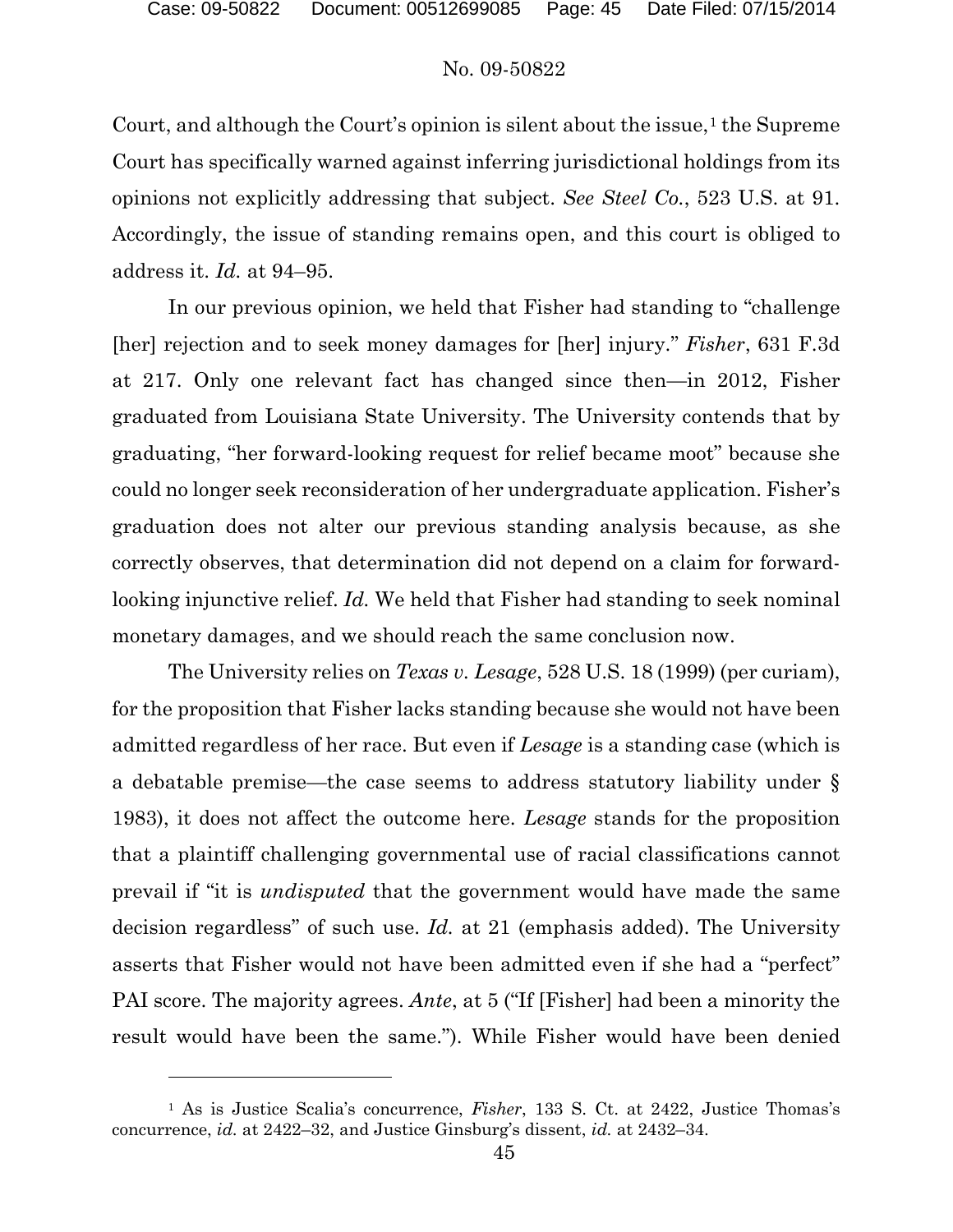#### No. 09-50822

admission during the 2008 admissions cycle even if she had a top PAI score, this is not the relevant inquiry. Rather, as Fisher explains, the proper question is whether she would have fallen above the admissions cut-off line if that line had been drawn on a race-neutral distribution of *all* applicants' scores. This record does not indicate whether Fisher would have been admitted if race were removed from the admissions process altogether. At the least, this is a complex question that is far from "undisputed." *See Lesage*, 528 U.S. at 21. Even the University acknowledges that the answer to this question is practically unknowable: It concedes that re-engineering the 2008 admissions process by retroactively removing consideration of race is virtually impossible since race has an immeasurable, yet potentially material, impact on the placement of the final admissions cut-off lines for all programs. In sum, the record does not show that Fisher's rejection under a race-neutral admissions process is "undisputed," and remanding to the district court could not alter the record in this regard.

The University further challenges Fisher's standing on redressability grounds. The University's theory is that even if Fisher had been admitted through the race-conscious admissions program, and had not suffered the injury of rejection, she still would have paid the non-refundable application fee. Thus, says the University, because the application fee has no causal link to her injury, any judicial relief would fail to provide redress. This argument misconstrues the nature of Fisher's alleged injury—it is not her rejection, but the denial of equal protection of the laws during the admissions decision process. Fisher correctly explains that the application fee represents nominal damages for the alleged constitutional harm stemming from the University's improper use of racial classifications.[2](#page-45-0) Because this harm would have befallen

<span id="page-45-0"></span><sup>2</sup> *See Memphis Cmty. Sch. Dist. v. Stachura*, 477 U.S. 299, 308 n.11 (1986) ("[N]ominal damages, and not damages based on some undefinable 'value' of infringed rights, are the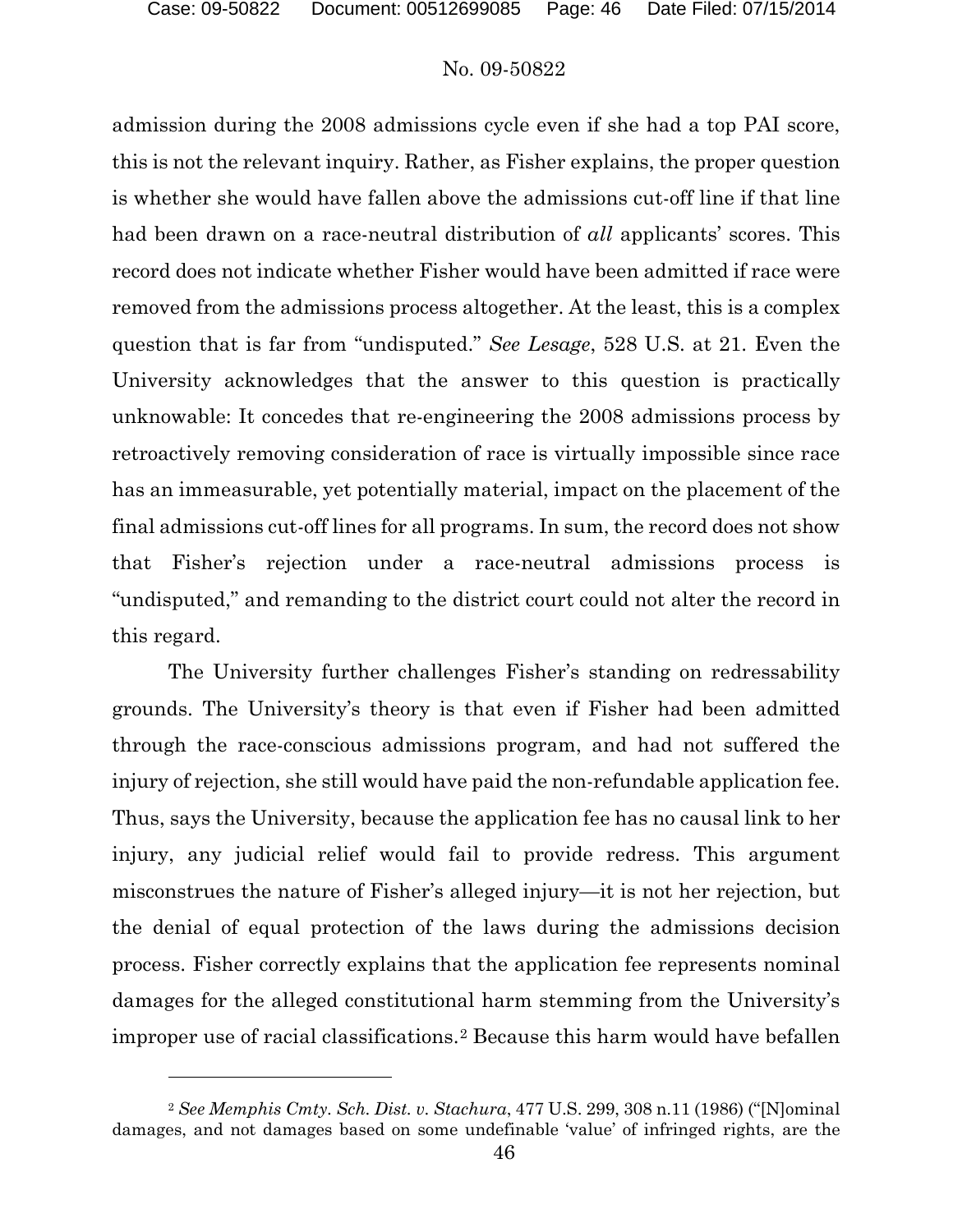# No. 09-50822

Fisher whether or not she was ultimately admitted to the University, the nonrefundable nature of the application fee is irrelevant.[3](#page-46-0)

### **II**

Having confirmed our jurisdiction, our task is to apply strict scrutiny without any deference to the University's claims. Because *Fisher* effected a change in the law of strict scrutiny, and corrected our understanding of that test as applied in *Grutter v. Bollinger*, 539 U.S. 306 (2003), I first review the current principles governing this "searching examination." *Fisher*, 133 S. Ct. at 2420.

The Equal Protection Clause of the Fourteenth Amendment provides that no State shall "deny to any person within its jurisdiction the equal protection of the laws." U.S. CONST. amend. XIV. It is canonical that the Constitution treats distinctions between citizens based on their race or ethnic origin as suspect, *see, e.g.*, *Bolling v. Sharpe*, 347 U.S. 497, 499 (1954), and that the Equal Protection Clause "demands that racial classifications . . . be subjected to the most rigid scrutiny," *Loving v. Virginia*, 388 U.S. 1, 11 (1967). Thus, strict scrutiny begins from the fundamental proposition that "any official action that treats a person differently on account of his race or ethnic origin is inherently suspect." *Fullilove v. Klutznick,* 448 U.S. 488, 523 (1980) (Stewart, J., dissenting). This is "because racial characteristics so seldom provide a relevant basis for disparate treatment." *Richmond v. J.A. Croson Co.*, 488 U.S. 469, 505 (1989). "Distinctions between citizens solely because of their ancestry

appropriate means of 'vindicating' rights whose deprivation has not caused actual, provable injury."); *Devbrow v. Kalu*, 705 F.3d 765, 769 (7th Cir. 2013) ("[N]ominal damages are available as a remedy . . . [for an abstract injury].").

<span id="page-46-0"></span><sup>3</sup> The University's argument that *Arizonans for Official English v. Arizona*, 520 U.S. 43 (1997) governs Fisher's nominal monetary damages claim is without merit. Fisher does not rely solely on a "general prayer for relief" to save a case otherwise falling outside an Article III case or controversy from dismissal. *Id*. at 71. Fisher's original complaint specifically requested monetary damages.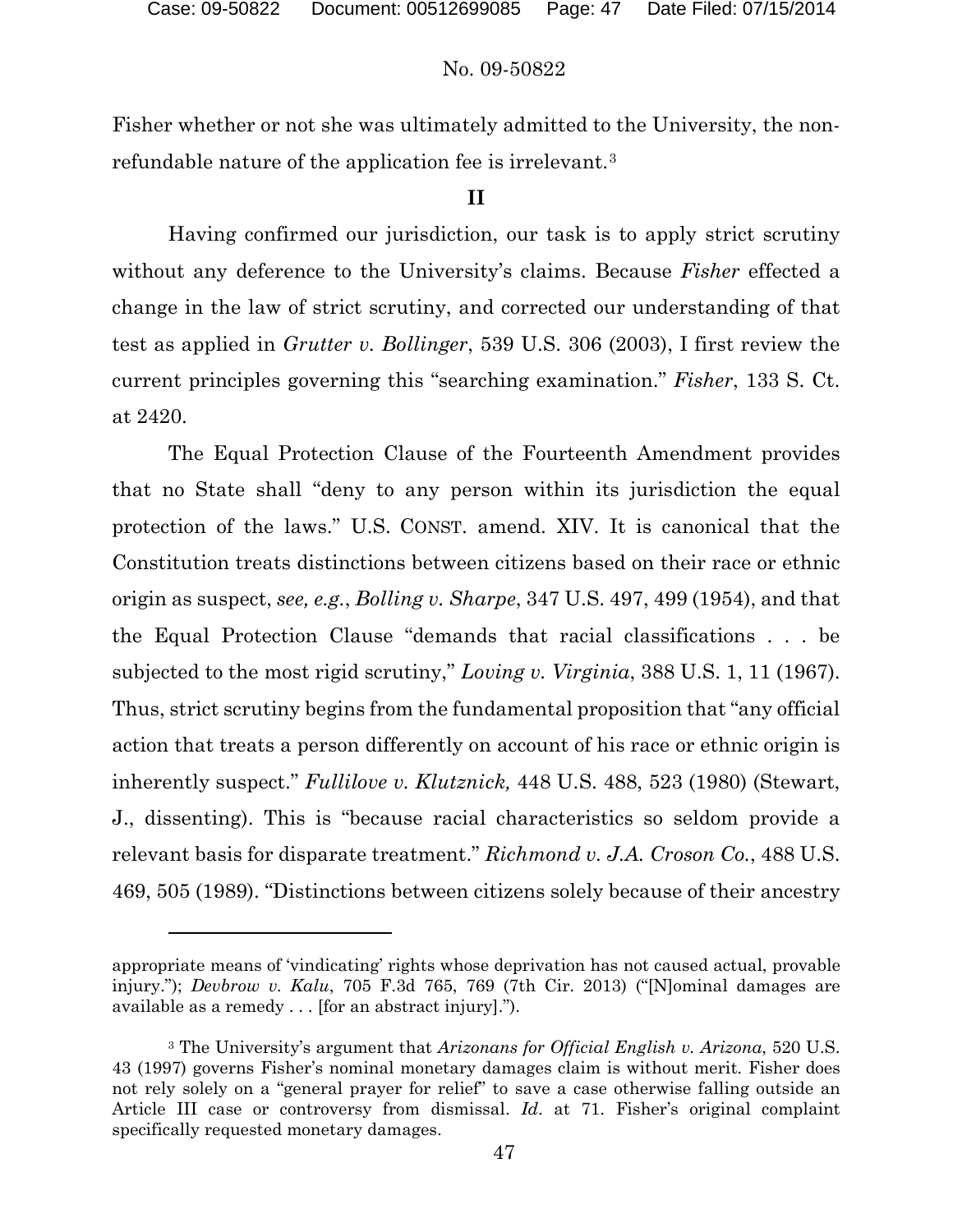$\overline{a}$ 

#### No. 09-50822

are by their very nature odious to a free people." *Fisher*, 133 S. Ct. at 2418 (quoting *Rice v. Cayetano*, 528 U.S. 495, 517 (2000)).

When a state university makes race-conscious admissions decisions, those decisions are governed by the Equal Protection Clause, even though they may appear well-intended. *See Regents of the Univ. of Cal. v. Bakke*, 438 U.S. 265, 297 (1978) (opinion of Powell, J.). Simply put, the Constitution does not treat race-conscious admissions programs differently because their stated aim is to help, not to harm.

Under strict scrutiny, a university's use of racial classifications is constitutional only if necessary and narrowly tailored to further a compelling governmental interest. *See Grutter*, 539 U.S. at 326. It is well-established that there is a compelling governmental interest in obtaining the educational benefits of a diverse student body. *See Bakke,* 438 U.S. at 311–12 (holding that the "attainment of a diverse student body" is a "constitutionally permissible goal for an institution of higher education"). *Grutter* and *Gratz v. Bollinger,*  539 U.S. 244 (2003), confirmed this. *See Fisher*, 133 S. Ct at 2418.[4](#page-47-0) "The diversity that furthers a compelling [governmental] interest encompasses a far broader array of qualifications and characteristics of which racial or ethnic origin is but a single though important element." *Bakke*, 438 U.S. at 515. Thus, diversity cannot be defined by a "specified percentage of a particular group," *id.* at 307, because such a definition would be "patently unconstitutional racial balancing," *Grutter*, 539 U.S. at 330. In applying strict scrutiny, it is proper for courts to defer to a university's decision to pursue the compelling governmental interest of diversity based on its "educational judgment that

<span id="page-47-0"></span><sup>4</sup> These principles are not challenged in this case. *See infra* note 8. However, I continue to believe that *Grutter*'s discussion of the "educational benefits of diversity," drawing directly from the principles established in *Bakke*, "remains suspended at the highest levels of hypothesis and speculation," *Fisher*, 631 F.3d at 255 (Garza, J., specially concurring)*.*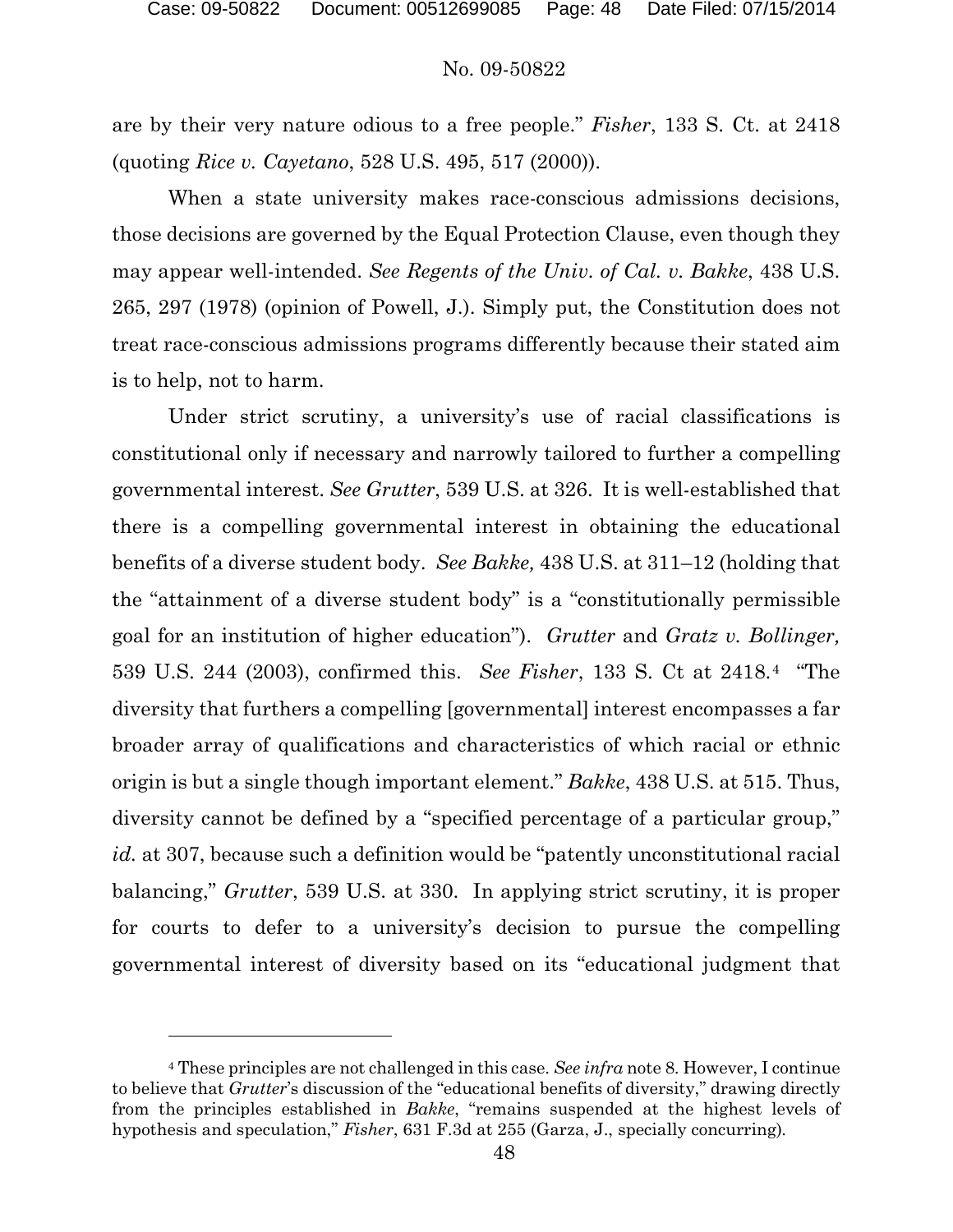such diversity is essential to its educational mission." *Id*. at 328. But, deference to the University is appropriate on this point, and this point alone. *Fisher*, 133 S. Ct. at 2421.

Once a university has decided to pursue this compelling governmental interest, it must prove that the means chosen "to attain diversity are narrowly tailored to that goal." *Fisher*, 133 S. Ct. at 2420. In this, the strict scrutiny test takes the familiar form of a "means-to-ends" analysis: The compelling governmental interest is the ends, and the government program or law—here, the University's race-conscious admissions program—is the means. Strict scrutiny places the burden of proving narrow tailoring firmly with the government. *See Johnson v. California*, 543 U.S. 499, 505 (2005). And, furthermore, narrow tailoring must be established "with clarity." *Fisher*, 133 S. Ct. at 2418.

Before this case, the Supreme Court had issued only three major decisions addressing affirmative action in higher education admissions: *Bakke*, *Gratz*, and *Grutter.* In *Fisher*, the Court made clear that this line of cases does not stand apart from "broader equal protection jurisprudence." *Id*. at 2418. Rather, "the analysis and level of scrutiny applied to determine the validity of [a racial classification] do not vary simply because the objective appears acceptable . . . ." *Id.* at 2421 (quoting *Miss. Univ. for Women v. Hogan*, 458 U.S. 718, 724 n.9 (1982)).

In *Fisher*, the Supreme Court modified the narrow tailoring calculus applied in higher education affirmative action cases. While the overarching principles from *Bakke*, *Gratz*, and *Grutter*—that a university can have a compelling interest in attaining the educational benefits of diversity, and that its admissions program must be narrowly tailored to serve this interest—were taken "as given," *id.* at 2417–18, the *Fisher* Court altered the application of those principles in a critical way. Now, courts must give "no deference," to a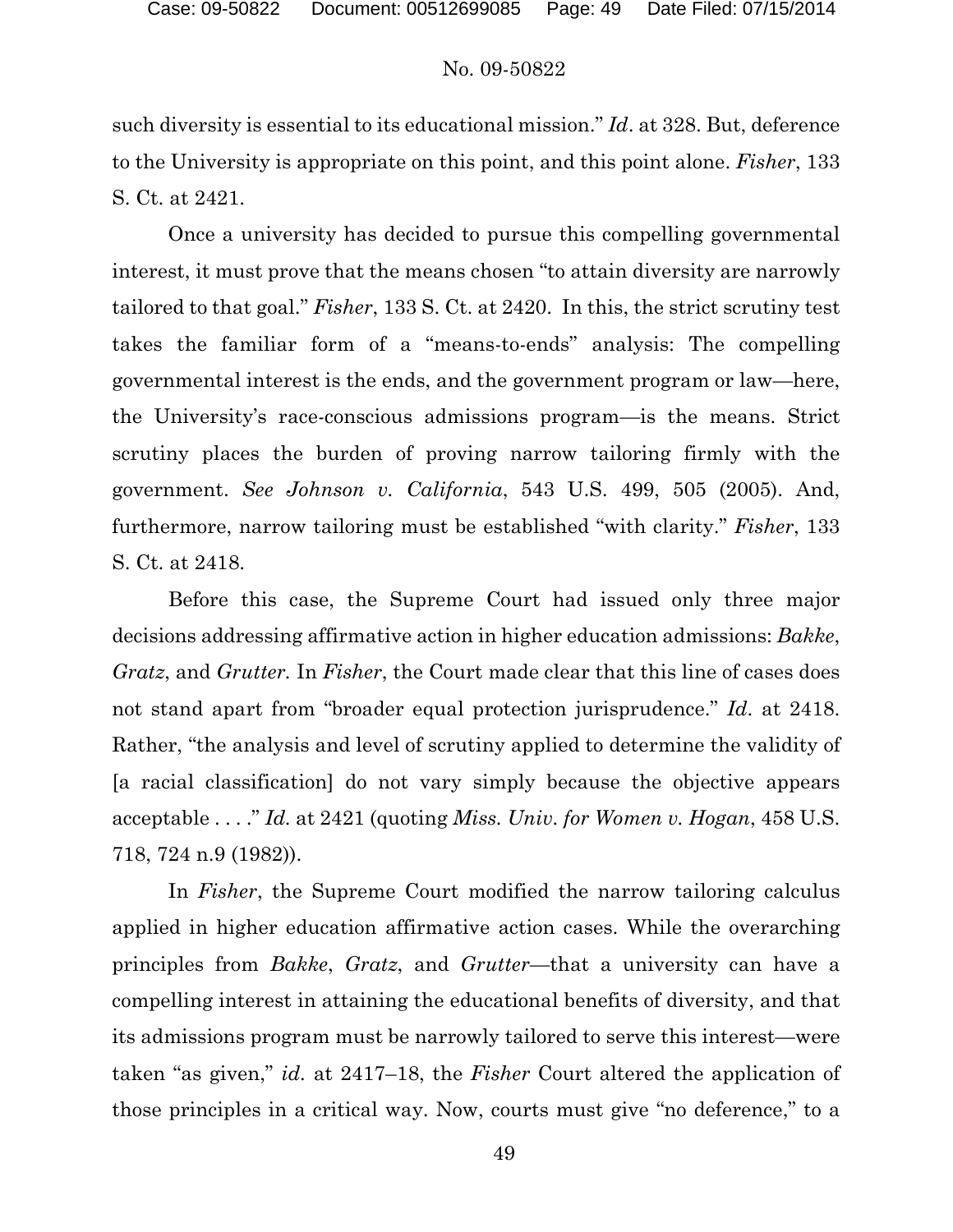#### No. 09-50822

state actor's assertion that its chosen "means . . . to attain diversity are narrowly tailored to that goal." *Id.* at 2420. In so doing, the *Fisher* Court embraced Justice Kennedy's position on "deference" from *Grutter*.[5](#page-49-0) Thus, under the current principles governing review of race-conscious admissions programs, providing any deference to a state actor's claim that its use of race is narrowly tailored is "antithetical to strict scrutiny, not consistent with it." *Grutter*, 539 U.S. at 394 (Kennedy, J., dissenting).

Because the higher-education affirmative action cases do not stand apart from "broader equal protection jurisprudence," *Fisher*, 133 S. Ct. at 2418, strict scrutiny must be applied with the same analytical rigor deployed in those other contexts. Put simply, there is no special form of strict scrutiny unique to higher education admissions decisions. Accordingly, we must now evaluate narrow tailoring by ensuring that "the means chosen 'fit' the [compelling governmental interest] so closely that there is little or no possibility that the motive for the classification was illegitimate racial prejudice or stereotype." *Croson*, 488 U.S. at 493*.*[6](#page-49-1) Narrow tailoring further requires that "the reviewing court verify that it is necessary for a university to use race to achieve the educational benefits

<span id="page-49-0"></span><sup>5</sup> *See Grutter*, 539 U.S. at 388 (Kennedy, J., dissenting) ("[T]he majority proceeds to nullify . . . rigorous judicial review, with strict scrutiny as the controlling standard . . . . The Court confuses deference to a university's definition of its educational objective with deference to the implementation of this goal."). I agree with the majority that *Fisher* represents a decisive shift in the law. *See ante*, at 10 ("Bringing forward Justice Kennedy's dissent in *Grutter*, the Supreme Court faulted the district court's and this Court's review of UT Austin's means to achieve the permissible goal of diversity . . . ."); *see also* Erwin Chemerinsky, *The Court Affects Each of Us*, 16 Green Bag 2d 361, 364 (2013) ("[*Fisher*] adopts a tougher, less sympathetic tone when it comes to affirmative action programs. For example, in *Grutter*, the Court spoke of the need to defer to the judgment of colleges and universities. In *Fisher*, the Court said that such deference was appropriate only as to the importance of diversity; there is no deference given as to whether race is necessary to achieve it.").

<span id="page-49-1"></span><sup>6</sup> We need not determine whether the "strong basis in evidence" test from *Croson* applies in this case. *See Croson*, 488 U.S. at 510. Even without this test, the University fails to carry its strict scrutiny burden of proving that its race-conscious admissions policy is necessary to further its diversity interest.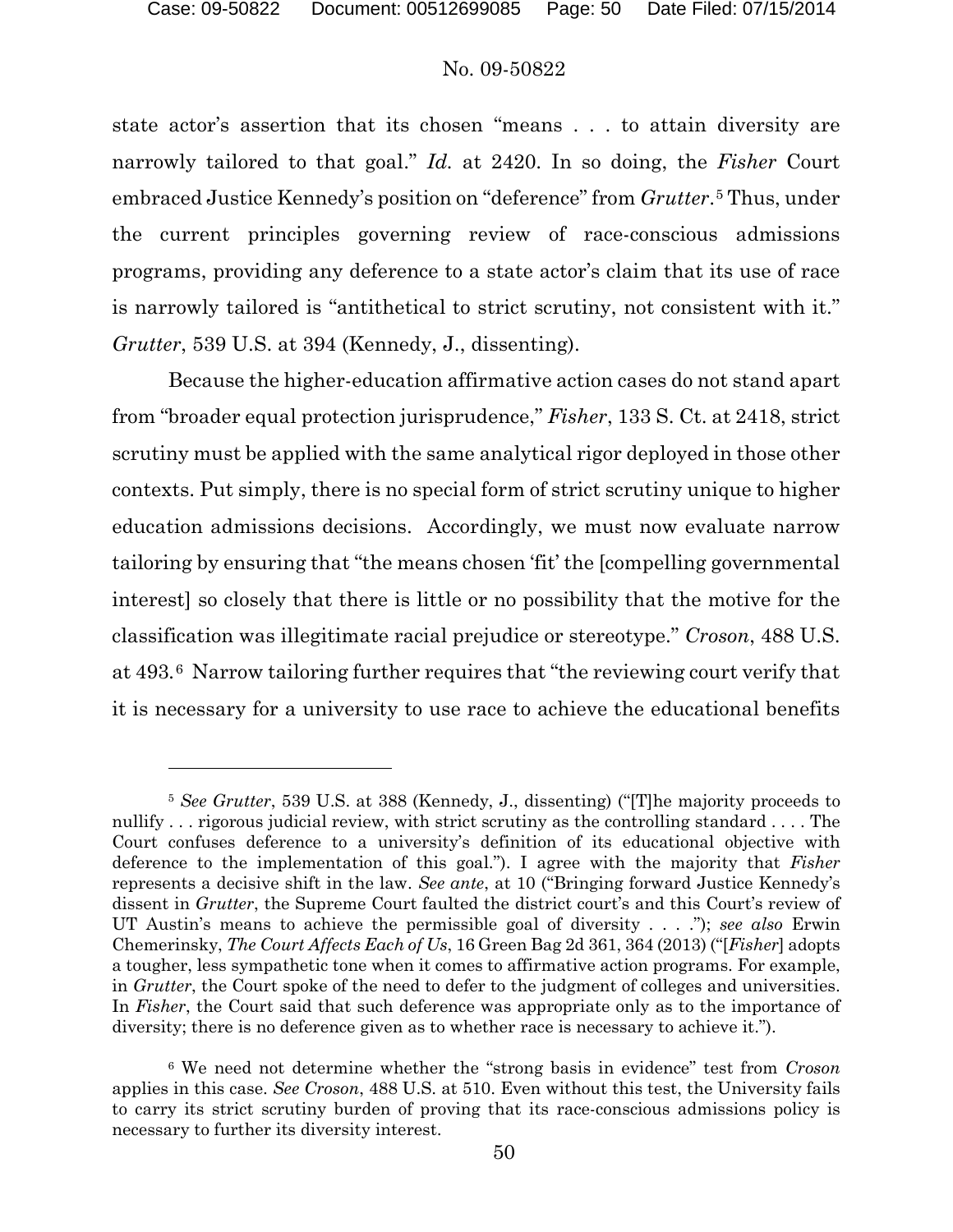$\overline{a}$ 

#### No. 09-50822

of diversity." *Fisher*, 133 S. Ct. at 2420 (internal citations and quotations omitted). To do so, we must carefully inquire into whether the University "could achieve sufficient diversity without using racial classifications." *Id.* Establishing narrow tailoring does not require the University to show that it exhausted every possible race-neutral option*,* but it must meet its "ultimate burden of demonstrating, before turning to racial classifications, that available, workable race-neutral alternatives do not suffice." *Id.*

Of course, all of the above must be underscored by the principle that using racial classifications is permissible only as a "last resort to achieve a compelling interest." *Parents Involved in Cmty. Schs. v. Seattle Sch. Dist. No. 1*, 551 U.S. 701, 790 (2007) (Kennedy, J., concurring).[7](#page-50-0)

#### **III**

Here, the University has framed its goal as obtaining a "critical mass" of campus diversity. To uphold the use of race under strict scrutiny, courts must find narrow tailoring through a close "fit" between this goal and the admissions program's consideration of race.[8](#page-50-1) Accordingly, the controlling question becomes the definition of "critical mass"—the University's stated goal. In order for us to determine whether its use of racial classifications in the admissions program is narrowly tailored to its goal, the University must explain its goal, and do so "with clarity." *Fisher*, 133 S. Ct. at 2418. On this record, it has not done so.

<span id="page-50-0"></span><sup>7</sup> Notwithstanding the majority's brief discussion of *Schuette v. Coalition to Defend Affirmative Action, Integration and Immigrant Rights and Fight for Equality By Any Means Necessary (BAMN)*, 134 S. Ct. 1623 (2014), *ante* at 25, that case "is not about the constitutionality, or the merits, of race-conscious admissions policies in higher education," and does not impact the analysis in today's case. *Schuette*, 134 S. Ct. at 1630.

<span id="page-50-1"></span><sup>8</sup> The University's decision to pursue the educational benefits of diversity, as established in *Bakke*, is not challenged in this case. *See Fisher*, 133 S. Ct. at 2419 ("[T]he parties here do not ask the Court to revisit that aspect of *Grutter*'s holding."). Our only concern is whether the University's means—its race-conscious holistic admissions program are narrowly tailored to its diversity objective.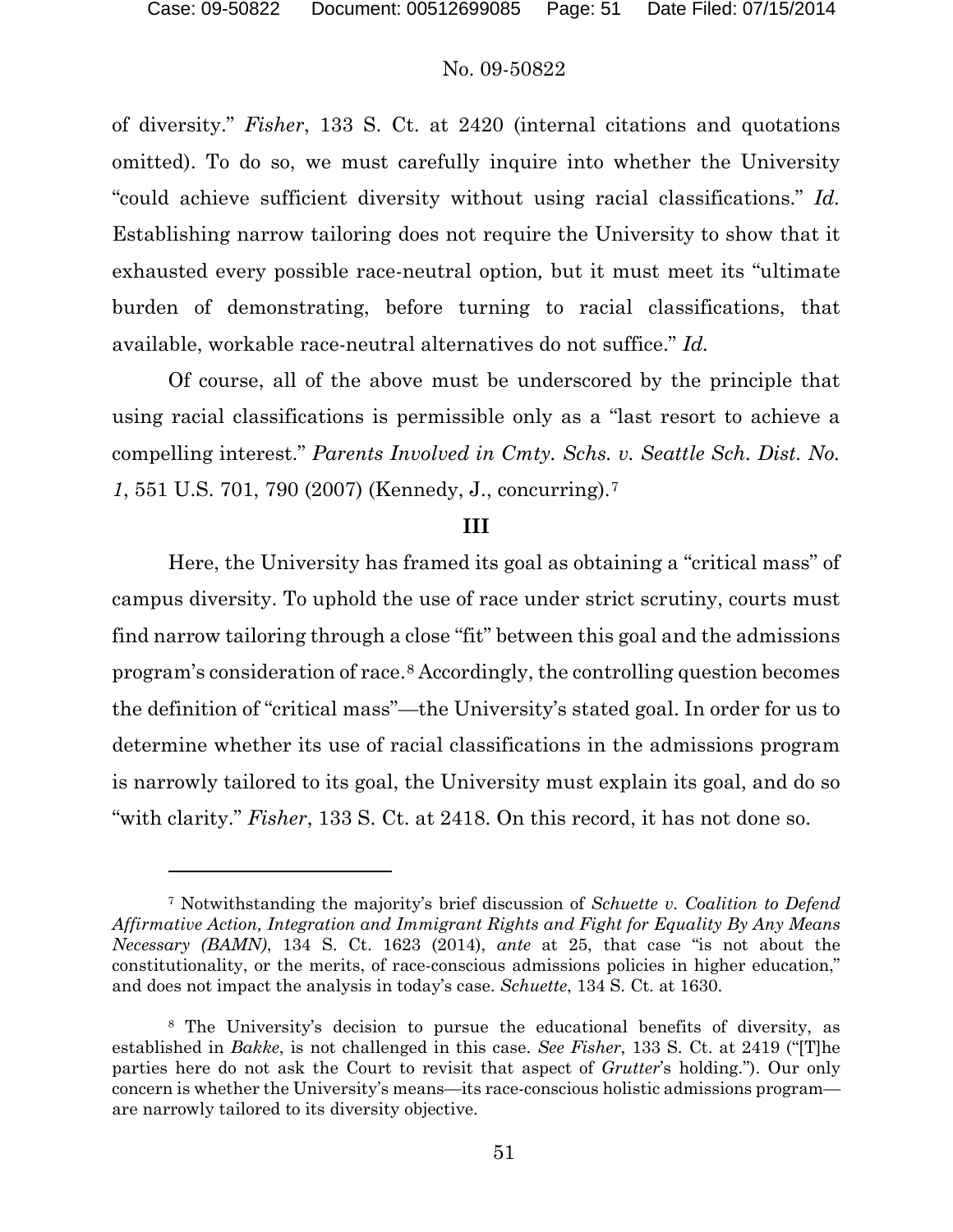The majority entirely overlooks the University's failure to define its "critical mass" objective for the purposes of assessing narrow tailoring. This is the crux of this case—absent a meaningful explanation of its desired ends, the University cannot prove narrow tailoring under its strict scrutiny burden. Indeed, the majority repeatedly invokes the term "critical mass" without even questioning its definition. *See, e.g.*, *ante*, at 23 ("But minority representation then remained largely stagnant, within a narrow oscillating band, rather than moving towards a critical mass of minority students."); *id.* at 30 ("Achieving the critical mass requisite to diversity goes astray when it drifts to numerical metrics."); *id.* ("Fisher refuses to acknowledge this distinction between critical mass—the tipping point of diversity—and a quota."); *id.* at 34 ("Critical mass, the tipping point of diversity, has no fixed upper bound of universal application, nor is it the minimum threshold at which minority students do not feel isolated or like spokespersons for their race."). Under *Fisher*, it is not enough for a court to simply state, as does the majority, that it is not deferring to the University's narrow tailoring arguments. *See, e.g.*, *id.*, at 17 ("Affording no deference, we look for narrow tailoring . . . ."). Rather, the reviewing court's actual analysis must demonstrate that "no deference" has been afforded. *Fisher*, 133 S. Ct. at 2420. Here, the majority's failure to make a meaningful inquiry into the nature of "critical mass" constitutes precisely such deference.

Certainly, as explained below, I agree that "critical mass" does not require a precise numerical definition. *See infra* note 11. But, to meet its narrow tailoring burden, the University must explain its goal to us in some meaningful way. We cannot undertake a rigorous ends-to-means narrow tailoring analysis when the University will not define the ends. We cannot tell whether the admissions program closely "fits" the University's goal when it fails to objectively articulate its goal. Nor can we determine whether considering race is necessary for the University to achieve "critical mass," or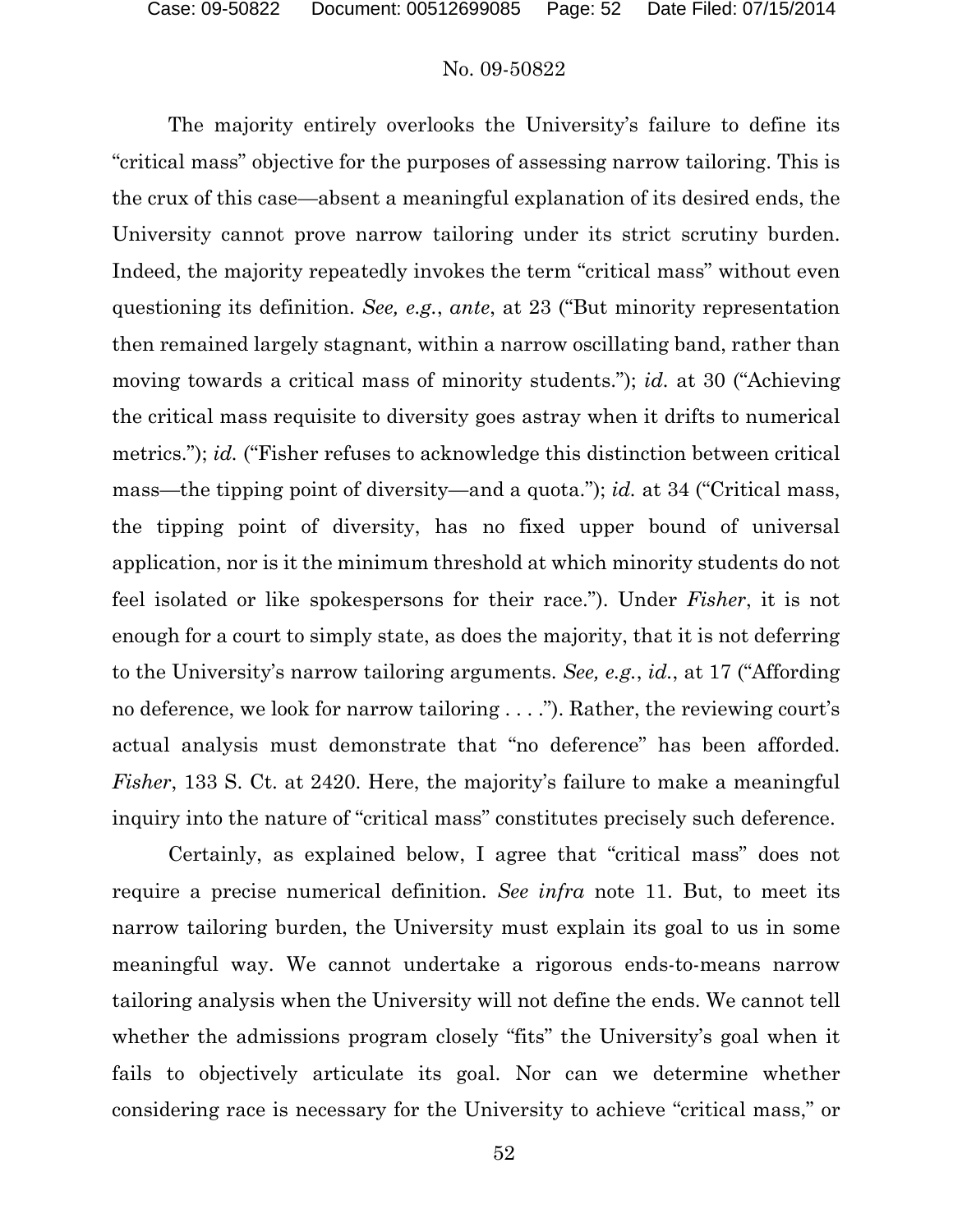$\overline{a}$ 

#### No. 09-50822

whether there are effective race-neutral alternatives, when it has not described what "critical mass" requires.<sup>[9](#page-52-0)</sup>

At best, the University's attempted articulations of "critical mass" before this court are subjective, circular, or tautological. *See infra* Part III.A. The University explains only that its "concept of critical mass is defined by reference to the educational benefits that diversity is designed to produce." And, in attempting to address when it is likely to achieve critical mass, the University explains only that it will "cease its consideration of race when it determines . . . that the educational benefits of diversity can be achieved at UT through a race-neutral policy . . . ." These articulations are insufficient. Under the rigors of strict scrutiny, the judiciary must "verify that it is necessary for a university to use race to achieve the educational benefits of diversity." *Fisher*, 133 S. Ct. at 2420 (internal quotations omitted). It is not possible to perform this function when the University's objective is unknown, unmeasurable, or unclear.

The exacting scrutiny required by the Supreme Court's "broader equal protection jurisprudence" is entirely absent from today's opinion, which holds that the University has proven narrow tailoring even though it has failed to meaningfully articulate its diversity goals.

<span id="page-52-0"></span><sup>&</sup>lt;sup>9</sup> There is some dispute about whether the University's definition of "critical mass" is even before us as part of our narrow tailoring analysis. The University claims that this issue is outside the scope of the Supreme Court's remand because it is relevant only to its compelling interest in diversity. This contention misunderstands the way in which "critical mass" matters to this case. Here, "critical mass" represents the goal the University purports to seek. The University uses this term as a representation of its ends. *Fisher* clearly establishes that reviewing courts must defer to the University's decision to pursue such ends. 133 S. Ct. at 2419. But, it equally establishes that we cannot defer to the University's claim that "the means chosen . . . to attain diversity are narrowly tailored to that goal." *Id.* at 2420. To conduct our own independent assessment of narrow tailoring—the judicial role under strict scrutiny—we must have a clear and definite understanding of the goal the University actually seeks. Accordingly, we must question the University's explanation of "critical mass" to fulfill the task remanded to us by the Supreme Court.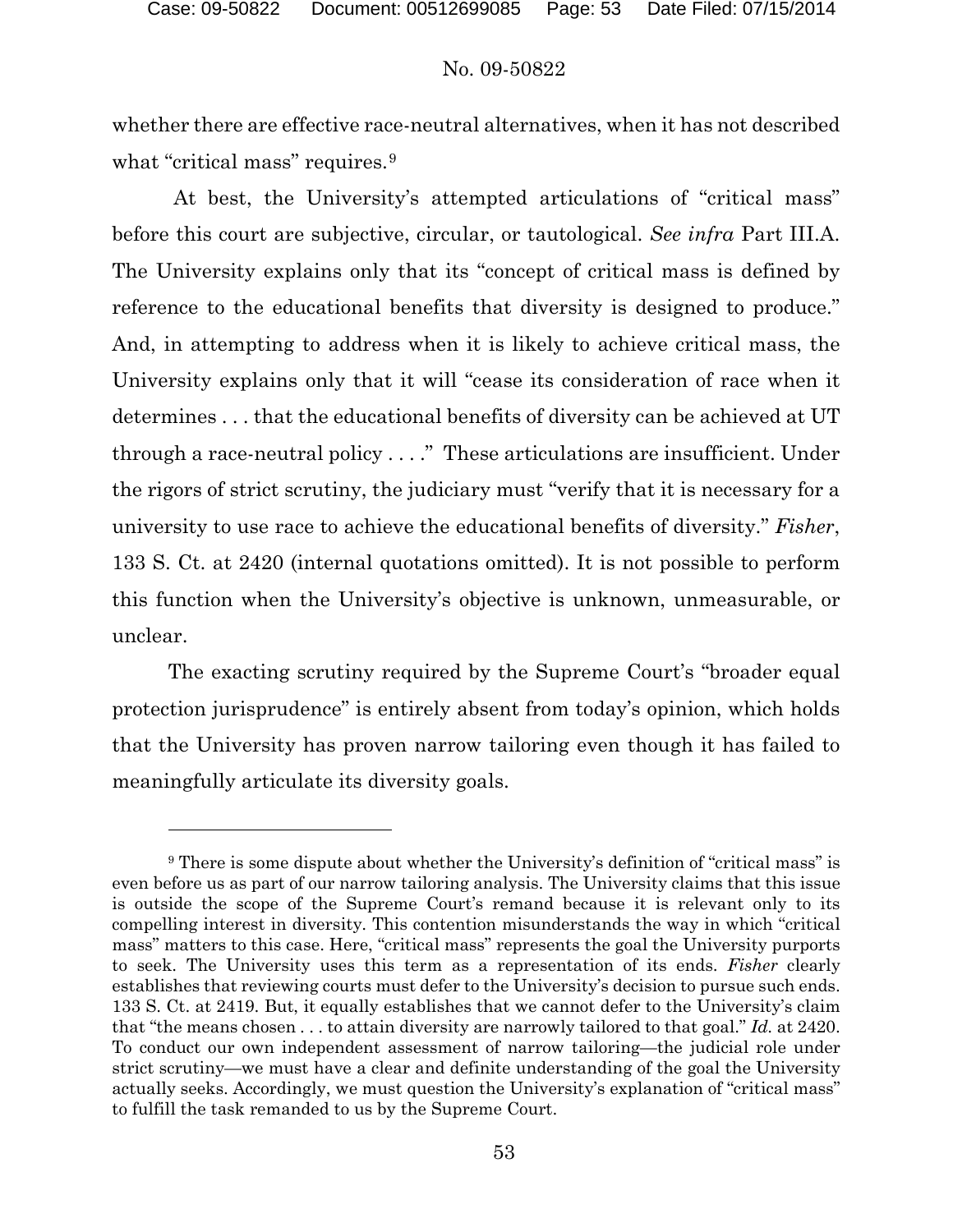$\overline{a}$ 

### No. 09-50822

#### **A**

The University's failure to define meaningfully its "critical mass" objective is manifest in its various strict scrutiny arguments. The University claims that its use of racial classifications is necessary and narrowly tailored because (1) quantitative metrics reflect an inadequate minority presence; (2) qualitative diversity is lacking; (3) certain selective colleges are insufficiently diverse; (4) its periodic review demonstrates that its goals have not yet been achieved; and (5) its use of racial classifications is almost identical to that approved in *Grutter*.[10](#page-53-0) Each of these arguments falls short—either overlooking a more narrowly tailored alternative or eliding any articulation of *how* this specific use of racial classification advances the University's objective.

**1**

First, while not defining its "critical mass" goal with reference to specific quantitative objectives, the University claims that quantitative metrics are relevant in measuring its progress. The University "based its critical mass determination on several data points, including hard data on minority admissions, enrollment, and racial isolation" and found that its use of racial classifications "does increase minority enrollment."[11](#page-53-1) Accepting that such metrics bear some relevance to the University's progress, this is insufficient to satisfy strict scrutiny. The University does not explain how admitting a very

<span id="page-53-0"></span><sup>&</sup>lt;sup>10</sup> On remand, the University does not specifically delineate these arguments as such. Rather, it submits that these various considerations are sufficient to establish narrow tailoring. In any event, whether taken together or evaluated individually, none of these arguments establishes that the University's use of racial classifications in its admissions decisions is narrowly tailored.

<span id="page-53-1"></span><sup>&</sup>lt;sup>11</sup> I agree with the majority's rejection of Fisher's arguments that the University had achieved "critical mass" in 2004, and that "critical mass" can be defined with reference to numbers alone. Fisher effectively asks us to ratify racial quotas, which we cannot, and will not, do. *See Bakke*, 438 U.S. at 317–18 (disapproving quota systems and approving the use of race or ethnic background as a "plus" factor).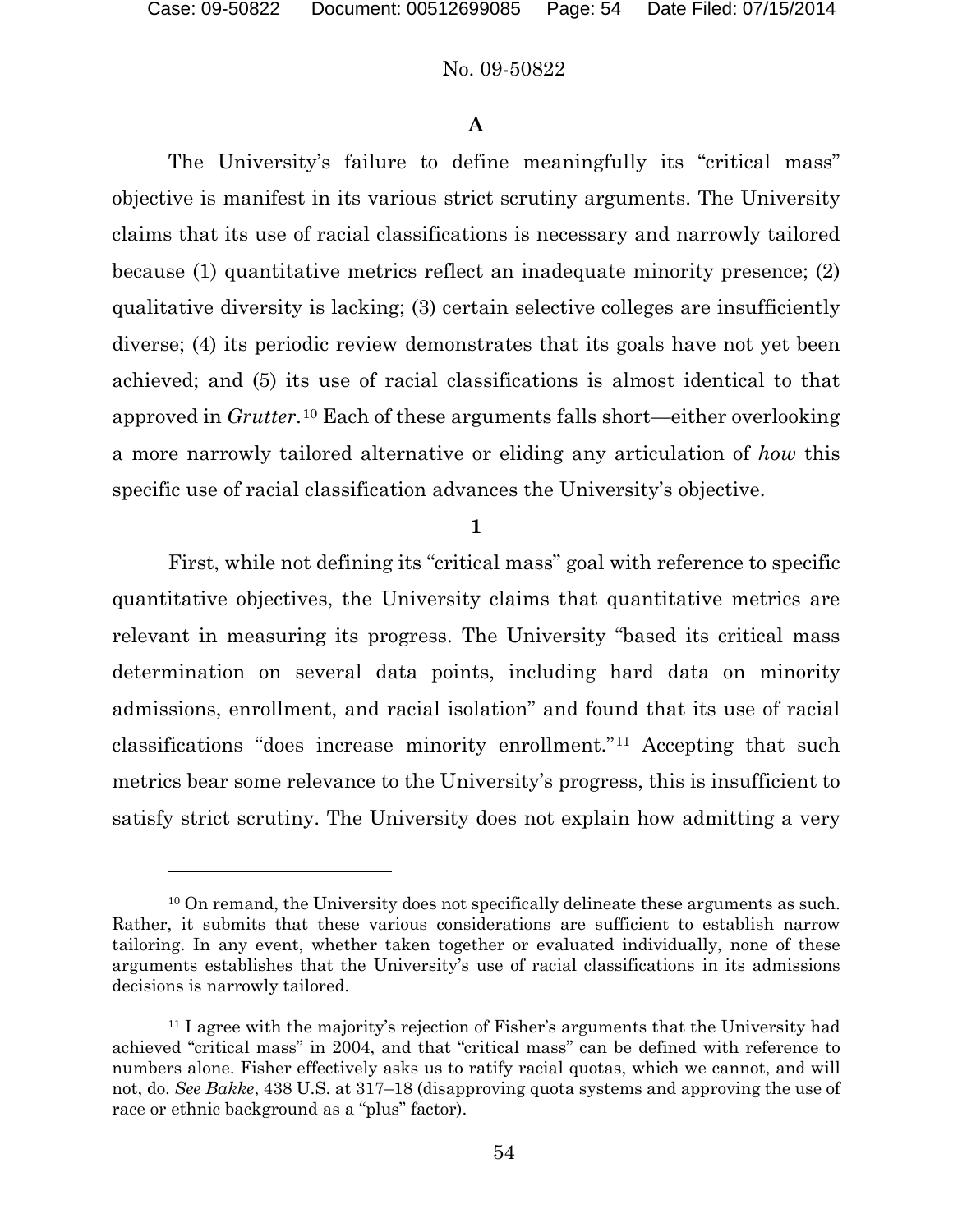# No. 09-50822

small number of minority applicants under the race-conscious admissions plan is necessary to advancing its diversity goal.

It is undeniable that the University admits only a small number of minority students under race-conscious holistic review. *See Fisher*, 631 F.3d at 262–63 (Garza, J., specially concurring). In 2008, the sole year at issue in this case, less than 20% of the class was evaluated under the race-conscious holistic review process. Even if we assume that all minority students who were admitted and enrolled in that year through the race-conscious holistic review process gained admission because of their race, this number is strikingly small—only 216 African-American and Hispanic students in an entering class of 6,322.[12](#page-54-0) The University fails to explain *how* this small group contributes to its "critical mass" objective. "Racial classifications are simply too pernicious to permit any but the *most exact* connection between justification and [racial] classification." *Adarand*, 515 U.S. at 236 (emphasis added). But here, the University has not established a clear and definite connection between its chosen means and its desired ends of "critical mass."

To be clear, I agree that a race-conscious admissions plan need not have a "dramatic or lopsided impact" on minority enrollment numbers to survive strict scrutiny, as the University reads Fisher's arguments to suggest. But neither can the University prove the *necessity* of its racial classification without meaningfully explaining *how* a small, marginal increase in minority admissions is necessary to achieving its diversity goals. Thus, neither the small

<span id="page-54-0"></span><sup>12</sup> Notwithstanding the University's contention that 2008 witnessed an "unprecedented surge" in Top Ten Percent Law admissions, this is the only relevant year for purposes of our narrow tailoring analysis. Moreover, I continue to find the majority's use of data for both enrolled and admitted students to be misguided and potentially confusing. *See ante*, at 35–37. In my view, the proper metric is enrolled students because we are assessing whether the University's means are narrowly tailored to its goal of attaining "the educational benefits of diversity" on campus. *See Fisher*, 631 F.3d at 260 n.18 (Garza, J., specially concurring).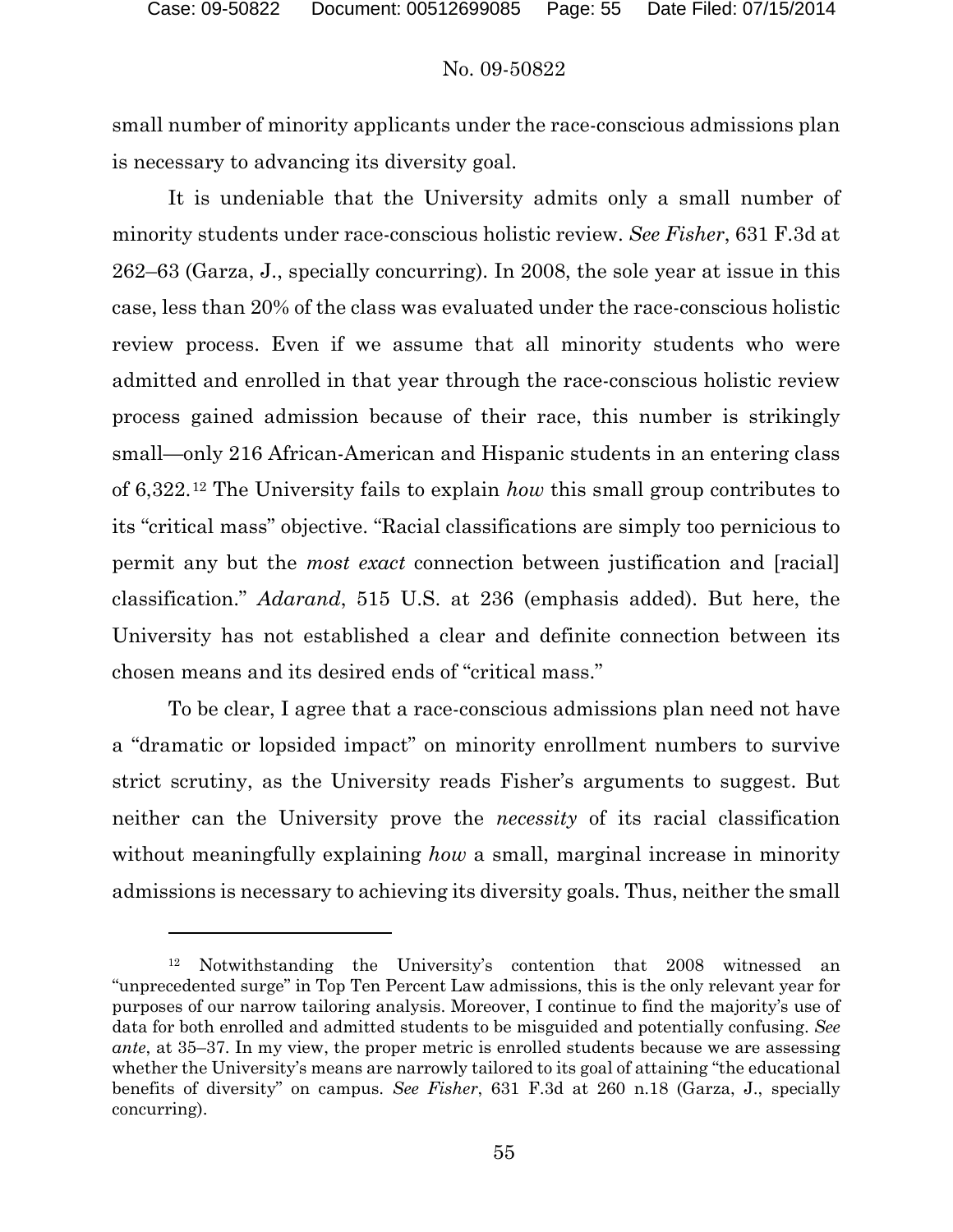$\overline{a}$ 

### No. 09-50822

(and decreasing) percentage of minority holistic-review admittees, nor minorities' "under-representation" in holistic review admissions relative to whites, taken alone, demonstrates narrow tailoring. *See ante*, at 17–18 & Appendix 1 (explaining that white students comprise a larger percentage of holistic review admittees than of the incoming class as a whole).<sup>[13](#page-55-0)</sup>

Under the Equal Protection Clause, diversity cannot be assessed by strictly quantitative metrics, and, to the extent that numbers could be relevant in assessing "critical mass," the University leaves this relevance entirely unexplained.

#### **2**

The University advances a second understanding of "critical mass," which I will refer to as "qualitative." Under this theory, the University says its goal is not boosting minority enrollment numbers alone, but rather promoting the *quality* of minority enrollment—in short, diversity within diversity. The University submits that its race-conscious holistic review allows it to select for "other types of diversity" beyond race alone, and to identify the most "talented, academically promising, and well-rounded" minority students. According to the University, these are crucial "change agents" who debunk stereotypes but who may fall outside the top 10% of their high school classes.

As a preliminary matter, these stated ends are too imprecise to permit the requisite strict scrutiny analysis. The University has not provided any concrete targets for admitting more minority students possessing these unique qualitative-diversity characteristics—that is, the "other types of diversity" beyond race alone. At what point would this qualitative diversity target be

<span id="page-55-0"></span><sup>&</sup>lt;sup>13</sup> For example, for the incoming class that enrolled in 2008, white students comprised 65% of all students admitted through holistic review, but only 52% of the entire incoming class.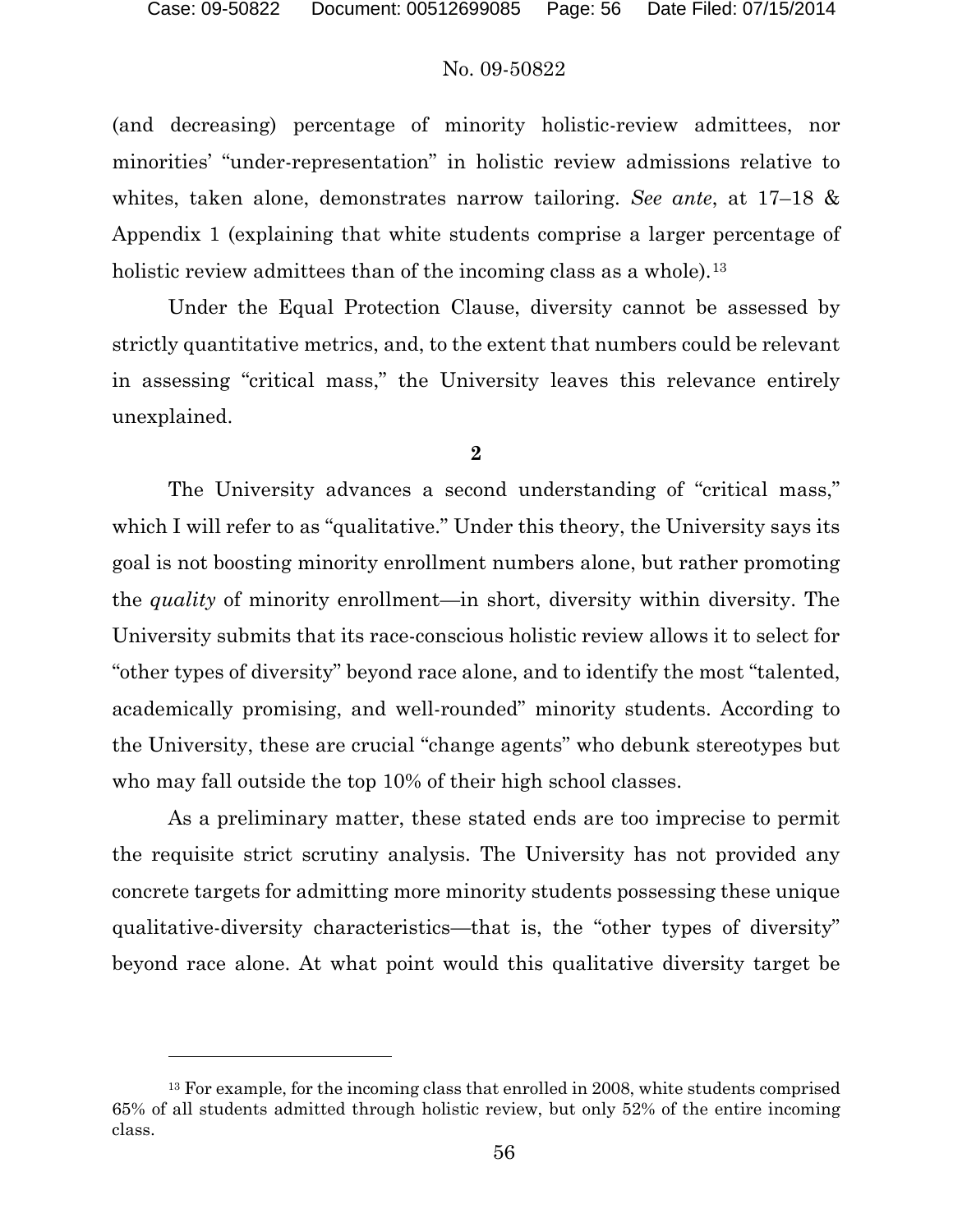#### No. 09-50822

achieved? Because its ends are unknown to us, the University cannot meet its strict scrutiny burden.

But, even accepting the University's broad and generic qualitative diversity ends, we cannot conclude that the race-conscious policy is constitutionally "necessary." The University has not shown that qualitative diversity is absent among the minority students admitted under the raceneutral Top Ten Percent Law, Tex. Educ. Code Ann. § 51.803 (West 2009). That is, the University does not evaluate the diversity present in this group before deploying racial classifications to fill the remaining seats. The University does not assess whether Top Ten Percent Law admittees exhibit sufficient diversity within diversity, whether the requisite "change agents" are among them, and whether these admittees are able, collectively or individually, to combat pernicious stereotypes. There is no such evaluation despite the fact that Top Ten Percent Law admittees also submit applications with essays, and are even assigned PAI scores for purposes of admission to individual schools.[14](#page-56-0) Evaluating the composition of these admittees—80% of the class in 2008 before deploying racial classifications in the holistic admissions program might well reveal that racial classifications are not necessary to achieve the University's qualitative diversity goals. *See Fisher*, 133 S. Ct. at 2420; *see also Parents Involved*, 551 U.S. at 790 (explaining that racial classifications must be a "last resort to achieve a compelling interest" in order to survive strict scrutiny) (Kennedy, J., concurring).

In effect, the University asks this Court to *assume* that minorities admitted under the Top Ten Percent Law do not demonstrate "diversity within

<span id="page-56-0"></span><sup>14</sup> Dr. Kedra Ishop, Associate Director of Admissions, explained that all applicant files are assigned an AI and PAI, and that the AI and PAI of a Top Ten Percent Law applicant can still determine the program to which she is admitted, if her class rank is not high enough for automatic admission to a competitive first-choice program such as the School of Business.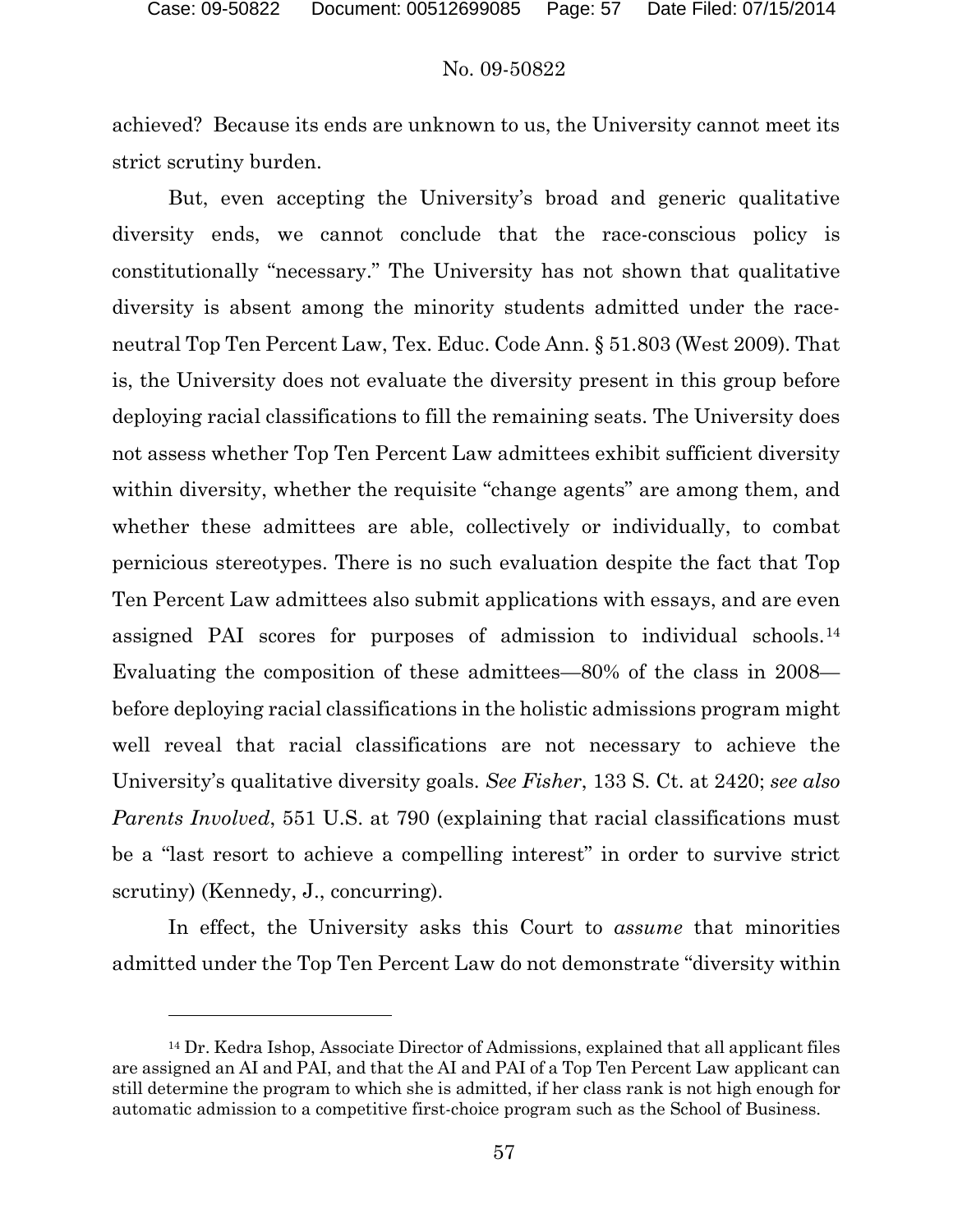# No. 09-50822

diversity"—that they are somehow more homogenous, less dynamic, and more undesirably stereotypical than those admitted under holistic review. Thus, the University claims, absent its race-conscious holistic admissions program, it would lose the minority students necessary to achieving a qualitative critical mass. But it offers no evidence in the record to prove this, and we must therefore refuse to make this assumption.

Regrettably, the majority firmly adopts this assumption—that minority students from majority-minority Texas high schools are inherently limited in their ability to contribute to the University's vision of a diverse student body.[15](#page-57-0) The majority reasons that race-conscious holistic review is a "necessary complement," *ante*, at 30, to the Top Ten Percent Law, which, on its own, would admit insufficient "students of unique talents and backgrounds who can enrich the diversity of the student body in distinct ways," *id.,* at 29. The majority's discussion of numerous "resegregated" Texas school districts is premised on the dangerous assumption that students from those districts (at least those in the top ten percent of each class) do not possess the qualities necessary for the University of Texas to establish a meaningful campus diversity. *See id.*, at 24– 26. In this, it has embraced the very ill that the Equal Protection Clause seeks to banish. *See Croson*, 488 U.S. at 505 ("[R]acial characteristics so seldom provide a relevant basis for disparate treatment."); *Fullilove*, 448 U.S. at 523 ("[A]ny official action that treats a person differently on account of his race or ethnic origin is inherently suspect.") (Stewart, J., dissenting); *Cayetano*, 528

<span id="page-57-0"></span><sup>15</sup> *See ante*, at 26 (discussing the "outcome gaps" of "segregated urban schools"); *id*. at 26 (classifying schools according to their racial and ethnic compositions). Additionally, the majority's *sua sponte* survey of Texas school districts' data on racial composition, test scores, and educational outcomes, *id.* at 26–28, ventures far beyond the summary judgment record. Under strict scrutiny, the government bears the burden of establishing compliance with the Constitution. *See Johnson*, 543 U.S. at 505. More specifically, the Supreme Court's opinion has mandated that we decide whether "*this record* . . . is sufficient" to demonstrate narrow tailoring. *Fisher*, 133 S. Ct. at 2421 (emphasis added).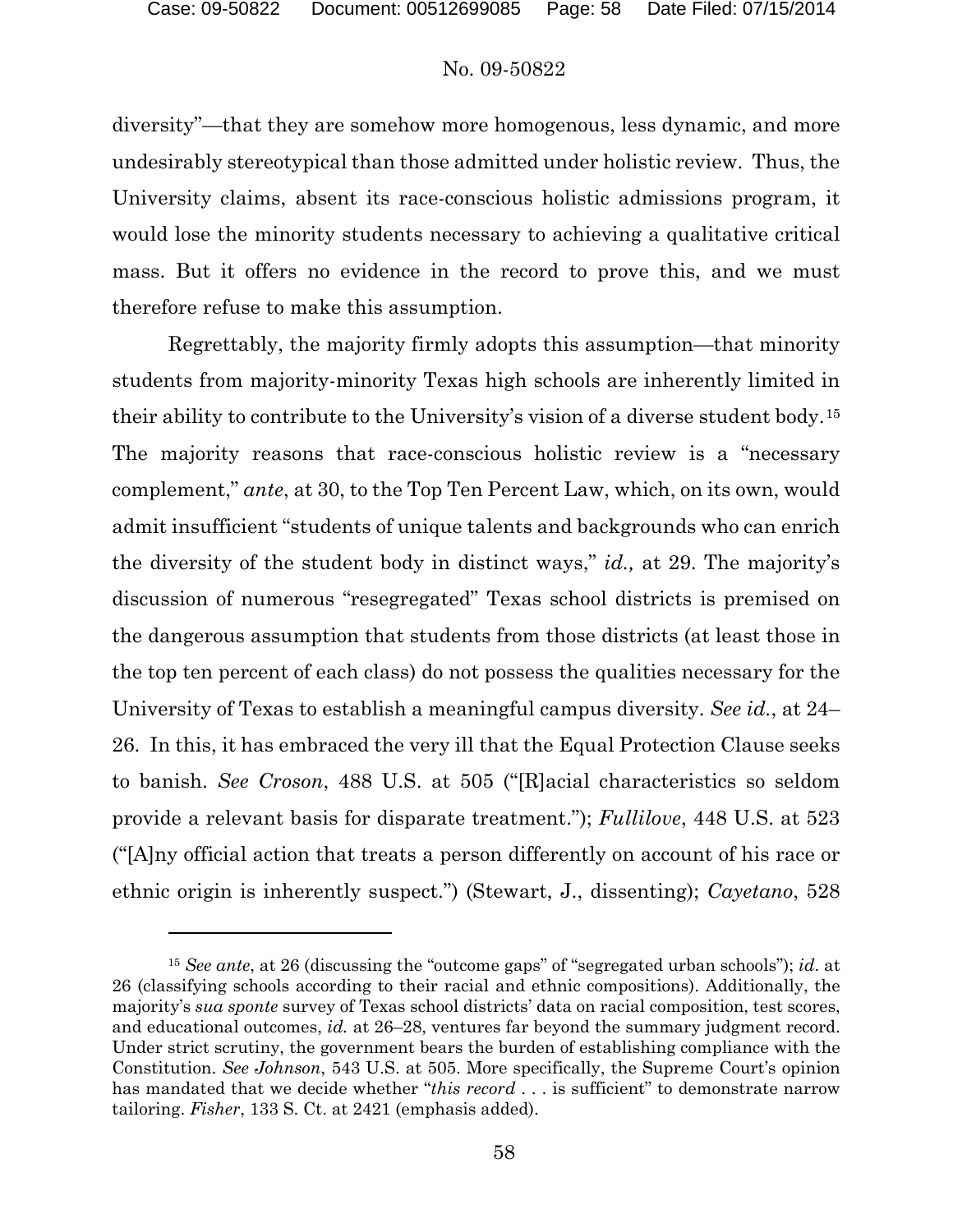#### No. 09-50822

U.S. at 517 ("Distinctions between citizens solely because of their ancestry are by their very nature odious to a free people . . . .").

Moreover, the only fact from which the majority draws this alarming conclusion is the mere reality that these districts serve majority-minority communities. *Ante*, at 24–25 ("The de facto segregation of schools in Texas enables the Top Ten Percent Law to increase minorities in the mix, while ignoring contributions to diversity beyond race.").[16](#page-58-0) By accepting the University's standing presumption that minority students admitted under the Top Ten Percent Law do not possess the characteristics necessary to achieve a campus environment defined by "qualitative diversity," the majority engages in the very stereotyping that the Equal Protection Clause abhors.[17](#page-58-1)

The record does not indicate that the University evaluates students admitted under the Top Ten Percent Law, checking for indicia of qualitative diversity—diversity within diversity—before determining that race should be considered in the holistic review process to fill the remaining seats in the class. If the Top Ten Percent Law admittees were a sufficiently qualitatively diverse population, which they may well be so far as I can tell, then using race in holistic review to promote further diversity might *not* be necessary for the University to achieve its goal, and an up-front assessment of these admittees,

<span id="page-58-0"></span><sup>&</sup>lt;sup>16</sup> The majority's reductionist assumption about the experiences of minority students admitted under the Top Ten Percent Law is startling: "The top 29 graduates from Jack Yates High School in Houston live in the same predominately African-American neighborhood of that city's Third Ward, and thus likely experienced a similar cultural environment." *Ante*, at 24 n.98.

<span id="page-58-1"></span><sup>&</sup>lt;sup>17</sup> This stereotyping is not limited to minority students admitted under the Top Ten Percent Law. The majority further assumes that minority students admitted under holistic review, based on their "experience of being a minority in a majority-white . . . school," likely "demonstra[te] qualities of leadership and sense of self." *Ante*, at 29. These conclusions are nonetheless stereotypes disallowed by the Fourteenth Amendment. And in any event, this record, by which we are bound, does not indicate that any minority students admitted under holistic review come from majority-white schools. *See supra* note 15.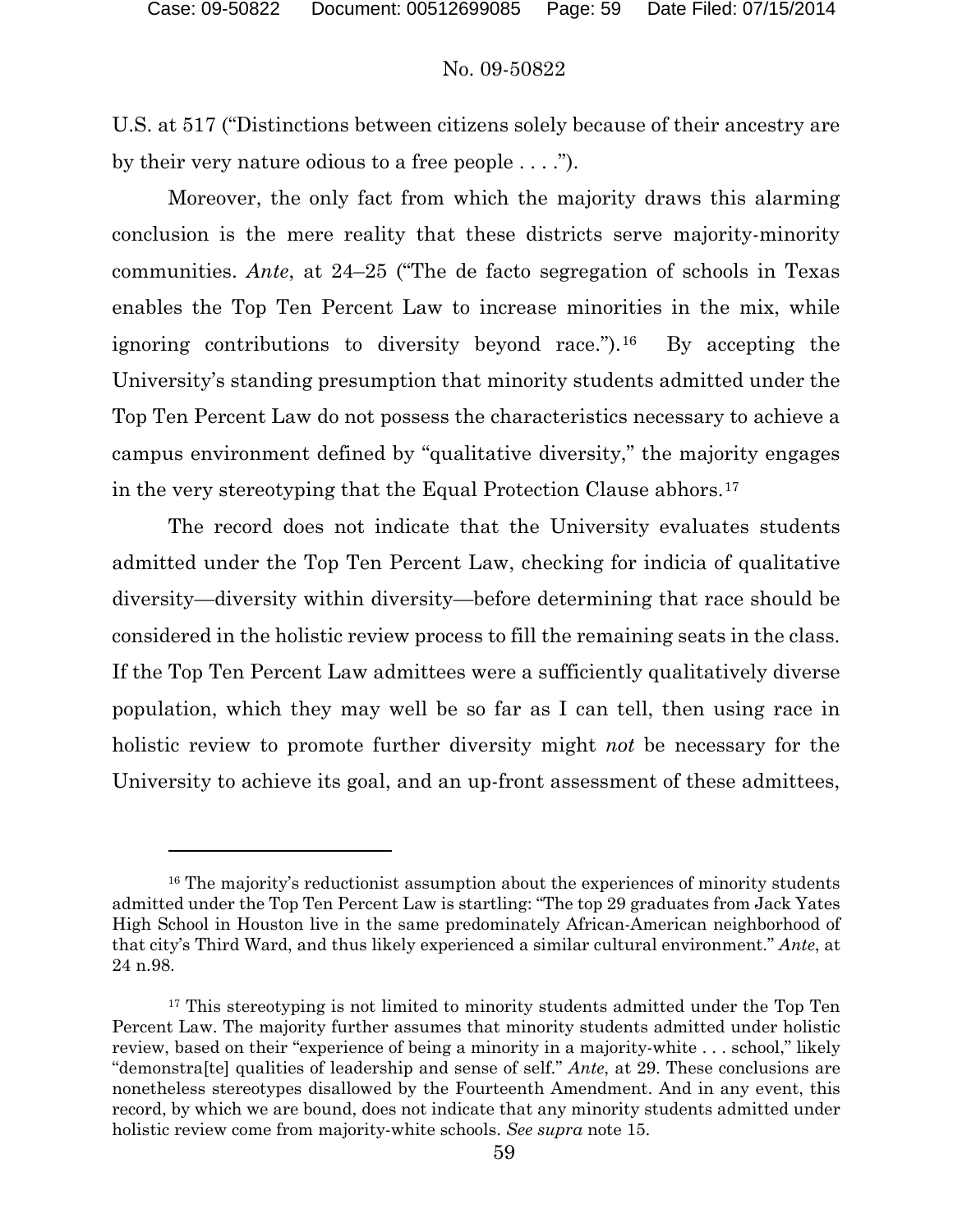before turning to race, could be a more narrowly-tailored option. And, in any event, the University offers no method for this court to determine when, if ever, its goal (which remains undefined) for qualitative diversity will be reached. Accordingly, the University has failed to carry its strict scrutiny burden of proving that its race-conscious admissions policy is necessary to achieving its diversity objective of a "qualitative" critical mass.

### **3**

In earlier stages of this case, the University framed its diversity goal as achieving "classroom diversity." The University suggested that classroom diversity and the distribution of minority students among colleges and majors were meaningful metrics in determining whether "critical mass" had been attained. And, indeed, the Supreme Court has recognized that increased diversity of perspectives in the classroom provides for a "livelier, more spirited, and simply more enlightening and interesting" experience. *Grutter,* 539 U.S. at 330 (quoting *Bakke*, 438, U.S. at 307). However, the University has distanced itself from this previously asserted goal, now claiming it "has never pursued classroom diversity as a discrete interest or endpoint," but merely as "one of many factors" to be considered in evaluating diversity. Given the University's failure to press the classroom diversity argument in its briefing on remand, the issue is almost certainly waived. *See United States v. Griffith*, 522 F.3d 607, 610 (5th Cir. 2008) ("It is a well-worn principle that the failure to raise an issue on appeal constitutes waiver of that argument.").

Notwithstanding this waiver, the majority addresses the issue of classroom diversity, contending that the University's race-conscious admissions policy is necessary to give "high-scoring minority students a better chance of gaining admission to UT Austin's competitive academic departments." *Ante*, at 37. Perhaps, based on the structure of the University's admissions process, it is possible that the use of race as a factor in calculating

60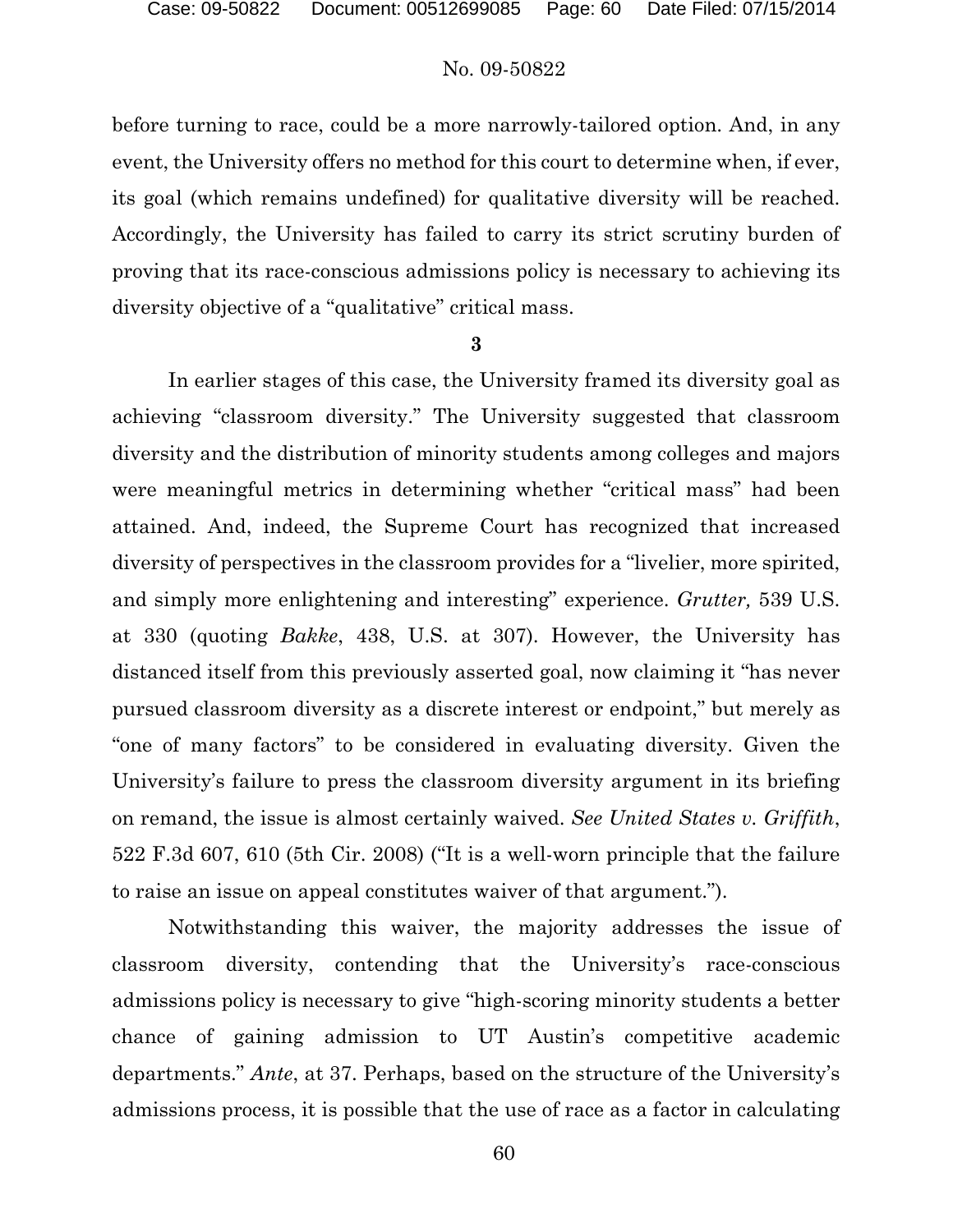$\overline{a}$ 

#### No. 09-50822

an applicant's PAI score incrementally increases the odds that a minority applicant will be admitted to a competitive college within the University.[18](#page-60-0) But hypothetical considerations are not enough to meet a state actor's burden under strict scrutiny. *See United States v. Virginia*, 518 U.S. 515, 533 (1996) ("The justification must be genuine, not hypothesized or invented *post hoc* in response to litigation."). Rather, assuming that the University's diversity goal is establishing classroom diversity, it is the University that bears the burden of proving that the use of race in calculating the PAI scores is necessary to furthering this goal. But instead of explaining how race enhances minority students' prospects of admission to a competitive college or major, the University admissions officers' deposition testimony specifically indicates that race could *not* be a decisive factor in any applicant's admission,<sup>[19](#page-60-1)</sup> and that it is impossible to determine whether race was in fact decisive for any particular

<span id="page-60-0"></span><sup>&</sup>lt;sup>18</sup> The record describes the admissions process as follows: First, the admissions staff read all applicants' files, including those of Top Ten Percent Law applicants, and assign each an AI and PAI score. Applicants with exceptionally high class rank or AI scores are automatically admitted to certain first-choice schools or majors and, thus, also to the University. Next, for applicants not automatically admitted to their first choice, the staff generate a matrix for each school with each cell on the matrix representing an intersection of AI and PAI scores. Working with liaisons from each school, the staff plot the remaining applicants' scores on matrices according to the applicants' first-choice majors. Based on the number of applicants in each matrix cell and the available seats in the class for each school, the admissions staff and liaisons draw "cut-off lines" across the matrices. Applicants not selected for admission to their first-choice school "cascade" onto the matrix for their secondchoice school, where they are added to the cells along with applicants who were above the cut-off line during the previous review round. The cut-off lines are readjusted to accommodate the additional students, and those remaining above the adjusted cut-off lines are accepted to that school. Applicants not admitted to either their first- or second-choice school then "cascade" into the Liberal Arts Undecided matrix, which serves as the default third-choice major. Again, the admissions staff perform the line-drawing exercise (cognizant that remaining Top Ten Percent Law applicants must be admitted as Liberal Arts majors, thus reducing the number of available spaces), and a final determination is made for all applicants.

<span id="page-60-1"></span><sup>19</sup> When asked whether any one factor in the PAI calculation could be determinative for an applicant's admission, Dr. Bruce Walker, Vice Provost and Director of Admissions, stated "no."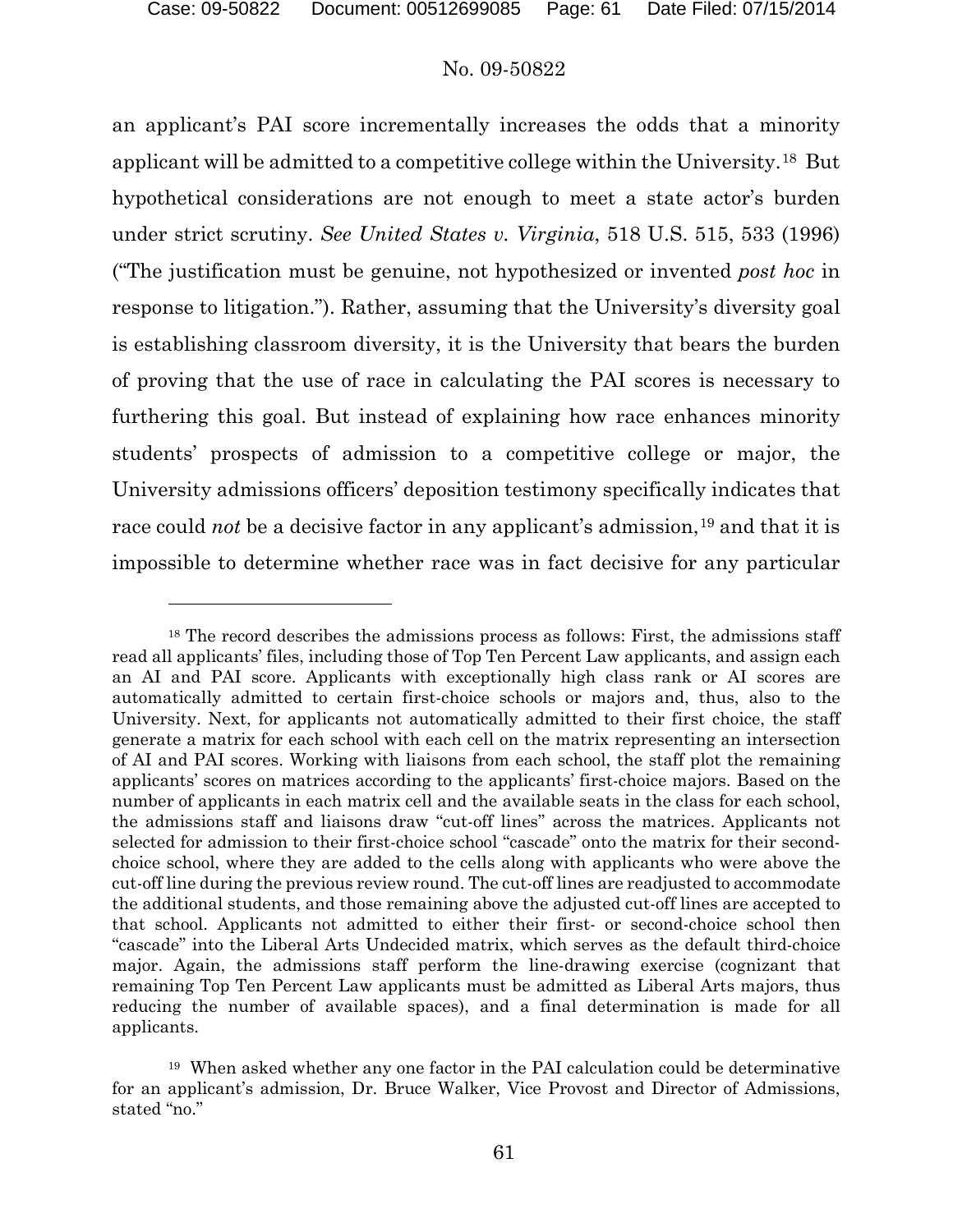$\overline{a}$ 

# No. 09-50822

applicant's admission decision.[20](#page-61-0) Absent any record evidence of the potential for race to be a decisive factor, the University cannot establish, as the majority claims, that its racial classifications could actually give any minority applicant "a better chance" of admission to a competitive college. *Ante*, at 37.

In short, the University has obscured its use of race to the point that even its own officers cannot explain the impact of race on admission to competitive colleges.[21](#page-61-1) If race is indeed without a discernable impact, the University cannot carry its burden of proving that race-conscious holistic review is necessary to achieving classroom diversity (or, for that matter, *any* kind of diversity). Because the role played by race in the admissions decision is essentially unknowable, I cannot find that these racial classifications are necessary or narrowly tailored to achieving the University's interest in diversity.

**4**

The University further claims that its race-conscious admissions program is narrowly tailored because, with the help of a rigorous periodic review system, it will "cease its consideration of race when it determines . . . that the educational benefits of diversity can be achieved at [the University]

<span id="page-61-0"></span><sup>20</sup> Dr. Kedra Ishop was asked whether she could give an "example where race would have some impact on an applicant's personal achievement score?" Her answer: "In order to– it's impossible to say–to give you an example of a particular student because it's all contextual."

<span id="page-61-1"></span><sup>&</sup>lt;sup>21</sup> And race is entirely invisible at the moment of drawing the final admission cut-off lines, for students not automatically admitted to their first-choice program by virtue of an exceptionally high class rank or AI score. The University's admissions staff and liaisons from each school admit students to the various schools and majors based solely on the combination of applicants' AI and PAI scores. While race is considered in determining PAI scores, once the scores are assigned and applicants are plotted on the matrices for the various schools, admissions officers treat applicants as points on a grid. In other words, the University officials have no way of knowing whether they are selecting applicants whose race incrementally boosted their PAI score, much less whether any particular applicant will help the University improve classroom diversity.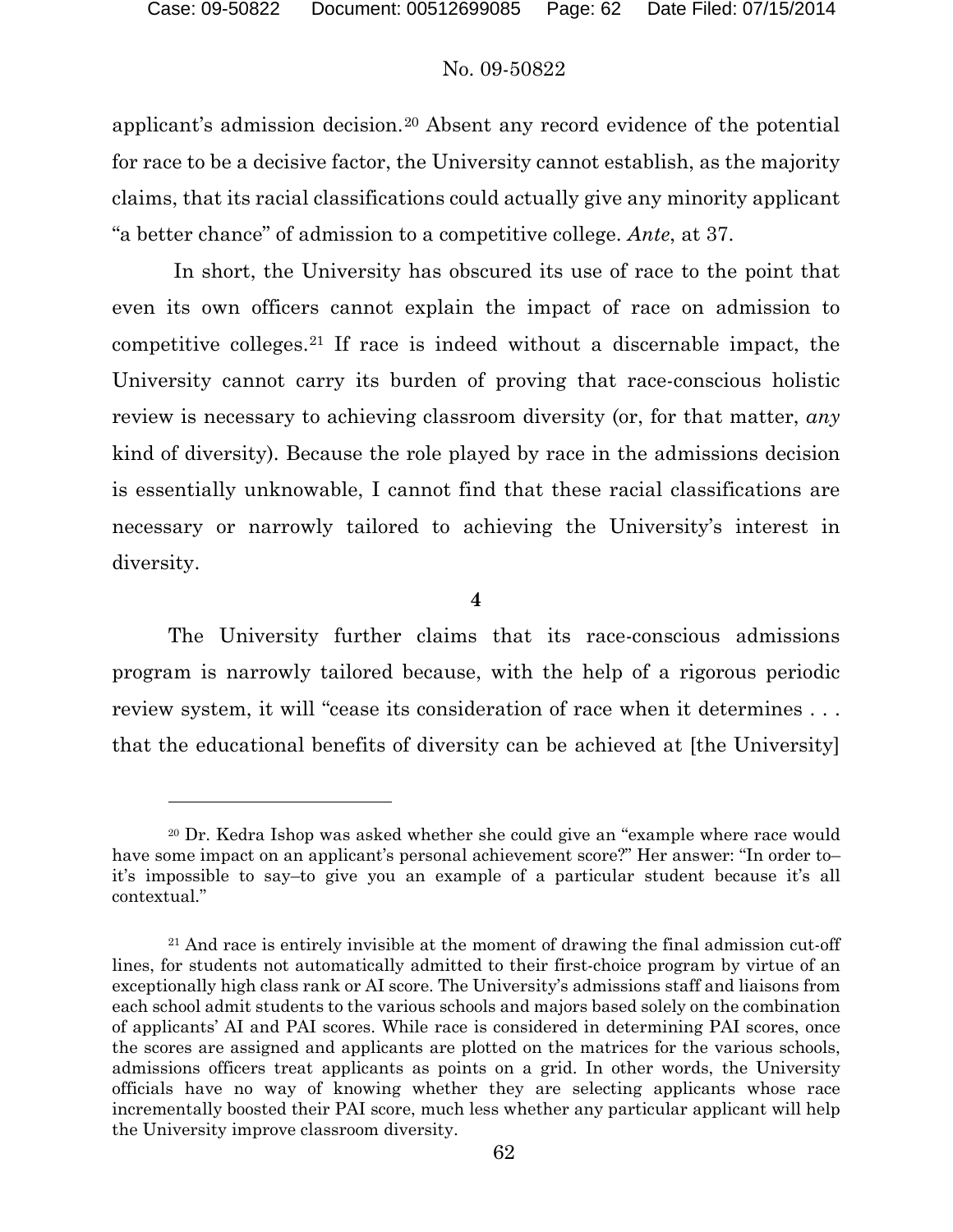through a race-neutral policy 'at reasonable cost' to its other educational objectives." The University seeks to assure us that periodic review of its admissions policy considers enrollment data, "evidence of racial isolation and the racial climate on campus," and "other data including the educational benefits of diversity experienced in the classroom." In simple language, the University asserts that it knows critical mass when it sees it.

On one level, the University's review process captures the essence of the holistic diversity interest established in *Bakke*, validated in *Grutter*, and left intact by *Fisher. See Ante* at 12 ("Diversity is a composite of the backgrounds, experiences, achievements, and hardships of students to which race only contributes."). In fact, the *Grutter* Court discussed the important role that such reviews can play in determining whether racial classifications have continuing necessity under strict scrutiny. *Grutter*, 539 U.S. at 342.

Nonetheless, there are two distinct flaws with the University's assurances that its own, internal, periodic review is sufficient to safeguard against any unconstitutional use of race. First, strict scrutiny does not allow the judiciary to delegate wholesale to state actors the task of determining whether a race-conscious admissions policy continues to be necessary. This is the very point made by the *Fisher* Court, in vacating our previous opinion for deferring to the University's narrow-tailoring claims. *Fisher*, 133 S. Ct. at 2420–21.

Second, while the University correctly considers a range of factors in its assessment of the necessity of its use of race, *see Bakke*, 438 U.S. at 315 (describing diversity as a "broader array of qualifications and characteristics" of which race is only one), it has still not explained to us how this consideration takes place. In describing its periodic review process, the University never explains how the various factors are measured, the weight afforded to each,

63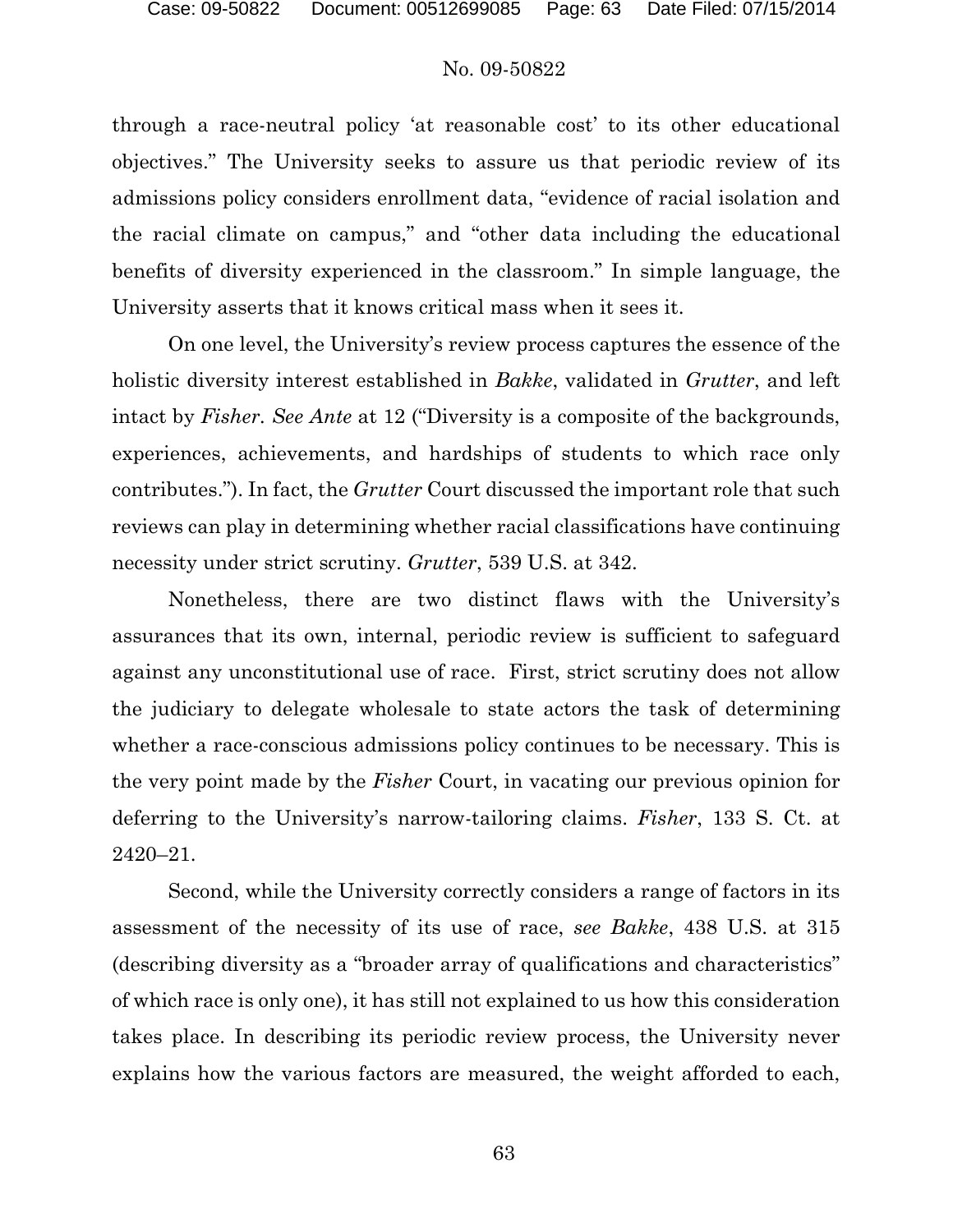$\overline{a}$ 

#### No. 09-50822

and what combination thereof would yield a "critical mass" of diversity sufficient to cease use of racial classifications.

In light of this, I cannot determine that the race-conscious admissions program is narrowly tailored to the University's goal. The University, in effect, defines critical mass as a nebulous amalgam of factors—enrollment data, racial isolation, racial climate, and "the educational benefits of diversity"—that its internal periodic review is calibrated to detect. But, without more, the University fails to prove narrow tailoring with clarity. *Fisher*, 133 S. Ct. at 2418. Such a bare submission, in essence, begs for the deference that is irreconcilable with "meaningful" judicial review. *Id.* at 2421.

**5**

Lastly, the University submits that its race-conscious admissions policy necessarily satisfies narrow tailoring because it is closely modeled on the admissions program upheld by the Supreme Court in *Grutter*. Similarly, the majority implies that the race-conscious admissions policy's similarity to *Grutter* is, itself, a meaningful factor in our strict scrutiny analysis.<sup>[22](#page-63-0)</sup> This claim is unpersuasive.

*Fisher* confirms that we are obligated to consider the particular challenged race-conscious program on its own terms and ask whether the University "could achieve sufficient diversity without using racial classifications." 133 S. Ct. at 2420. Strict scrutiny is not a hypothetical undertaking, but rather "imposes on the university the ultimate burden of demonstrating, before turning to racial classifications, that available, workable race-neutral alternatives do not suffice." *Id.* 

<span id="page-63-0"></span><sup>22</sup> *See ante*, at 16 (describing the University's use of race with direct reference to the program approved in *Grutter*); *id.* at 29 ("UT Austin's holistic review program—a program nearly indistinguishable from the University of Michigan Law School's program in *Grutter* .  $\ldots$ ").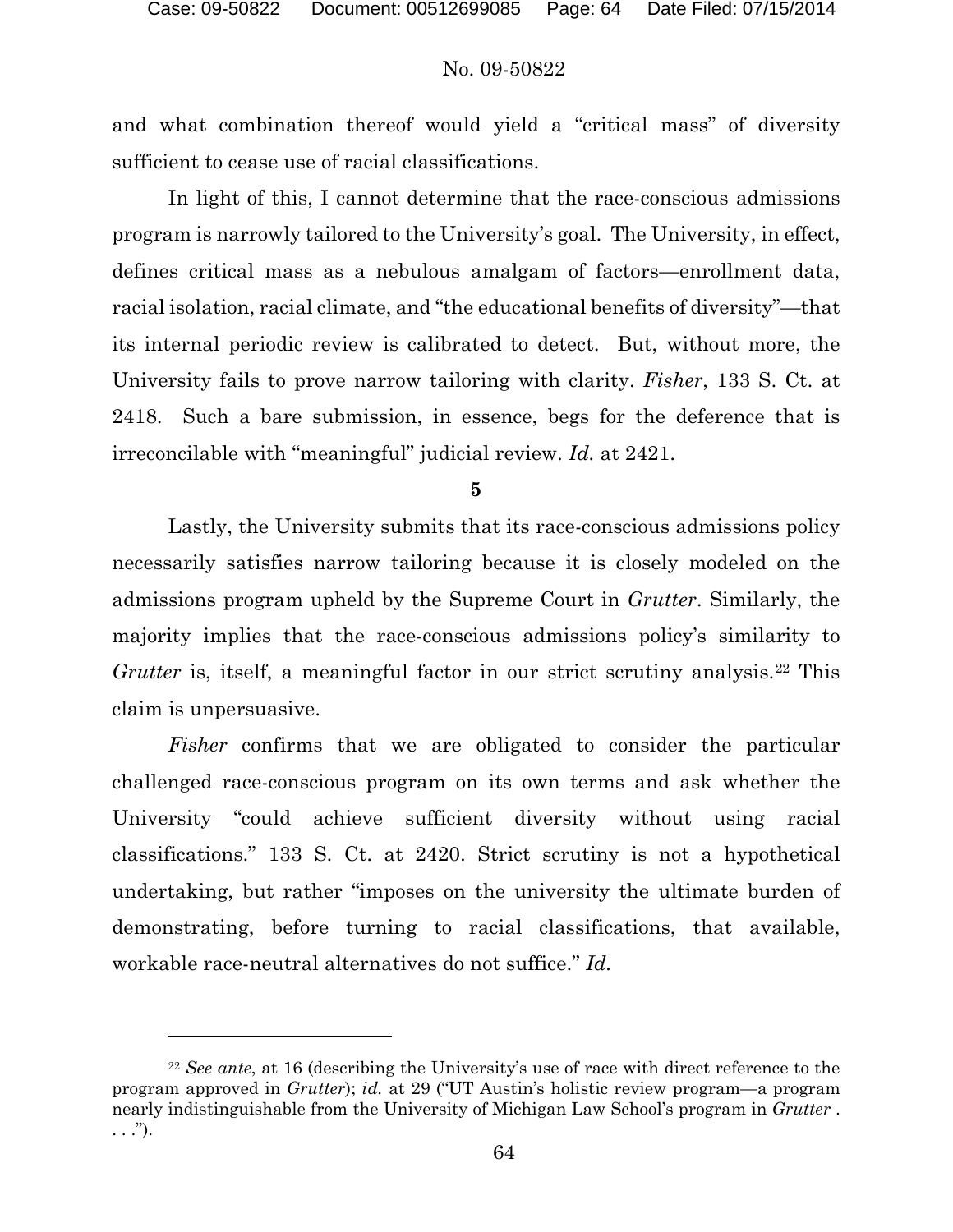#### No. 09-50822

Certain aspects of the University's admissions policy do parallel the features of the plan upheld in *Grutter*—race is only a sub-factor within a holistic, individualized review process, and the University's goal is framed in terms of "critical mass." But the University, under mandate by the Texas Legislature's Top Ten Percent Law, admits the majority of its entering class through a separate, race-neutral scheme.[23](#page-64-0) This inevitably impacts the narrow tailoring calculus presently under consideration. That is, while the University's race-conscious admissions policy is conceptually derived from the University of Michigan Law School's approach, the two are quite distinct in practice: The University's holistic review coexists with a separate process that admits a large population of students, a circumstance not contemplated in *Grutter*.[24](#page-64-1)

Similarity to *Grutter* is not a narrow-tailoring talisman that insulates the University's policy from strict scrutiny. The University's burden is to prove that *its own* use of racial classifications is necessary and narrowly tailored for achieving *its own* diversity objectives.

<span id="page-64-0"></span><sup>23</sup> The majority implies that the University's implementation of the Top Ten Percent Law was discretionary. *See ante*, at 15 ("UT Austin *turned to* the Top Ten Percent Plan . . . ." (emphasis added)); *id.* at 16 ("We are offered no coherent response to the validity of a potentially *different election* by UT Austin: to invert the process and use *Grutter's* holistic review to select 80% or all of its students." (emphasis added)). There was no such choice; the University was mandated by the law to admit any graduate in the top ten percent of his or her high school class. And, as explained below, the Top Ten Percent Law is not challenged in this appeal.

<span id="page-64-1"></span><sup>24</sup> Additionally, I observe that the admissions program here and that in *Grutter* do not seem to use race in the same way. Even accepting that the University uses race as a "factor of a factor of a factor," here, the University incorporates race into the PAI before individual admissions decisions are made on the matrices, at which point race is invisible. *See supra* note 21. By contrast, in *Grutter*, each law school applicant's file, including his or her racial classification, was considered during a holistic, full-file review. *See* 539 U.S. at 334–36.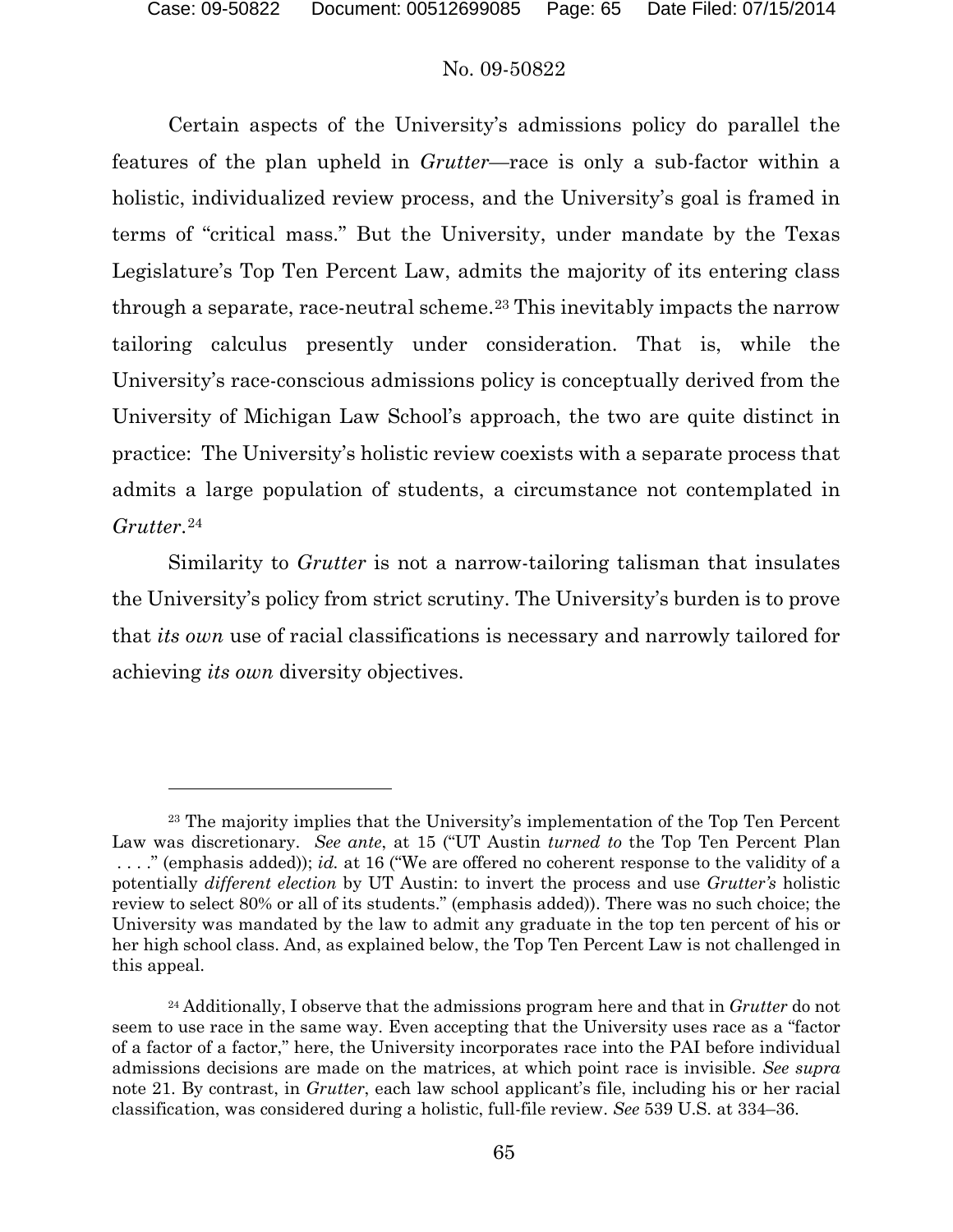#### **B**

Ultimately, the record is devoid of any specifically articulated connection between the University's diversity goal of "critical mass" and its race-conscious admissions process. The University has not shown how it determines the existence, or lack, of a "critical mass" of diversity in its student population. Rather, the University only frames its goal as "obtaining the educational benefits of diversity." This is entirely circular reasoning that cannot satisfy the rigorous means-to-ends analysis required under strict scrutiny. *Fisher*, 133 S. Ct. at 2421.

To be clear, my concern is not with the University's use of the term "critical mass" itself. Even if the University were to adopt another rhetorical construct to explain its diversity objectives, it faces the same underlying problem—it does not offer a clear and definite articulation of its goal sufficient for a reviewing court to verify narrow tailoring. The University's failure to meet its strict scrutiny burden is a function of its undefined ends, not its choice to label those ends as "critical mass."

#### **IV**

The majority concludes that the University's race-conscious admissions program is narrowly tailored because the University has exhausted all workable alternatives. *Ante*, at 41. Much of today's opinion explores the historical "narrative" of the University's admissions process, including many race-neutral recruitment programs intended to bolster minority enrollment. *Id.* at 15. And, indeed, the University's many efforts to achieve a diverse campus learning environment without resorting to racial classifications are commendable. But, framing this history as something akin to a process of elimination, the majority finds that the University's race-conscious admissions program must be necessary and narrowly tailored to the University's diversity objectives. This is insufficient to satisfy strict scrutiny.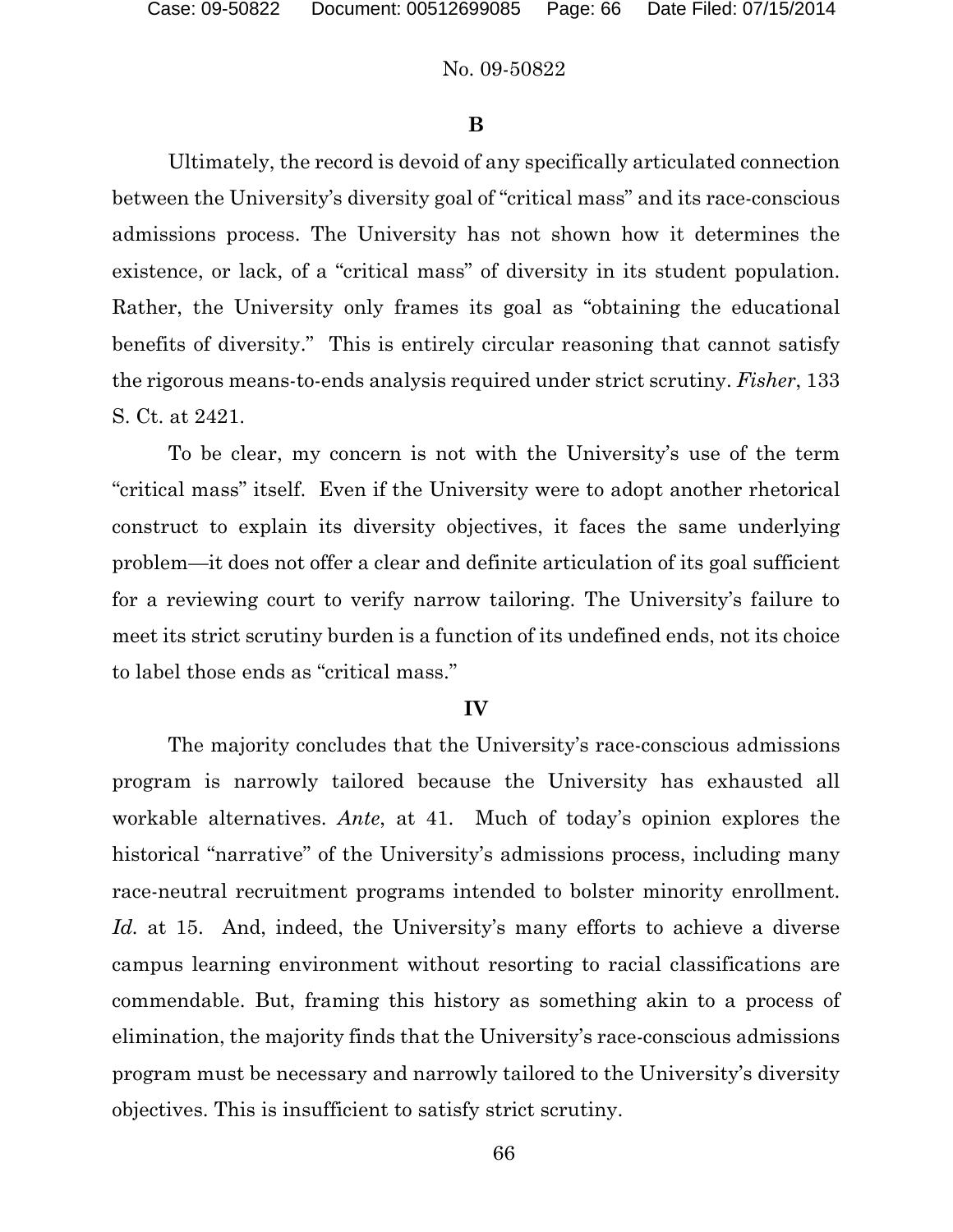Certainly, the University's past experiences with race-neutral initiatives are relevant to the inquiry because the University must establish that "no workable race-neutral alternatives would produce the educational benefits of diversity," and because the University's "experience and expertise" provide some context to inform judicial review. *Fisher*, 133 S. Ct. at 2420. However, we cannot conclude that the University's current race-conscious admissions program—the only matter before this court—is narrowly tailored to achieve the educational benefits of diversity because the University has failed to define what it means by "critical mass." In other words, the University's long history of purportedly unsuccessful alternatives is meaningless if we cannot discern the contours of the success it now seeks.

Additionally, the majority's sustained focus on the Top Ten Percent Law is misplaced. While the Law is indeed central to this case, here, as in our previous consideration of this appeal, "[n]o party challenged, in the district court or in this court, the validity or the wisdom of the Top Ten Percent Law." *Fisher*, 631 F.3d at 247 (King, J., specially concurring). Nevertheless, the majority forcefully indicts the Law for frustrating the University's efforts to achieve well-rounded diversity. In the majority's view, the Law's shortcomings make a holistic review program more necessary. *Ante*, at 30 ("We are persuaded that holistic review is a necessary complement to the Top Ten Percent Plan, enabling it to operate without reducing itself to a cover for a quota system  $\dots$  ."). At most, the Law's mechanical operation—admitting students based on the sole metric of high school class rank—might suggest that *some form* of holistic review is advisable to supplement the admissions process. But this issue is not before us at all. Our task is to determine whether the University's injection of *race* into its admissions process survives strict scrutiny.

67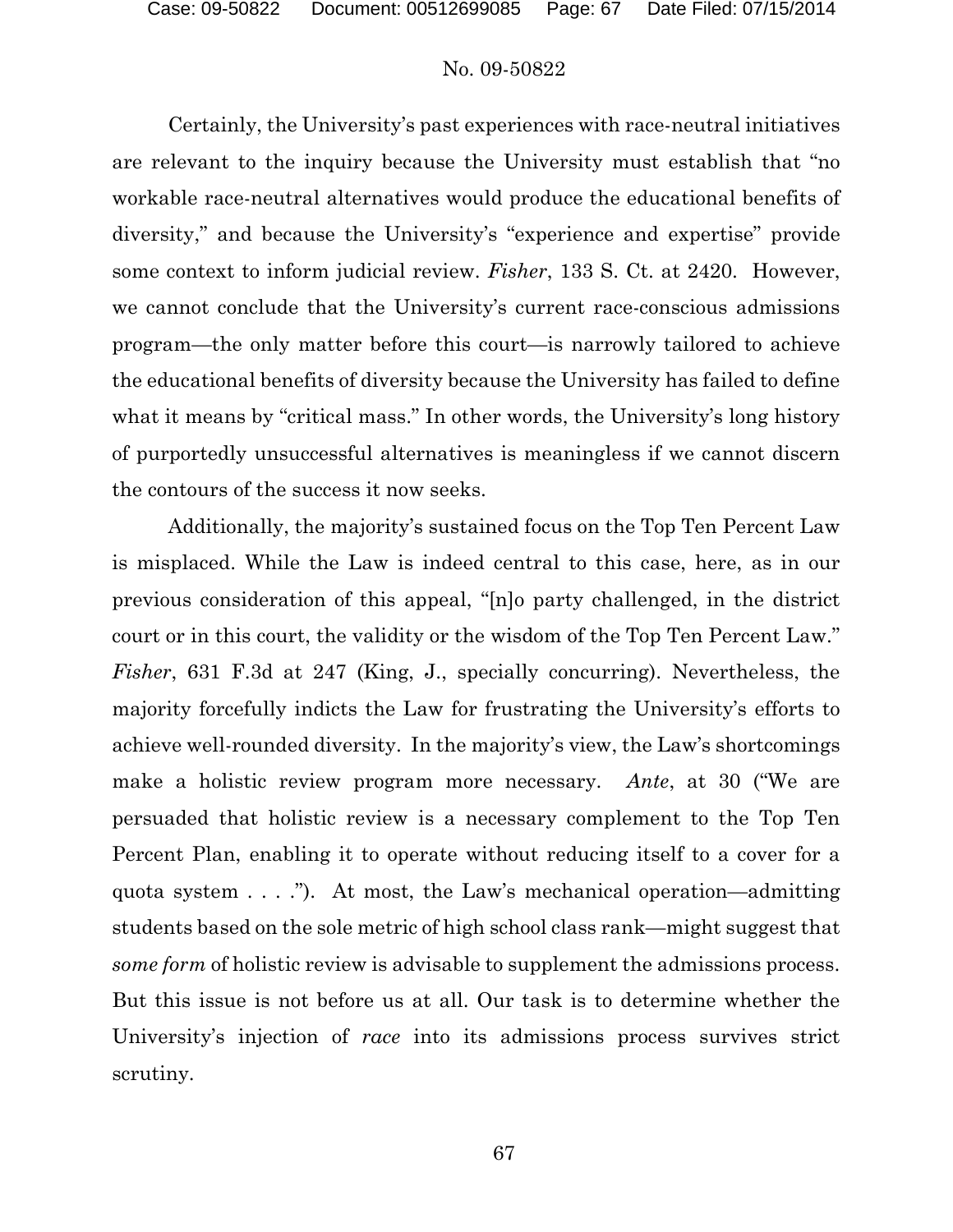$\overline{a}$ 

#### No. 09-50822

The Top Ten Percent Law matters only insofar as it causes the University to admit a large number of minority students separate and apart from the holistic review process. That is, the Law creates a separate admissions channel for many minority students, which then calls into question the necessity of using race as a factor in the holistic review process for filling the remaining seats. Whether, in light of the Top Ten Percent Law, raceconscious holistic review is more or less necessary is an open question, and it is *the University* that bears the burden of explaining how the Law impacts its achievement of its diversity goal. Here, it has failed to do so, under any theory of "critical mass" it has proffered.[25](#page-67-0)

# **\* \* \***

The material facts of this case have remained unchanged since the district court's grant of summary judgment, but the governing law has changed markedly. *Fisher* established that strict scrutiny in the higher education affirmative action setting is no different than strict scrutiny in other equal protection contexts—the state actor receives no deference in proving that its chosen race-conscious means are narrowly tailored to its ends. The majority fails to give *Fisher* its proper weight. Today's opinion sidesteps the new strict scrutiny standard and continues to defer to the University's claims that its use of racial classifications is narrowly tailored to its diversity goal. Because the

<span id="page-67-0"></span><sup>25</sup> There are additional elements of the majority's discussion of the Top Ten Percent Law that I cannot join. First, to bolster the "necessity" of race-conscious holistic review, the majority explains that holistic-review admittees have higher standardized test scores. *Ante*, at 24 & nn. 96–97. However, no testimony or record evidence establishes whether the gap in SAT scores between Top Ten Percent and Non-Top Ten Percent admittees is statistically significant. And as the University's president explained in 2000, "top 10 percent high school students make much higher grades in college than non-top 10 percent students," and "[s]trong academic performance in high school is an even better predictor of success in college than standardized test scores." At best, the academic superiority of holistic review admittees as a group is highly contested. Second, legislative changes to the Top Ten Percent Law after 2008, the relevant year for our purposes, are not germane to our analysis. *See ante*, at 32 (discussing S.B. 175).